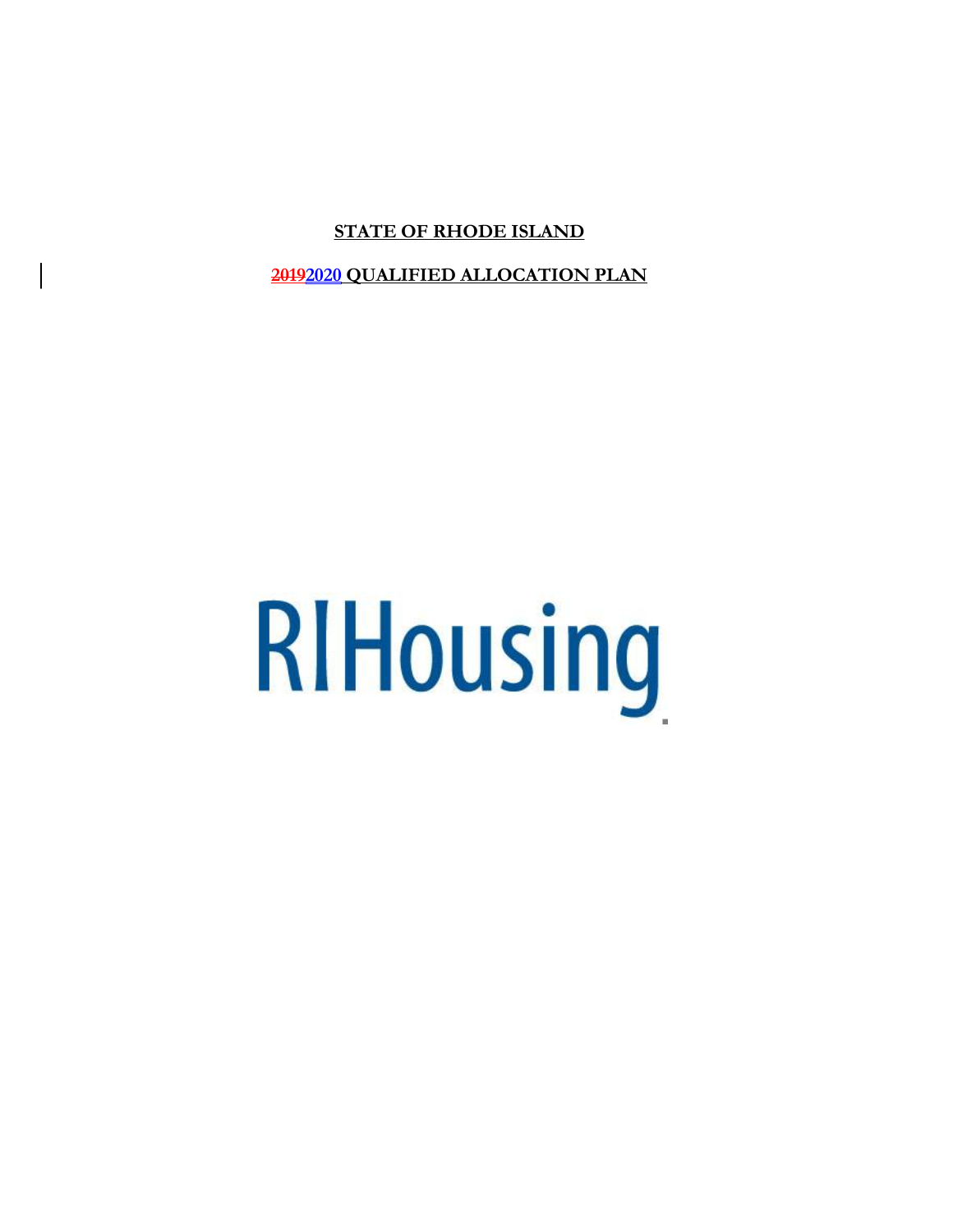#### **State of Rhode Island 20192020 Qualified Allocation Plan For the Low-Income Housing Tax Credit ("LIHTC") Program**

#### INTRODUCTION

RIHousing has been designated the responsibility for administering the federal Low-Income Housing Tax Credit ("LIHTC") Program (the "LIHTC Program") for the State of Rhode Island. The LIHTC Program was created pursuant to the Tax Reform Act of 1986 to encourage private sector participation in the construction and rehabilitation of housing for low-income individuals and families. The Omnibus Budget Reconciliation Act of 1989 required states to adopt consistent and objective procedures for allocating LIHTCs to qualified developments. Specifically, federal law requires that a Qualified Allocation Plan (the "Allocation Plan") outlining the process for the allocation of LIHTCs be presented to the public through a hearing for review and comment. Input from the public hearing and comment period as well as all available housing needs data must be considered in the establishment of a final Allocation Plan to be approved and executed by the Governor.

RIHousing has developed this Allocation Plan to comply with the requirements of Section 42 of the Internal Revenue Code (the "Code") and to ensure that those developments receiving LIHTCs produce or preserve housing which helps to reduce the most pressing housing needs of the State. This Allocation Plan establishes the priorities that the LIHTC Program will address from among those needs and incorporates those priorities into the criteria used to evaluate all proposals. This Allocation Plan will cover the 20192020 allocation year.

All provisions of this Allocation Plan apply to the total amount of LIHTCs that the State of Rhode Island is authorized to allocate at any time, including projects applying for the four percent LIHTC in conjunction with tax-exempt financing that is subject to the private activity bond cap.

For 2019,2020, the LIHTC is expected to be the primary funding source for the development of affordable rental homes in Rhode Island. As other resources become scarcer, the value and importance of the LIHTC increases. Developers must identify and obtain additional resources from federal, state, local and private partners to maximize the value of the LIHTC. RIHousing will award credits to developments that best meet the priorities of the QAP and best use the LIHTC to achieve those goals.

#### **I. LIHTC PROGRAM SUMMARY AND REQUIREMENTS**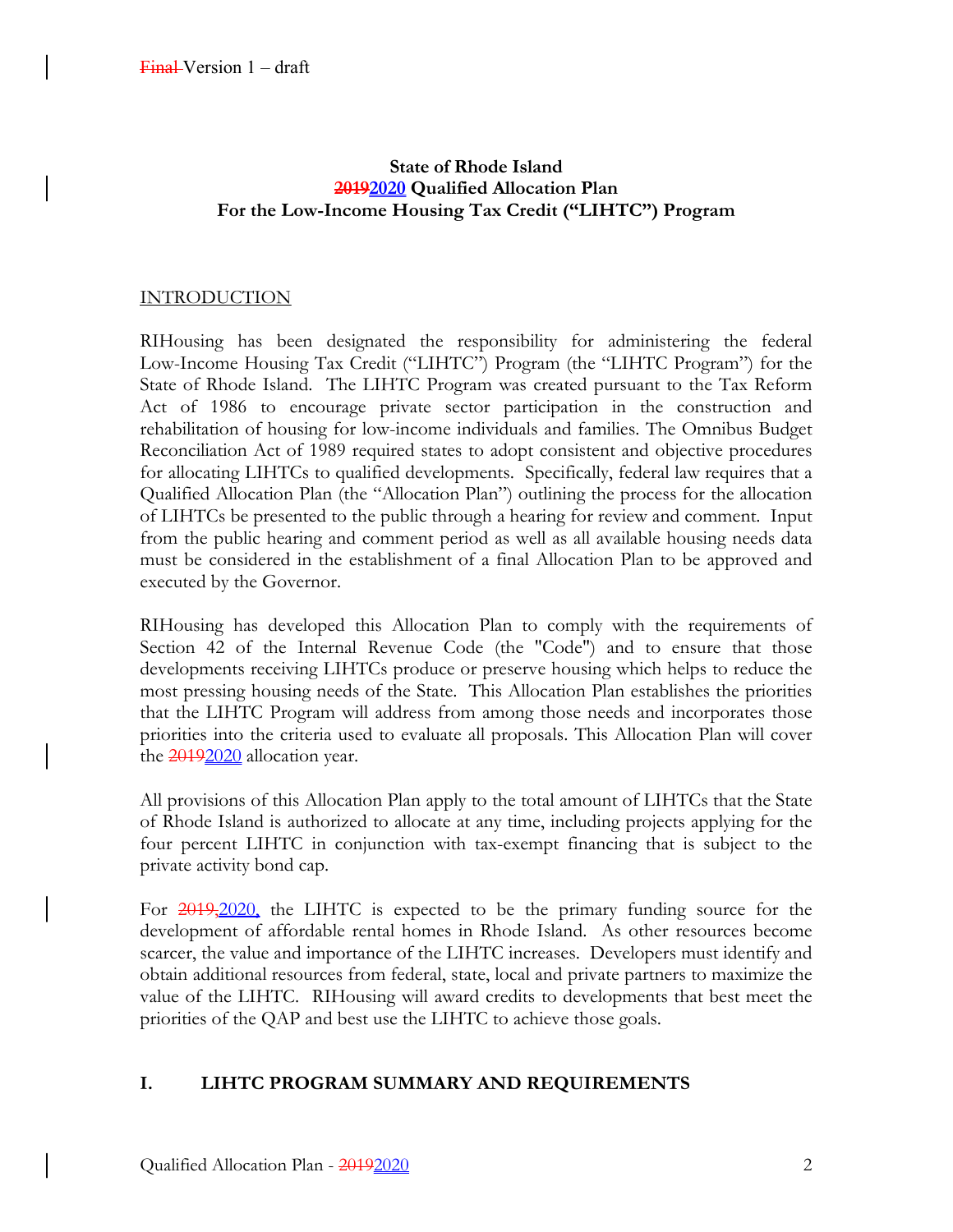### **A. Overview**

The LIHTC Program was established as part of the Tax Reform Act of 1986 to provide an incentive to developers to produce and maintain rental housing units for low-income individuals and families. The LIHTC Program was originally authorized for calendar years 1987-1989 and has been extended or modified by Congress periodically since then. As part of the Omnibus Reconciliation Act of 1993, the LIHTC Program was permanently extended effective July 1, 1992. The Housing and Economic Recovery Act of 2008, the American Recovery and Reinvestment Act of 2009 and the Consolidated Appropriations Act, 2018'' (commonly described as the FY2018 Omnibus Spending and Tax Bill) provided for the most significant changes to the LIHTC Program since 1986. The changes are incorporated into this revised Qualified Allocation Plan where applicable.

There are three types of credits available to Developers of affordable rental housing. The first type of credit is a 9% (approximate) annual credit for the costs of new construction or substantial rehabilitation of an existing building. The second type of credit is a 4% (approximate) annual credit for the costs of new construction or substantial rehabilitation of an existing building. The third type of credit is a 4% (approximate) annual credit for the cost of acquiring an existing building that involves substantial rehabilitation. A specific project may qualify for one type of credit or for a combination of the 4% and 9% credits.

Four percent and 9% represent the upper limits of available credit percentages, which fluctuate based upon market conditions. The actual LIHTC rates ("Applicable Credit Percentages Percentage") applicable in any month are based on monthly prevailing interest rates that are calculated and published by the United States Treasury Department. The amount of the annual credit is calculated to yield a present value of either 30% for the 4% credit or 70% for the 9% credit for certain eligible costs.

For further information and detailed requirements relating to the different credit types and methods of calculating the credit, refer to Section 42 of the Code.

#### **B. Rhode Island Annual LIHTC Allocation Pool**

Each state is awarded a limited amount of LIHTCs annually. Rhode Island will receive the small state minimum or  $\frac{1}{3,105,0003,166,875}$  for  $\frac{2018,2019}{3}$  indexed for inflation. The pool of LIHTCs may be greater in any year if unused credits are carried forward or if previously allocated credits are returned or rescinded.

If Rhode Island allocates all of its annual per capita credits as well as its LIHTCs from prior years by the end of any calendar year, the State will qualify for credits from the National Pool. The National Pool is composed of all states' unallocated annual LIHTC ceiling, returned or carried forward credits.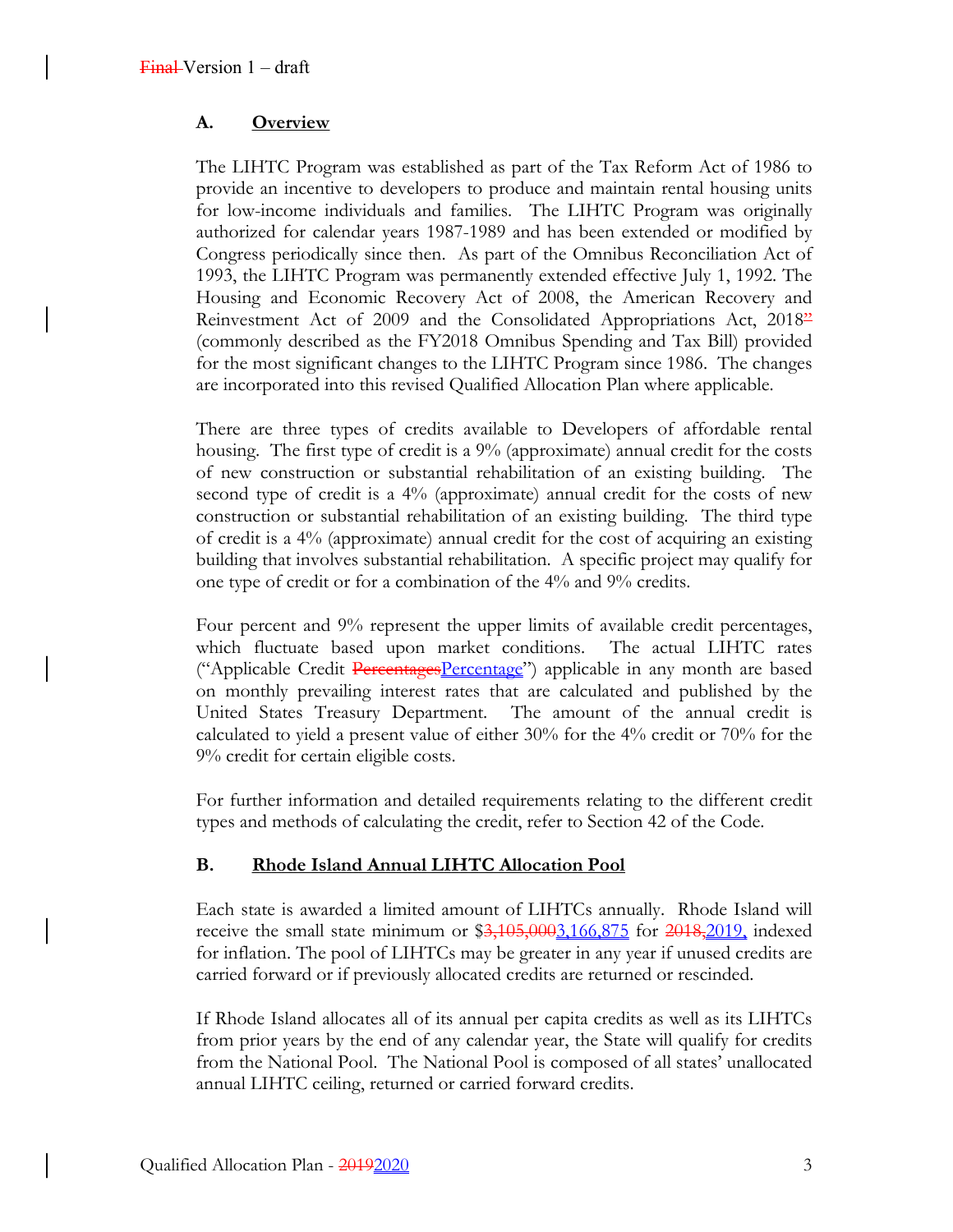#### **C. LIHTC Requirements**

The Code requires that RIHousing establish a plan which sets forth the selection criteria which will be considered in allocating LIHTCs in Rhode Island. The Allocation Plan must include certain statutorily mandated selection criteria outlined below. The Plan must also outline criteria that are used to meet State and local housing needs in Rhode Island. That criteria is included within the Threshold and Scoring Criteria of the Allocation Plan.

#### **1. Federal Criteria**

The Code at Section  $(42(m)(1)(B)(ii)(III))$  requires that a preference for an allocation of credits must be given to developments serving the lowest income residents, developments which commit to the longest period of affordability, and developments located in a qualified census tract ("QCT"). Because placing LIHTC projects in a QCT risks exacerbating concentrations of poverty, the QCT preference will only be given when there is an added benefit to the neighborhood in the form of the project's contribution to a concerted community revitalization plan ("CCRP"), as outlined in Section III B. of the Allocation Plan, Scoring Criteria, under Comprehensive Community Development.

A CCRP is a formal plan which may include but is not limited to (i) a description of the geographic scope of the community and provides a clear direction for implementation; (ii) demonstrates the need for revitalization; (iii) includes a strategy for obtaining commitments of public and private investment in non-housing infrastructure, amenities, or services beyond the development; and (iv) includes planning document elements such as setting goals for outcomes, identifying barriers to implementation, establishing timelines and benchmarks, and identifying community partners.

A plan will not be considered a CCRP if RIHousing determines, in its sole discretion, that the plan focuses narrowly on a "single property," or that the plan was approved solely for the awarding of CCRP points.

The following 10 additional statutory requirements are included in the various requirements and scoring described throughout the QAP: (i) project location, (ii) housing needs characteristics, (iii) project characteristics, (iv) sponsor characteristics, (v) tenant populations with special housing needs, (vi) public housing waitlists, (vii) tenant populations of individuals with children, (viii) projects intended for eventual tenant homeownership, (ix) energy efficiency of projects and (x) the historic nature of projects.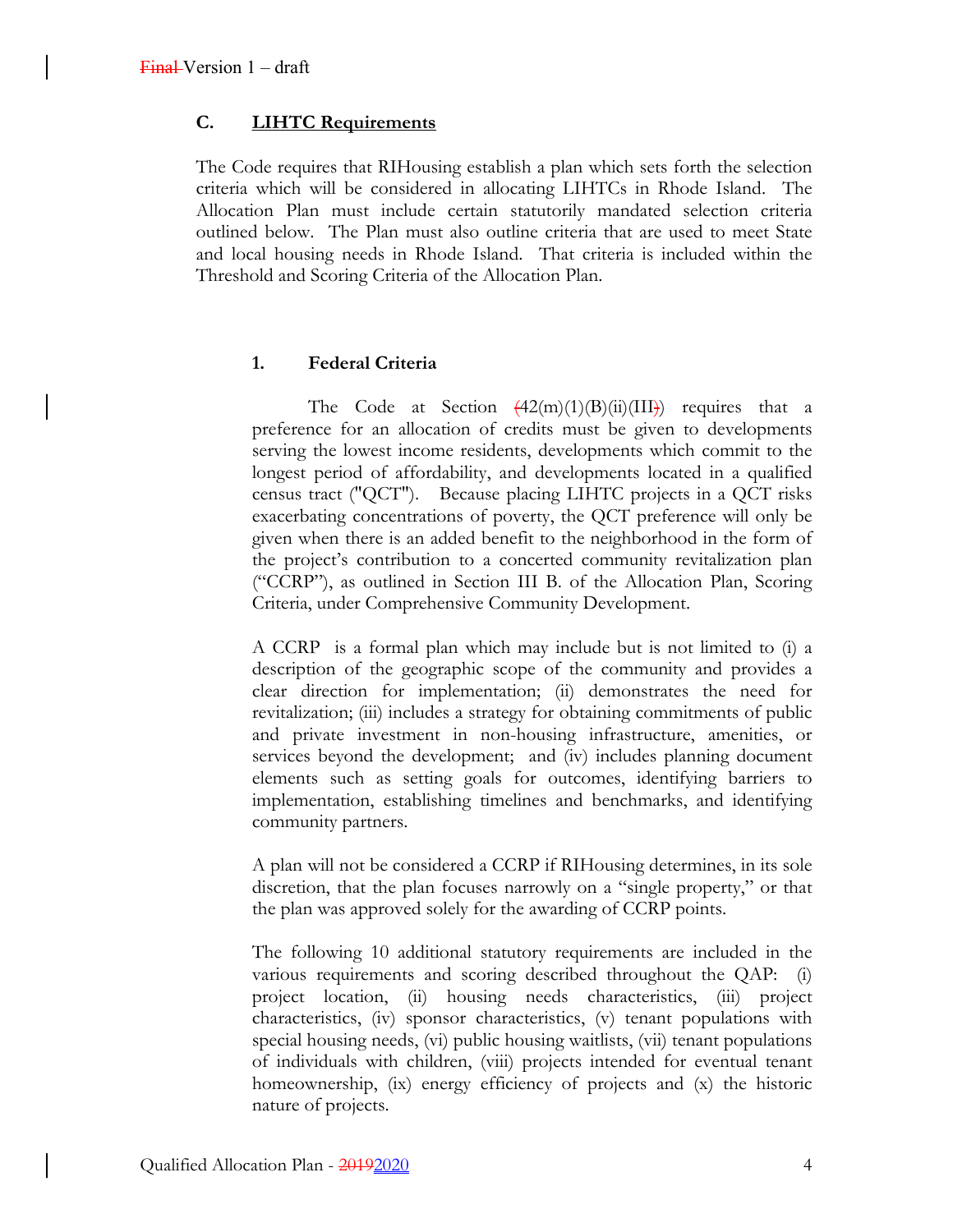#### **2. State Criteria**

The State of Rhode Island Consolidated Plan was developed jointly by RIHousing and the state's Office of Housing and Community Development. Throughout the Consolidated Plan development process, RIHousing and its partners consulted and met with many other public and private agencies to gather data and discuss the state's housing and community development needs and priorities to be included in the plan. The state completed the 2015-2019 Consolidated Plan in October of 2015, setting the priorities and goals for housing and community development programs for the next five years. The Consolidated Plan is being updated and will be completed in the spring of 2020. Among the goals are the need to develop and maintain affordable housing, reduce homelessness, address healthy housing concerns, continue to address the foreclosure crisis in the state, invest in non-housing community development, provide tenant-based rental assistance and to affirmatively further fair housing. Estimates of public and private sources to achieve these goals are \$60 million annually, including LIHTC allocations. Each year, the state submits an action plan to the US Department of Housing and Urban Development ("HUD") restating its goals and makes adjustments to estimated spending and output.

In 2016, RIHousing commissioned a study on the state's future housing needs. A key finding was that, by 2025, the state's population will increase by 3 to 5 percent, with most of that growth among seniors over the age of 65 and millennials (aged 20-44). Because these populations tend to have fewer people per household, the number of households is projected to rise even faster, increasing by 12 to 13 percent while household size is projected to decline. Accommodating those new households is projected to create a demand for between 34,600 and 40,200 new housing units, depending on economic trends. Nearly all new households over the next decade are projected to have incomes below 120 percent of the area median income, with many of these new households likely to be low-income (will earn below 80 percent of AMI). The majority of the demand is projected to be for rental housing Household incomes in Rhode Island, particularly those below the 40<sup>th</sup> percentile, have been stagnate for over a decade. Over that same period rents and home sales prices have steadily increased from post-recession lows. Even modest growth in housing prices represents significant impacts on household budgets for low- and moderate-income Rhode Islanders. These trends are expected to continue through 2025, resulting in a sustained need for affordable housing options. Rental housing represents the major demand of this income group. Given the housing burden currently experienced by lower income households, special attention will need to be given to the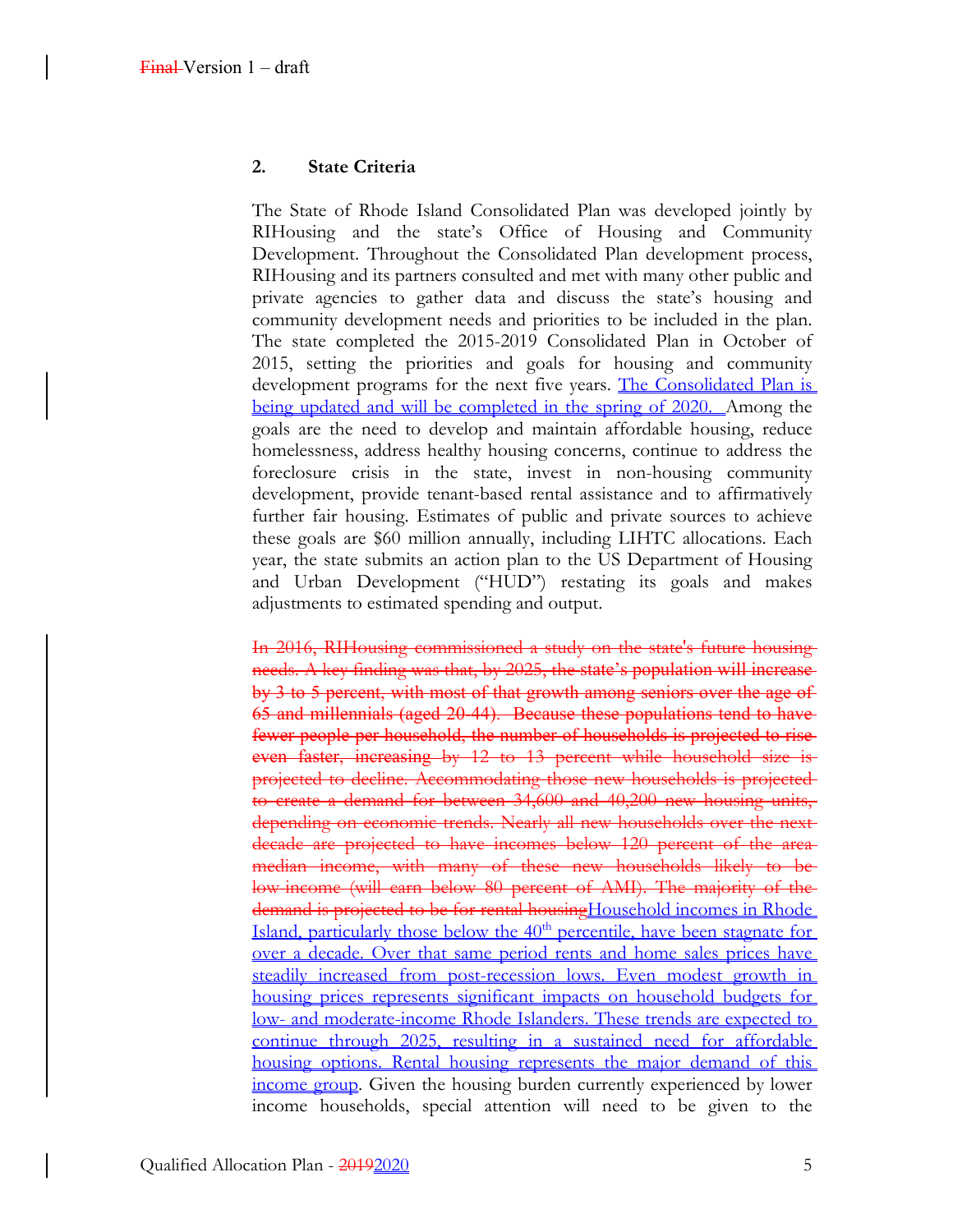development of low-cost housing to help ensure housing affordability and stability for many Rhode Island households over the next decade.

Statewide Planning has developed the Rhode Island Land Use 2025 Plan (the "2025 Plan") which encourages the development of designated growth centers. The 2025 Plan is located at http://www.planning.ri.gov/documents/121/lu\_exec.pdf. These growth centers and development areas envision a mix of commercial and residential uses with access to services, transportation and adequate water and wastewater infrastructure. In addition, all municipalities in Rhode Island have developed affordable housing plans which identify development opportunities within these communities.

#### **3. Housing Needs**

The State faces an overall shortage of quality, affordable, safe and healthy rental homes. Close to fifty percent (50.7%) of the State's renter population is housing cost burdened. Twenty-three percent (23.3%) of renters are severely cost burdened and pay more than 50% of their income towards rent (2012-2016 American Community Survey). In 2017, 2018, Rhode Island was ranked  $72<sup>ch</sup>$  highest nationally for homeowners that were housing cost burdened at 32% (20172018 Assets and Opportunity Scorecard, Corporation for Enterprise Development). Prosperity Now). According to the National Low-Income Housing Coalition's 20172018 Out of Reach Report, Rhode Island has the  $\frac{4219}{h}$  highest gap between what renters earn and what it costs to rent a two-bedroom apartment.

There are currently 32,830 Rhode Island homeowners and 38,510 renters totaling 71,340 Rhode Island residents, who are severely housing cost burdened in the state. This total need (71,340) dwarfs theIn contrast, only 12,298 of affordable homes that are needed today for every community in the state to meet its 10% affordable housing goal.

Much of the state suffers from a continually aging housing stock, a significant portion of which is characterized by severe or moderate physical problems such as lead-based paint hazards.

The redevelopment of properties that are in foreclosure and those that are abandoned and vacant are a priority for RIHousing financing. Vacant and abandoned property erodes overall property values and causes deterioration in entire communities where prior investment has occurred. RIHousing is committed to using resources where they will most efficiently be used to stabilize neighborhoods.

To meet the state's goal of at least 10 percent (10%) affordable housing in each community, the state must substantially increase its production. By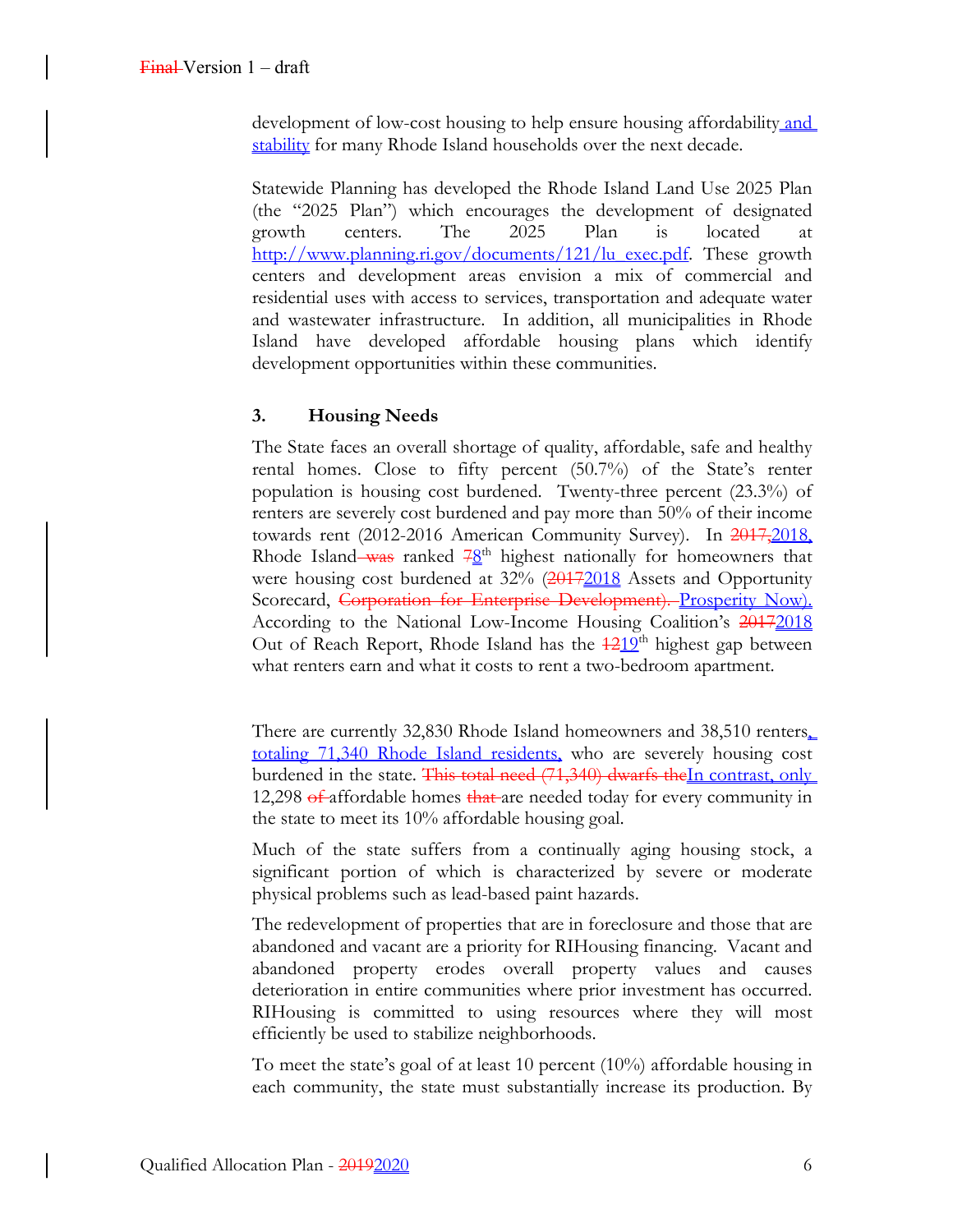concentrating state, federal and private resources to combine affordable housing with broader community development investments, neighborhoods can be revitalized. This approach encourages investment in Rhode Island's urban areas and in new or existing growth or town centers and surrounding neighborhoods. This comprehensive approach to development results in well planned developments that are sustainable and efficient.

The above criteria and housing needs **provides** provides the basis for the Threshold and Scoring Criteria set forth within the State's Allocation Plan.

### **D. Lock-In of Applicable Credit Percentages**

1) For developments subject to the state's per capita credit allocation, the Applicable Credit Percentage will be established based on published rates in effect in one of the following: (i) the month the project is placed-in-service; (ii) the month in which a binding and irrevocable election to lock-in the Applicable Credit Percentage is made between the owner and RIHousing or; (iii) at the time of issuance by RIHousing of a Carryover Allocation Agreement  $\sqrt{CAA^{\prime\prime}}$ .

This binding and irrevocable election will be made subsequent to a reservation of LIHTCs and generally before the Carryover Allocation AgreementCAA is signed. The Applicable Credit Percentage election will be made as part of a written binding agreement such as the LIHTC reservation letter or the carryover allocation agreement. A selection of a monthly credit percentage will only be valid if the binding agreement is executed by the end of that specific month.

2) For developments utilizing tax exempt bond financing with 4% credit:

Borrowers can only lock-in the Applicable Credit Percentage on two occasions—in the month in which the tax-exempt bonds were issued or the month in which the units are placed-in-service. Developers should seek professional advice to mitigate some of the financial and market risk associated with this election.

3) Under Section 42(h)(7)(D) in allocating a LIHTC dollar amount, RIHousing must specify the applicable percentage and the maximum qualified basis of the building. The applicable percentage may be less, but not greater than, the appropriate percentage for the month the building is placed in service, or the month elected by the taxpayer under Section  $42(b)(2)(A)(ii)(I)$ .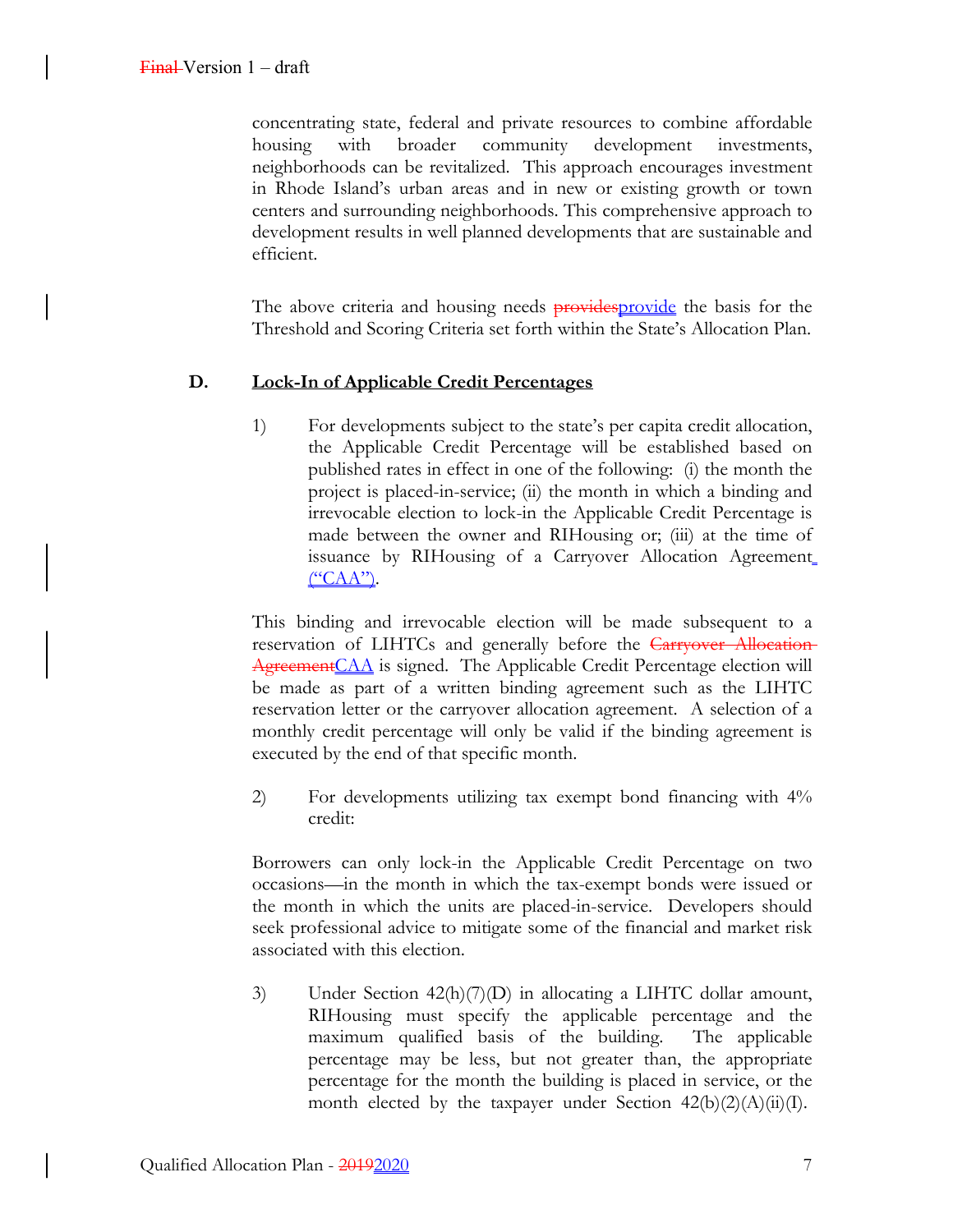Whether the appropriate percentage is the percentage for the 70-percent present value credit or the 30-percent present value credit is determined under Section 42(b)(1) when the building is placed in service.

For further information and detailed requirements relating to binding credit percentages, refer to Section 42 of the Code.

## **E. Eligibility Requirements**

To receive an allocation of LIHTCs, whether from the State's allocated pool (9% credits) or through the use of tax-exempt bond financing (4% credits), a project must meet eligibility requirements under both the Allocation Plan and the Code. While many of these requirements are briefly summarized below, applicants should note that the federal rules governing LIHTCs are complex. All Developers are advised to consult a qualified tax attorney and/or accountant to determine eligibility for the credit. In making this determination, qualified professionals are expected to be current and knowledgeable with all private letter rulings ("PLRs") and technical assistance memoranda ("TAMs") issued by the Internal Revenue Service ("IRS") which may provide insight to the IRS view regarding eligible basis determinations.

In allocating LIHTCs, RIHousing makes no representations to owners or other parties regarding compliance with the Code, Treasury Regulations or other laws or regulations governing LIHTCs. Neither RIHousing nor its employees, agents, representatives, Board Members, or employees shall be liable for any matters arising out of, or in relation to, the allocation of LIHTCs.

## **1) Residential Rental Property**

In order for a project to qualify as a low-income housing project, it must be residential property. In general, the project must be: used other than on a transient basis; rented or available for rent on a continuous basis; available to members of the general public; and suitable for occupancy. Facilities providing continuous nursing, medical, or psychiatric care are not considered residential rental units for LIHTC purposes. Continual care, however, should not be confused with certain supportive services which can be provided, such as assuring that tenants obtain incidental care, as needed, by facilitating the making of medical appointments and by providing transportation to medical facilities, and by the provision of basic first-aid skills in case of emergencies.

#### **2) Extended Use Period**

The Code requires that the low-income occupancy and rent restrictions be maintained during the initial compliance period of 15 years (Section 42(I)(1). In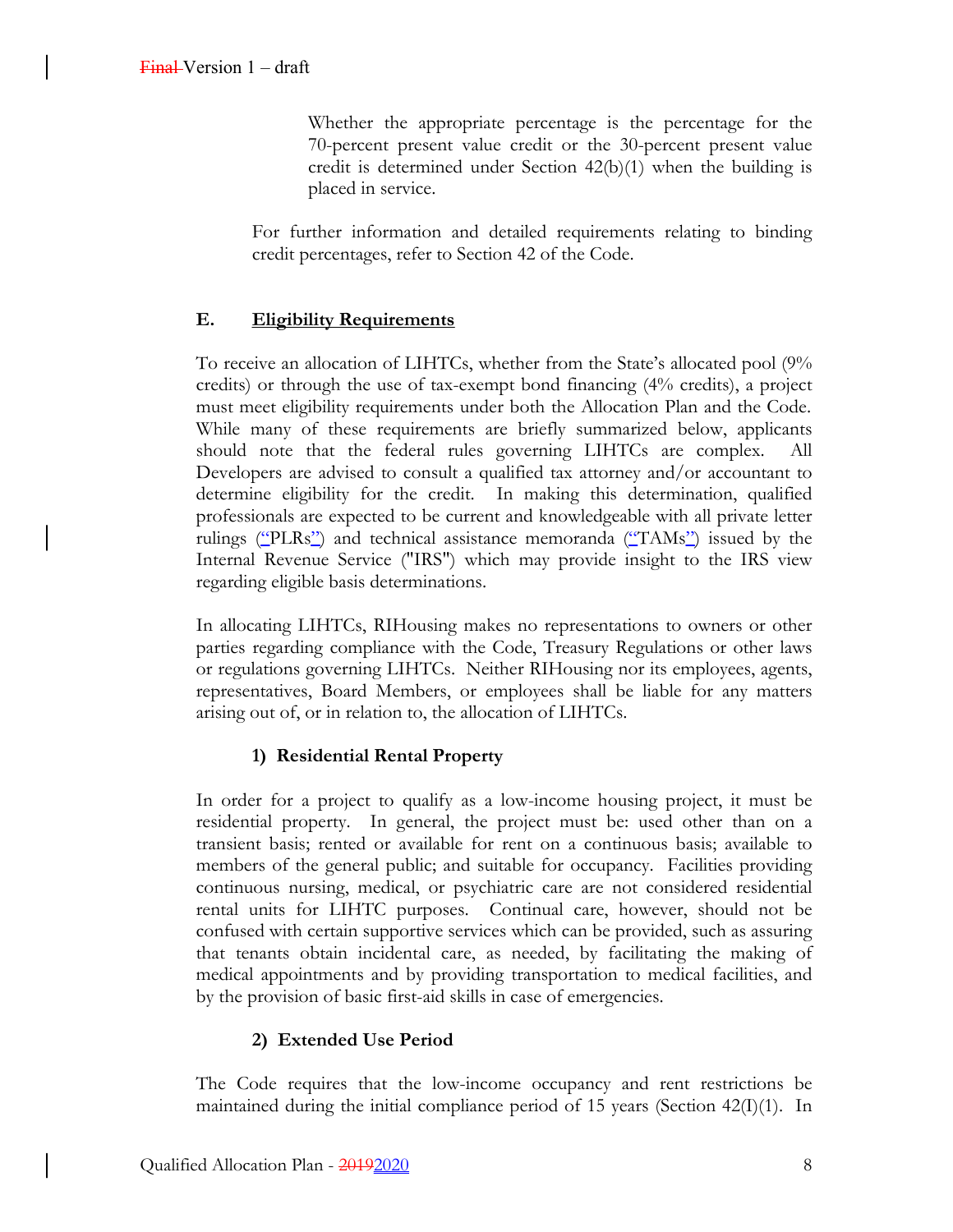addition, the occupancy restrictions must be maintained for an extended use period of an additional 15 years  $\frac{\sqrt{p}e^{-\pi}}{\sqrt{p}}$  Section 42(h)(6)(D). RIHousing requires the following:

- a. A Declaration of Land Use Restrictive Covenants ("Declaration") committing to an extended use period of affordability for the qualifying units of at least thirty years and a prohibition during the entire extended use period – not just the three -year vacancy decontrol period – against evicting or terminating  $-$ of tenancy of existing tenants in low-income units other than for good cause, must be executed by the project owner.
- b. If a development is allocated LIHTC under the nonprofit set-aside, the current owner (and any new owner) during the compliance period must continue to qualify under that set-aside. The owner will indicate in the Declaration that they are electing to qualify under the nonprofit set-aside.
- c. For projects financed with tax-exempt bond proceeds, the required extended use period of affordability will be the greater of (i) the period that the tax-exempt bonds remain outstanding or (ii) forty years.
- d. The owner must waive the right to seek termination of the Declaration by petitioning RIHousing to find a buyer of the development as provided in Section  $42(h)(6)(E)(i)(I)(II)$ of the Code.
- e. In addition to the Declaration, RIHousing requires that a Regulatory Agreement be recorded prior to any lien documents and not subject to termination in the event of foreclosure. The development owner may be required to have all lien holders of a Development complete and sign a subordination to the Regulatory Agreement that will subordinate their liens to the provisions of the Regulatory Agreement.

## **3) Rent and Tenant Income Restriction**

The project must meet certain tenant income and rent restrictions:

a. Income Restrictions:

The Project must elect one of the following three Minimum Set-Asides: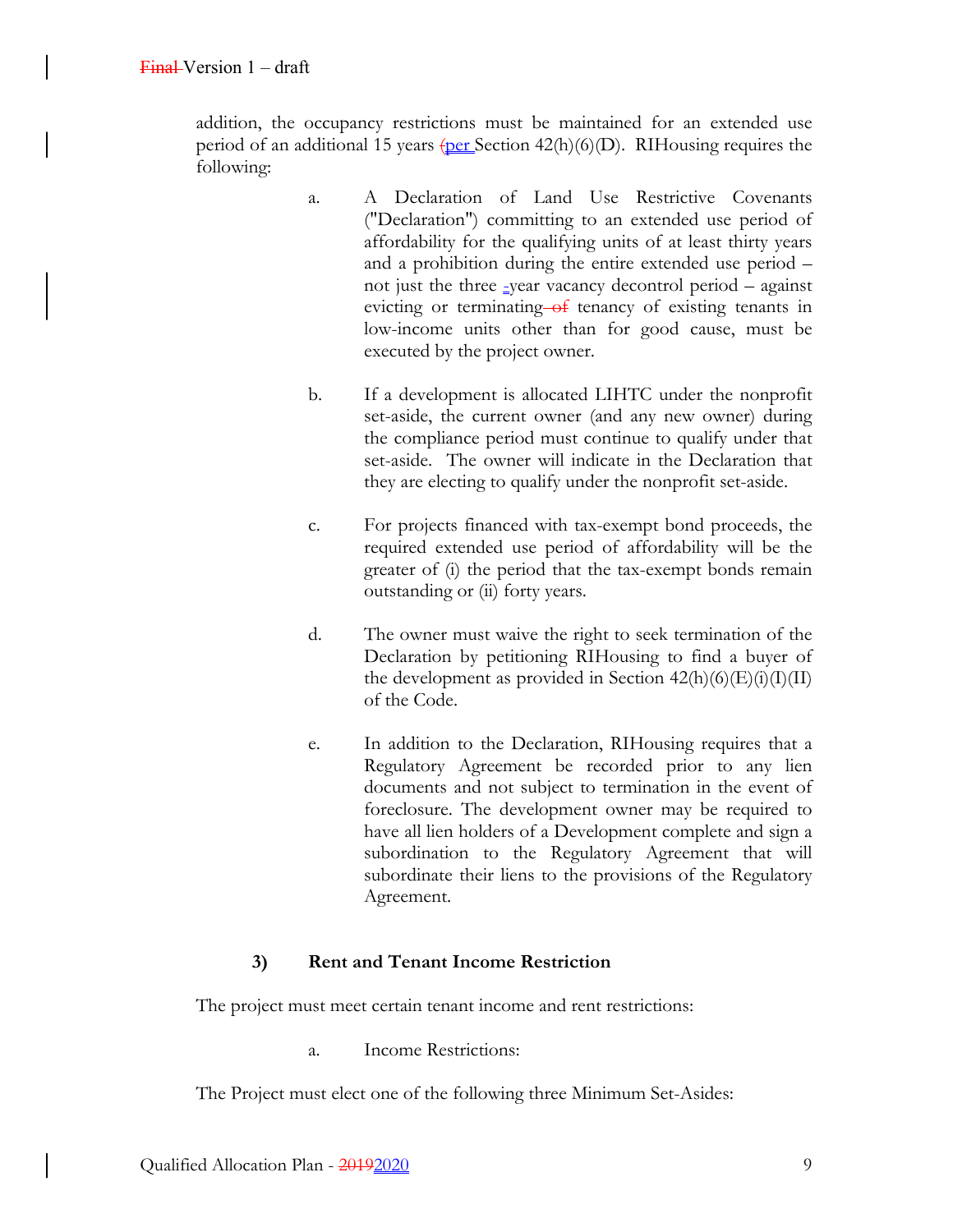at least 20 percent of the rental units in the project must be rent restricted for and occupied by households with incomes no higher than 50 percent of the Area Median Gross Income ("AMGI"), adjusted for family size;

#### **OR**

at least 40 percent of the rental units must be rent restricted and occupied by households with incomes no higher than 60 percent of the AMGI, adjusted for family size.

#### **OR**

Under Income Averaging, at least 40 percent of the units must be both rent-restricted and occupied by individuals whose incomes do not exceed the imputed income limitation designated by the taxpayer.

The average of the imputed income limitations designated cannot, according to Code exceed 60 percent of AMI, however RIHousing is designating the maximum as 58 percent of AMI.

The designated imputed income limitations must be in 10 percent increments as follows:

- 20 percent
- 30 percent
- 40 percent
- 50 percent
- 60 percent
- 70 percent
- 80 percent

Beginning with the release of AMGI tables for 2009, HUD is providing a separate table for IRC  $\$  42 and 142(d) housing projects, which HUD now collectively refers to as "Multifamily Tax Subsidy Projects" ("MTSP"). The tables identify the income limits at the 50% and 60% AMGI levels needed to satisfy the minimum set-aside requirement. As a result, the instructions in Rev. Rul. 89-24 to compute 60% AMGI are no longer needed.

#### b. Rent Restrictions:

The gross rent charged to a tenant,  $\frac{1}{2}$  fincluding utilities), cannot exceed 30% of the income limit for a qualified low-income household at 50% or 60% of AMGI adjusted for family size, assuming 1.5 persons per bedroom. A table of qualified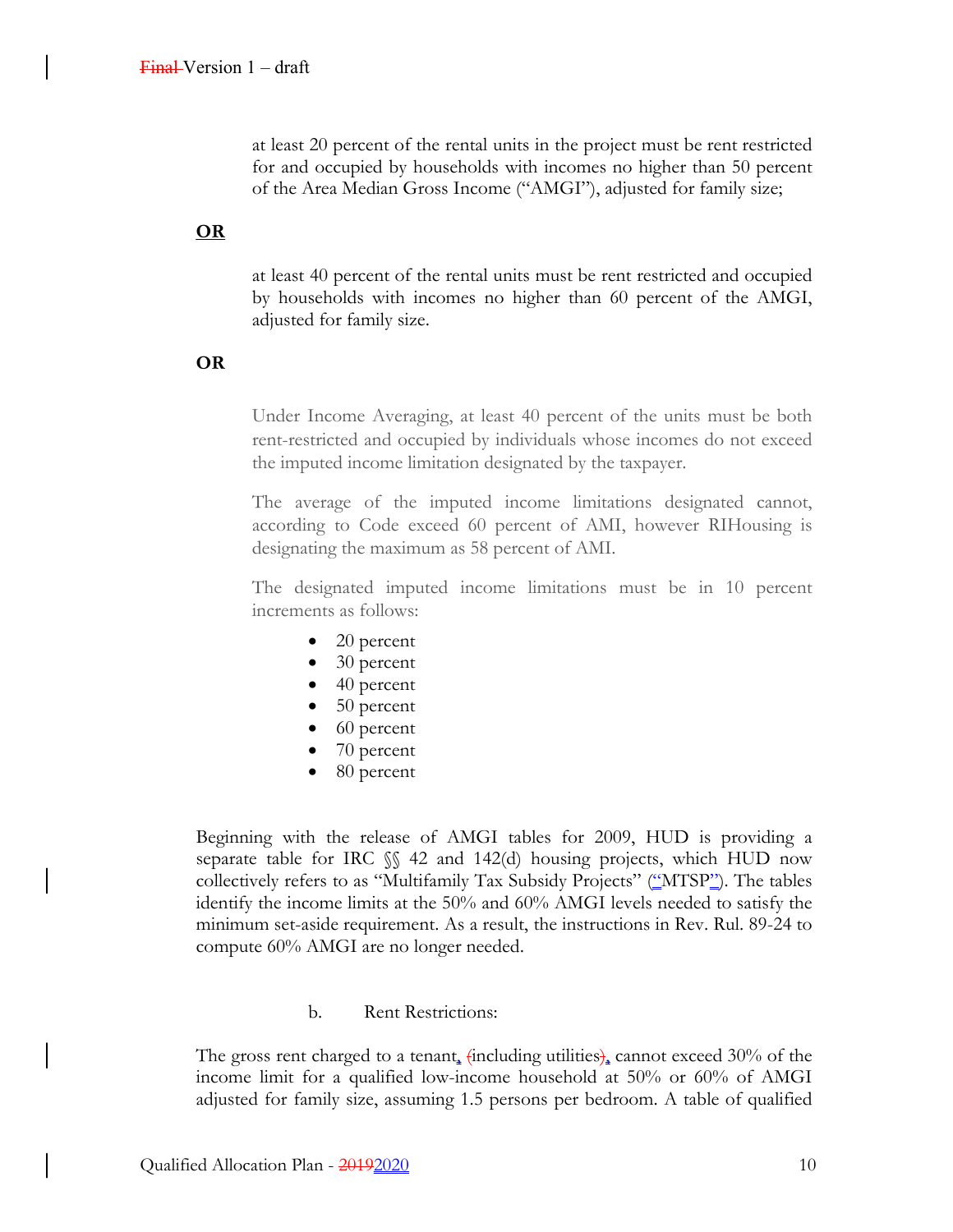rents is located in the Developers Handbook and from HUD at http://www.huduser.org/portal/datasets/mtsp.html and from Novogradac at http://www.novoco.com/products/rentincome.php.

For more information on tenant income and rent restrictions, including rules for calculating rents, see Section 42 of the Code.

#### **4) Least Amount of LIHTC Necessary for Project Feasibility**

The Code requires that RIHousing allocate credits in the minimum amount necessary for the financial feasibility of the project and its continued viability as a qualified low-income housing project throughout the credit period.

RIHousing must evaluate the amount of the credit at three specific times: (1) at the time of application, (2) at the time of reservation, and (3) at the time the building is placed-in-service and an IRS Form 8609 is issued. RIHousing will consider the proposal's distribution of the tax benefits between direct development costs, soft costs, fees, operating reserves and other costs and evaluate the need for LIHTCs to fill the gap after other financing sources and subsidies have been taken into account. Developers will be required to certify the source and value of other subsidies and funding for the proposal.

## **5) Minimum Property Standards**

Projects must meet state or local health or building codes or regulations. Corrections necessary to repair code violations must be specified in a rehabilitation work plan. The Developer will be required to provide certification or to demonstrate to RIHousing that all code violations have been corrected upon construction completion. Compliance with health, safety and building codes is an ongoing obligation; non-compliance may result in penalties and/or recapture of credit.

#### **6) Placed-In-Service Requirements**

RIHousing will allocate credits only to projects which can be reasonably expected to become eligible for the credits in the year in which the Developer is to be awarded LIHTCs. This means that projects must either be able to be placed-in-service in that year or have incurred more than ten percent (10%) of their reasonably anticipated project basis within twelve months of the reservation of LIHTCs. Placed-in-service generally refers to the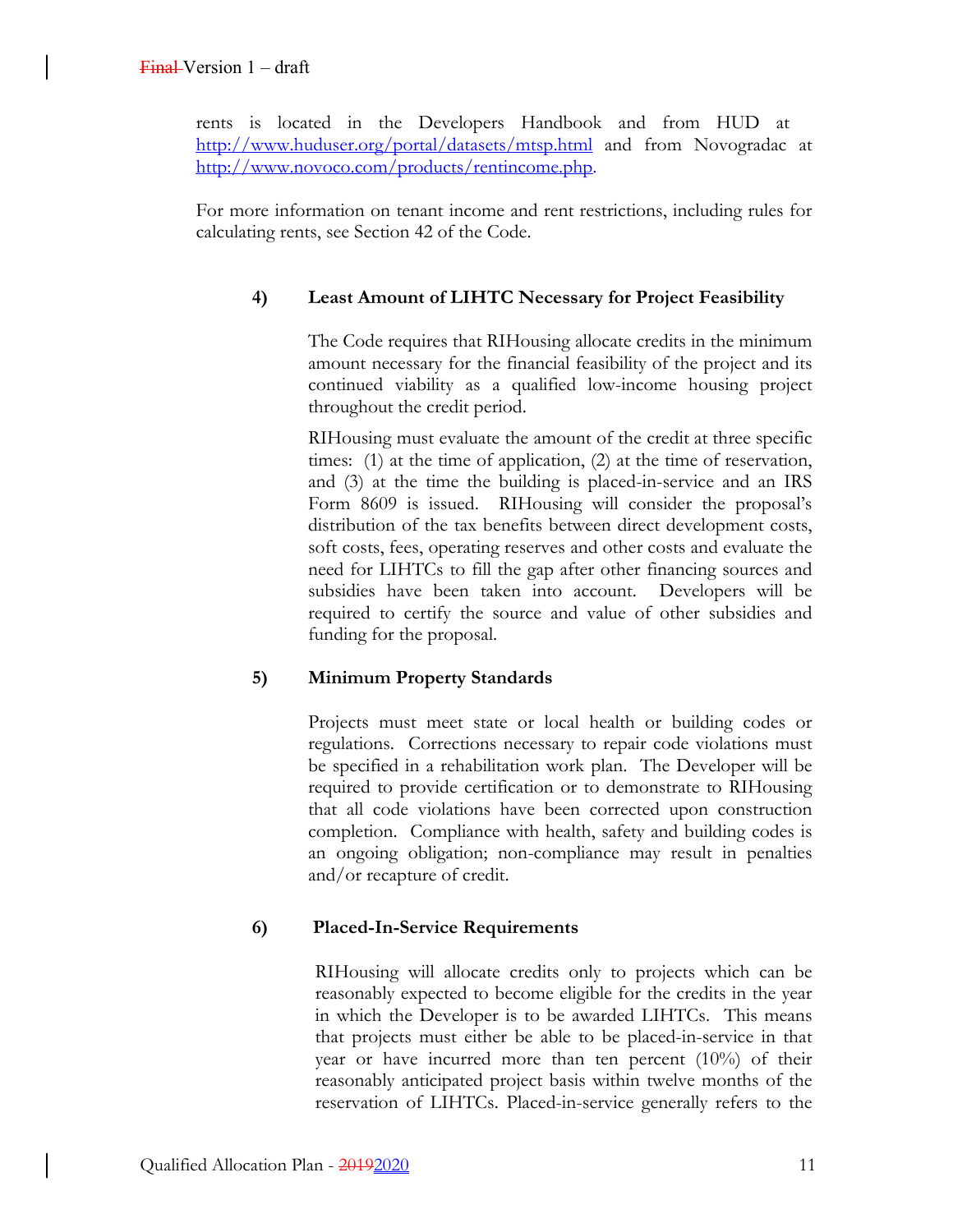issuance of the first Certificate of Occupancy for each building in the project.

## **7) Minimum Rehabilitation Requirements**

The Code requires that LIHTC projects involve minimum rehabilitation expenditures. Per the Code, for a building to be substantially rehabilitated, the expenditures during any 24-month period must be at least the greater of: (a) twenty percent (20%) of the depreciable basis of the building determined as of the first day of the 24-month period; or, (b) an average of \$6,700 (as of 2017) per low-income unit adjusted annually for inflation. RIHousing requires a minimum rehabilitation expenditure of \$15,000 per unit.

# **8) Ten Year Placed In Service Restriction**

To be eligible for the acquisition credit, buildings may not have been placed in service within the last ten years. Generally, a transfer of the building results in a new placed-in-service date if, on the date of the transfer, the building is occupied or ready for occupancy. Exceptions may apply to certain property transfers and expiring use properties. In cases involving the purchase of a development that previously utilized LIHTCs for acquisition, the property may not be eligible for acquisition credit from the second purchase until the completion of the initial 15-year compliance period. According to Private Letter Ruling 200502019 released by the Internal Revenue Service, transfers of 99 percent partnership interest do not result in a new "placed in service" date. However, always consult with a tax specialist for questions of specific project eligibility.

Pursuant to the Housing and Economic Recovery Act of 2008, federally-assisted buildings as well as buildings assisted under similar State programs are eligible for acquisition credits. In addition properties acquired from defaulted banks (as defined under the Federal Deposit Insurance Act) may also be eligible to qualify for acquisition credits within the 10-year period effective for buildings placed in service after July 30, 2008.

# **9) Community Service Facilities**

The portion of a residential building used as a community service facility may be eligible for the LIHTC Program. A community service facility is a facility designed to primarily serve individuals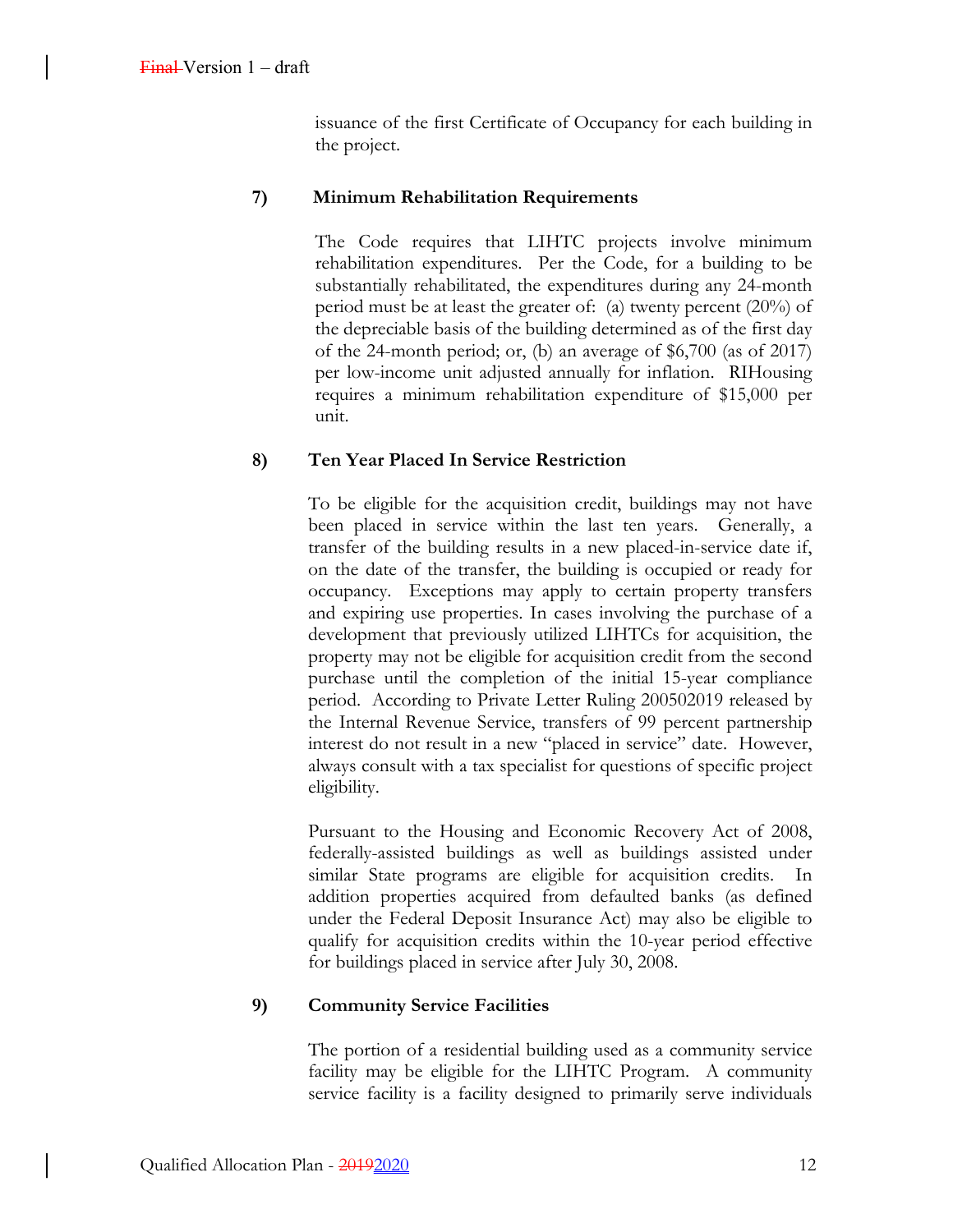whose income is  $60\%$  or less of area median income. No more than 25% of the total basis of the building may come from the community service facility portion of the building.

## **10) Market Study**

Prior to closing, RIHousing requires that a comprehensive market study conforming to requirements consistent with standard industry practice be conducted as a condition of credit allocation analyzing the market area, including the depth and breadth of demand, comparable properties and rates, comparable operating expenses, market absorption rates as well as a study of the needs of the prospective population. For projects involving rehabilitation of existing and occupied properties with project-based rental assistance contracts, RIHousing, in its sole discretion, may modify the market study standards to reflect actual data available to RIHousing about the operation of the project and its market area. The market study will be completed by a disinterested party commissioned by RIHousing and at the Developer's expense. The market study may also be commissioned by the development investor or third-party lender and accepted by RIHousing in its sole discretion. For mixed income proposals, a third-party market study will be required with the application for LIHTCs.

#### **11) Native American Housing Assistance**

Assistance provided under the Native American Housing Assistance and Self-Determination Act of 1996 (NAHASDA) will not be taken into account in determining whether a building is federally subsidized for purposes of the LIHTC Program. Therefore, such buildings will qualify for 9% credit as deeper targeting consistent with the rules for HOME-financed projects (i.e. 40 percent of the units at 50 percent of area median income).

## **12) Homeownership Option**

Developers electing to convert to homeownership at the end of the 15-year compliance period may do so under the Code. RIHousing will approve no more than one (1) conversion application per calendar year. As these developments will be rental housing for a minimum of fifteen years, they will be underwritten as a rental development and are subject to the same underwriting criteria set forth in the Developers' Handbook.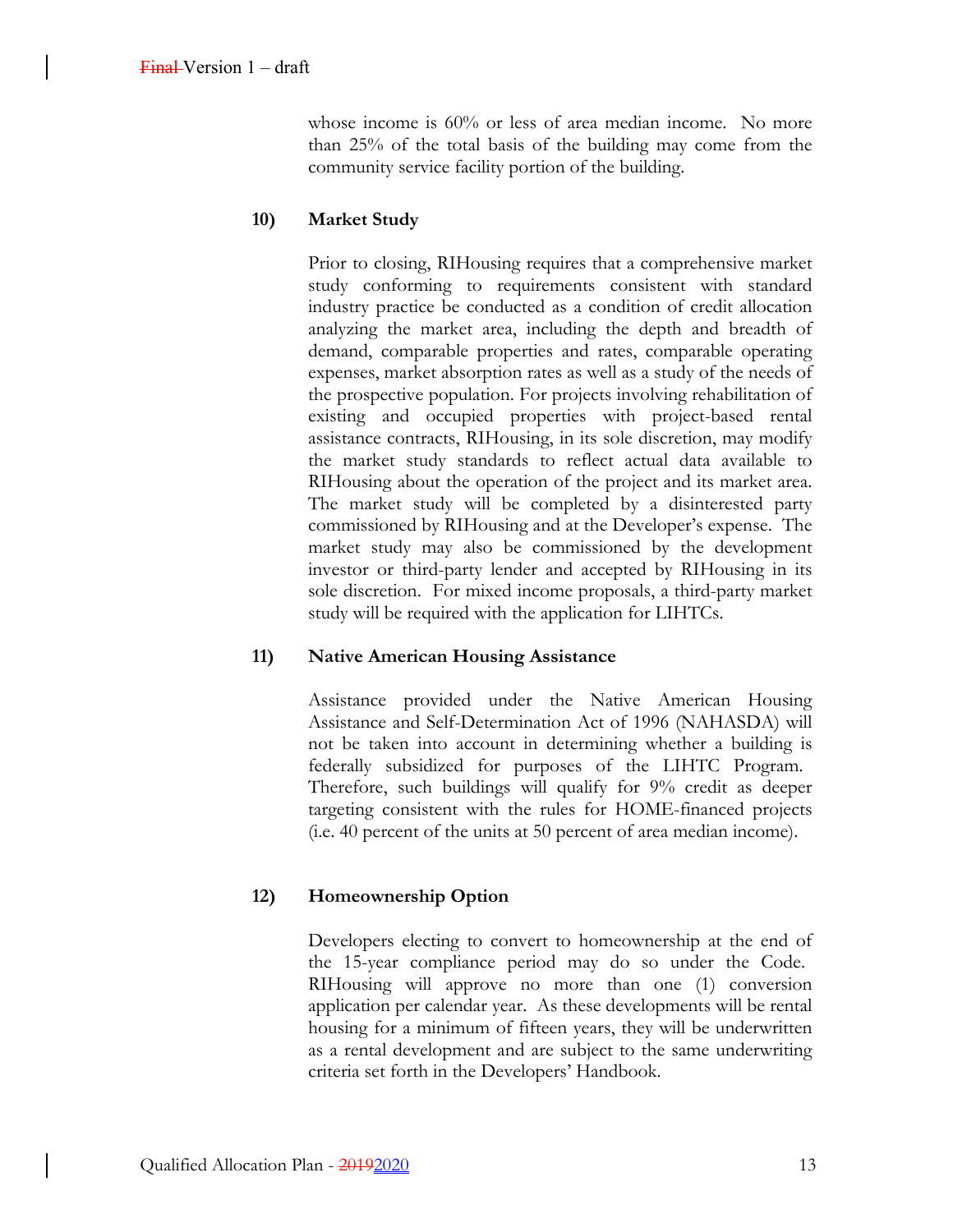## **13) Public Housing Waiting Lists**

Sponsors must commit in writing to the following: prior to occupancy, sponsor will provide written notice to the local Public Housing Authority with jurisdiction over the project location (or, where there is no local Public Housing Authority, RIHousing as the Section 8 Administrator for the State of RI) that the project will accept tenant-based vouchers.

### 14) **Tenant Populations of Individuals with Children**

Sponsors are encouraged to provide housing that provides opportunities to single parent and two-parent households with children.

#### **F. HUD Qualified Census Tracts/Difficult-To-Develop Areas**

Projects located in the HUD's designated qualified census tracts ("QCTs") or difficult-to-develop areas ("DDAs") may be eligible for additional LIHTCs. DDAs are designated annually by HUD as updated income and Fair Market Rent ("FMR") data become available.

QCTs are defined as any census tract (or equivalent geographic area) in which at least 50% of the households have incomes of less than 60% of the AMGI **or** census tracts which have a poverty rate at or above 25 percent. Generally, HUD publishes the list of QCTs and DDAs on an annual basis.

If an area is listed as a HUD designated QCT or DDA one year and is not listed on a subsequent list of designated areas, the designation is still effective if (1) the allocation of credit to an applicant is made no later than the end of the 730-day period after the submission to the credit-allocating agency of a complete application by the applicant, and the submission is made before the effective date of the subsequent lists; or  $(2)$  for purposes of Section 42(h)(4) of the Code, the bonds are issued or the building is placed in service no later than the end of the 730-day period after the applicant submits a complete application to the bond-issuing agency, and the submission is made before the effective date of the subsequent lists, provided that both the issuance of the bonds and the placement in service of the building occur after the application is submitted.

The additional credits available to projects falling within the definitions of either or both of these categories are derived by increasing the project's eligible basis for the new construction or substantial rehabilitation portion of the project by up to 30%. The actual increase in basis is determined at the discretion of the allocating agency pursuant to its analysis of the maximum amount of subsidy necessary to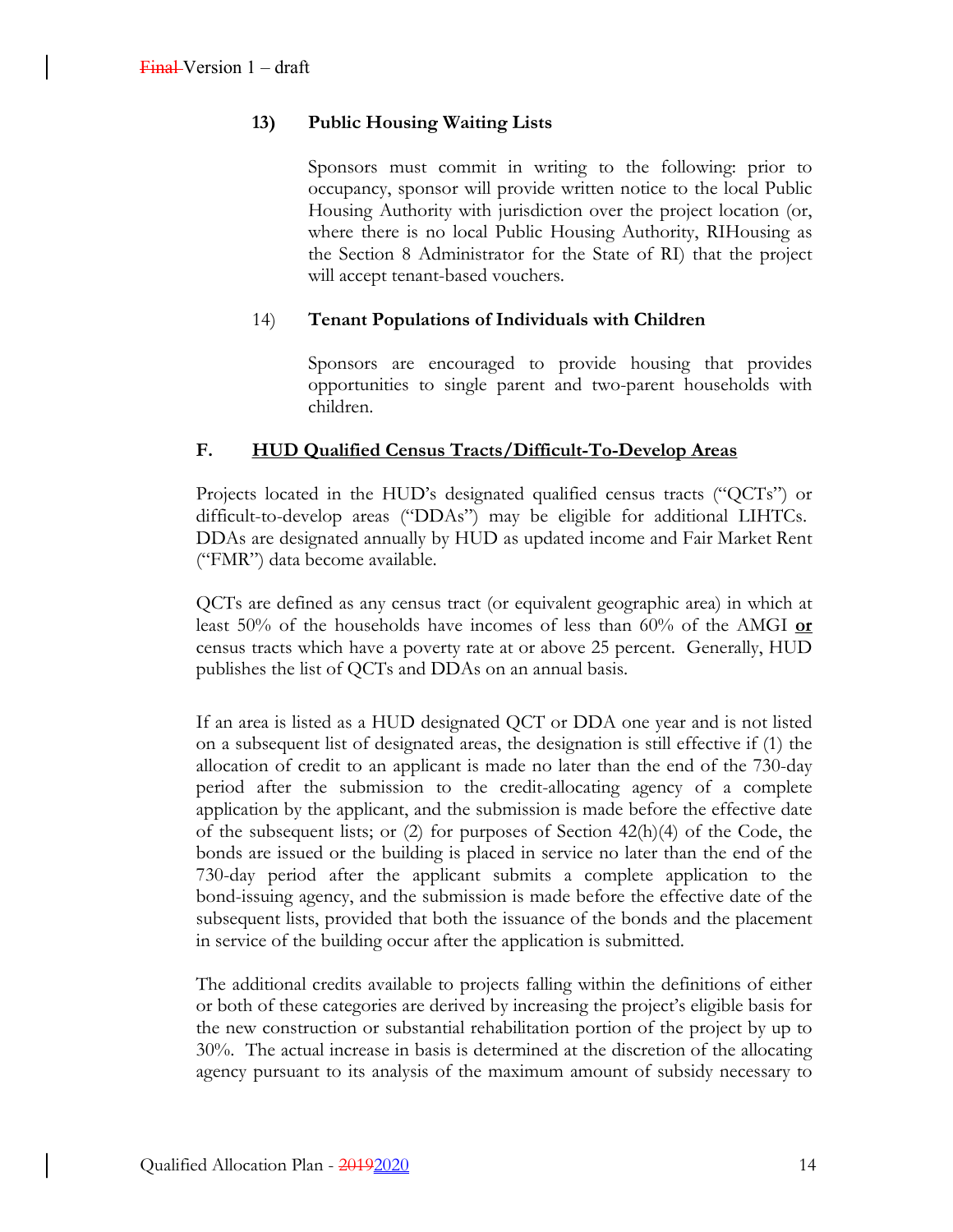complete the project. The 30% increase is not available for the costs associated with the acquisition portion of any project.

Pursuant to H.R. 3221 Title I – Housing Tax Incentives, Rhode Island will prioritize projects that propose housing (i) for special needs populations, (ii) for very low-income persons and families, (iii) for general occupancy units in "areas of opportunity" as defined by HUD or are otherwise proposed to be sited in areas of the state that will promote efforts to affirmatively further fair housing, and (iv) that is consistent with the RIHousing's Comprehensive Community Development ("CCD") principles including the ability to collaborate, secure and leverage non-traditional resources to maximize financial feasibility for eligibility under the basis boost which is applicable to DDAs.

## **G. HUD Subsidy Layering Guidelines**

All projects submitted to RIHousing that may receive LIHTCs in combination with any form of HUD housing assistance will be subject to the subsidy layering review guidelines of Section 911 of the Housing and Community Development Act of 1992. These requirements are designed to ensure that participants in affordable multi-family housing developments do not receive excessive compensation by combining various HUD housing assistance with assistance from other federal, state, or local agencies. The guideline standards are divided into three categories: Builder's Profit, Developer's Fee, and Syndication Expenses. HUD has established safe harbor and ceiling standards for each of these categories. LIHTC agencies may perform the subsidy layering review function provided the agency certifies to HUD that it will properly apply the guidelines. RIHousing has assumed these responsibilities.

In accordance with Section 911 of the Housing and Community Development Act of 1992 and the Published Guidelines for Subsidy Layering, the following standards will be applied to all developments:

1) Builder's Profit - for developments subject to subsidy layering, up to 6 percent of construction costs will be allowed for builder's profit, 2 percent of construction costs for builder's overhead, and 6 percent of construction costs for general requirements. For those developers where there is an identity of interest between the owner and the general contractor, the maximum amount of builder's profit allowed is 50% of the amounts referenced in the current Program Bulletin. Note also that for projects subject to section 911 Subsidy Layering reviews, alternative general contractor fee limits may apply. Any changes specific to RIHousing's fee limits will be outlined in the current Program Bulletin.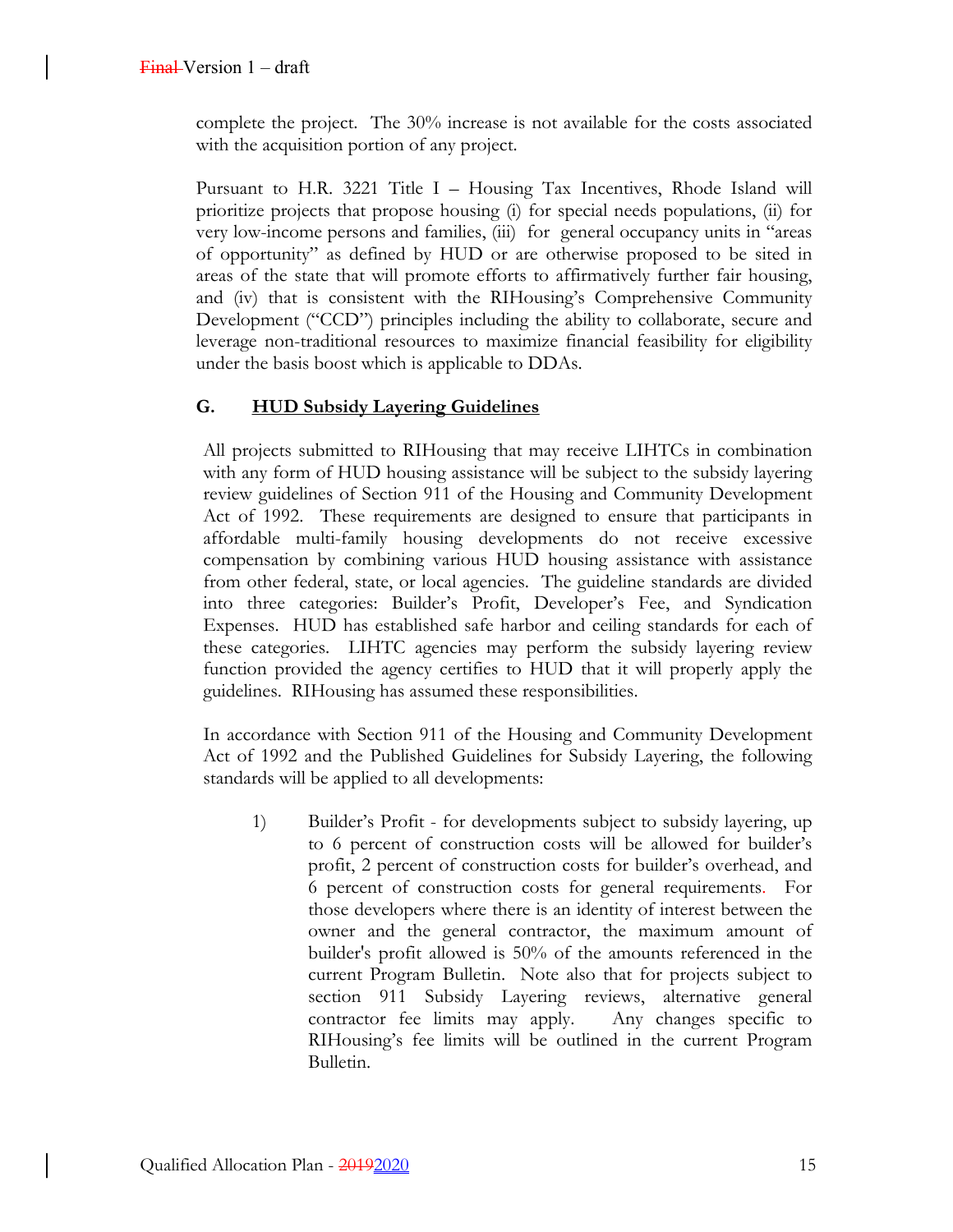- 2) Developer Fees Developer Fee guidelines are located in Section 9 of the Developer's Handbook and may be modified by Program Bulletin. The safe harbor for Developer's fees is 10 percent, including developer overhead, of the total development cost of the project not including developer fee and operating reserve. RIHousing may approve exceptions to the safe harbor standard and allow developer's fees of up to 15 percent of the total development cost of a project.
- 3) Syndication Expenses The safe harbor limits for syndication expenses, excluding bridge loan costs, are (a) 10 percent of gross syndication proceeds for private offerings and (b) 15 percent of gross syndication proceeds for public offerings. RIHousing may approve exceptions to these percentages allowing up to 15 percent of gross syndication proceeds for private offerings and up to 24 percent of gross syndication proceeds for public offerings.

In addition, for each development, RIHousing will establish an applicable market rate for equity. This market rate will be used to determine the net syndication proceeds at the project's placed-in-service date. The rate will be based upon the development's market value, comparable syndications, and/or RIHousing's estimation of market trends.

## **H. Single Room Occupancy Units**

Federal law requires that a low-income unit may not be used on a transient basis. In general, tax regulations require a minimum of a six-month lease. However, an exception may apply for single room occupancy units that are rented on a month-to-month basis or for longer periods.

## **I. Housing for the Homeless**

The LIHTC has become a substantial resource for permanent supportive housing for the homeless. The portion of a building used to provide supportive services may be included in the qualified basis. Permanent supportive housing for the homeless must contain sleeping accommodations, and kitchen and bathroom facilities. Supportive services must be either (a) located within the building or (b) be readily available to residents and well defined in a written supportive service plan outlining how residents will be connected to the services.

## **J. Handicapped Accessibility**

LIHTC projects must comply with all applicable federal and state statutes and regulations regarding the operation of adaptable and accessible housing for the handicapped, including, but not limited to, Section 504 of the Rehabilitation Act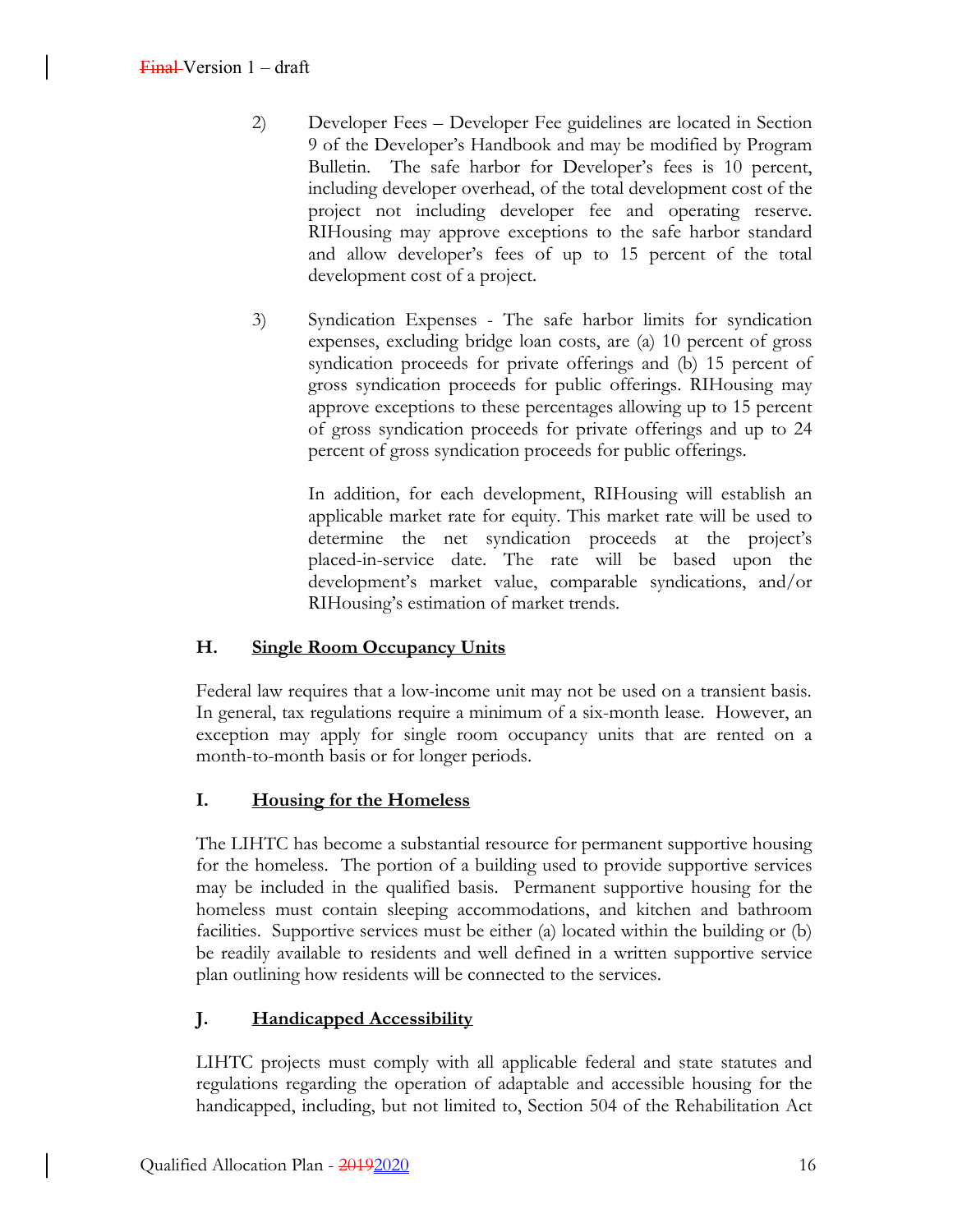of 1973, as amended ("Section 504") and the ADA Amendments Act of 2008, which amended Section 504.

### **K. Affirmative Action/Equal Employment Opportunity ("EEO")**

RIHousing is committed to affirmative action and EEO. We have established minimum workforce utilization goals for Minority Business Enterprises and/or Women Business Enterprises ("MBE/WBE"), and monitor construction projects for compliance with these goals. All developments receiving funding under the Rental Production Program must use best efforts to (a) award at least 10% of the total construction contract dollar amount to minority and female owned businesses, and (b) ensure that at least 10% of labor hours for all trades are performed by minorities and/or women. Developers are encouraged to exceed the minimum goals set by RIHousing. Note that only those businesses included in the Rhode Island Department of Administration's Directory of Certified Minority and Women Business Enterprises will be recognized in measuring the minority and women business and workforce utilization goals. Further note that for purposes of measuring these goals, RIHousing does not include persons of Portuguese descent as a recognized minority.

All developers receiving an allocation of credits from RIHousing must enter into an Affirmative Action Agreement detailing specific affirmative action goals and definitive, aggressive strategies and action steps to ensure that such goals are achieved.

#### **L. Fair Housing Considerations**

1. Siting and Marketing Consideration

In January 2017, the U.S. Department of the Treasury ("Department of the Treasury") issued regulations providing guidance on the implementation of Title VI of the 1964 Civil Rights Act, as amended (42 U.S.C. Section 2000d, et seq.)(hereinafter, "Title VI" and its regulations "the Title VI regulations"), as it applies to programs or activities receiving assistance from the Department of the Treasury. Specifically, the Title VI regulations prohibit discrimination on the basis of race, color, or national origin in programs or activities receiving federal financial assistance from the Department of the Treasury. See 31 CFR Part 22. Any proposal submitted for LIHTCs must comply with Title VI and Title VI regulations.

Under federal law, individuals seeking housing may not be discriminated against based on their race, color, religion, sex, ancestral origin, familial status or disability. State fair housing laws further extend protections against housing discrimination on the basis of marital status, sexual orientation, age, gender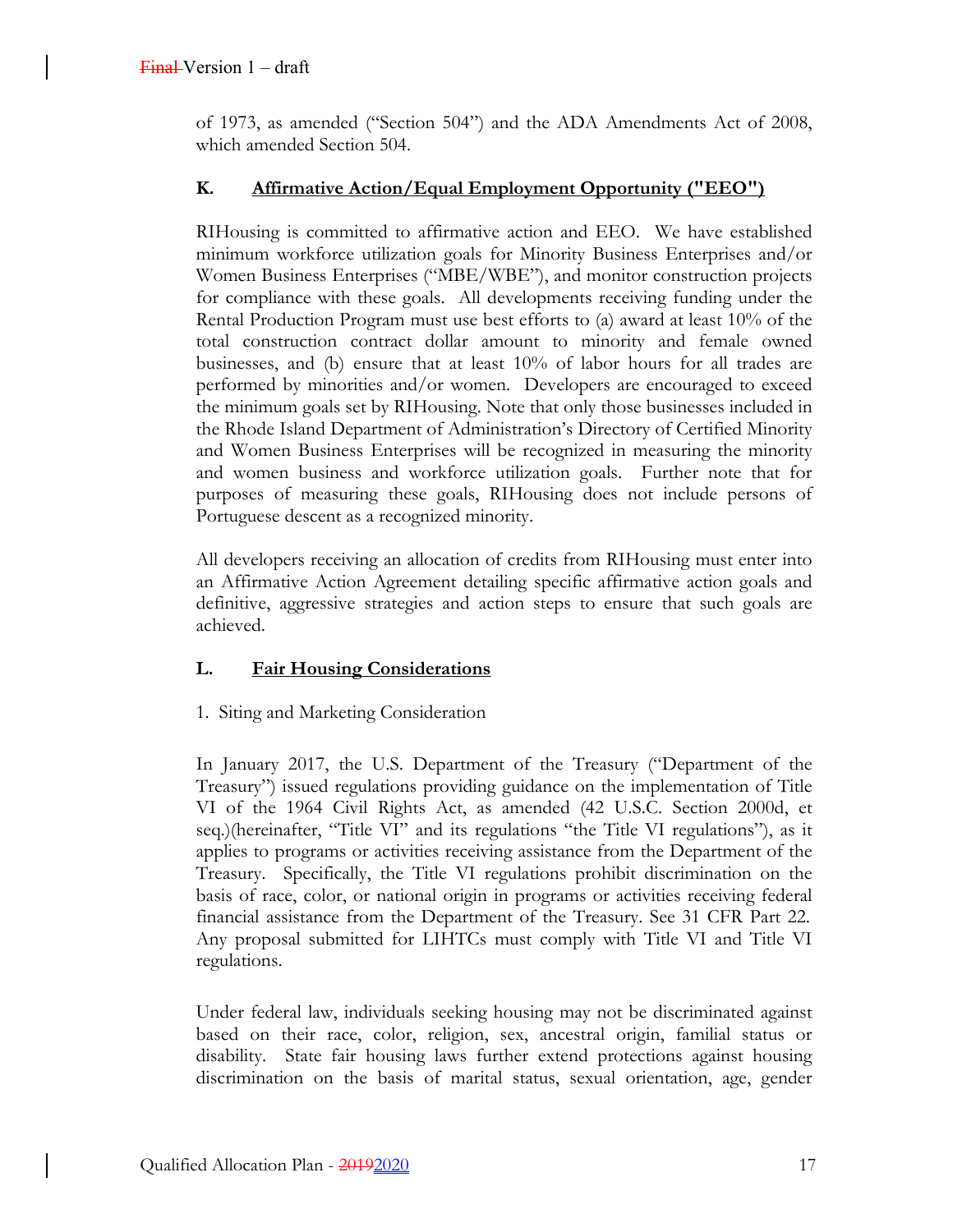identity or expression, veteran status, and status as a victim of domestic abuse, or by reason of association with members of any of these protected classes.

In addition to prohibiting discrimination in housing due to membership in a protected class, the federal fair housing act also imposes an obligation on recipients of federal housing assistance to administer programs in a way that affirmatively furthers fair housing. In its administration of the LIHTC Program, RIHousing is committed to encouraging the location of affordable homes throughout the state, particularly in geographic areas that have not reached the state affordable housing goal. RIHousing's scoring system provides incentives to achieve that result.

Section  $42(m)(1)(A)(ii)$  of the Code requires that each local jurisdiction have a "reasonable opportunity" to comment on any proposal to allocate LIHTCs to a project within that jurisdiction. In accordance with Revenue Ruling 2016-29, the Code ensures the opportunity for local input regarding the allocation decision but does not grant a local veto or authorize an allocating agency to abandon the responsibility to exercise its own judgment. RIHousing will notify the Chief Executive Officer, or the equivalent, of each jurisdiction in which an applicant has been selected to receive federal low-income LIHTCs to provide the jurisdiction with an opportunity to comment.

In addition, in order to ensure that all potentially eligible residents of RIHousing-financed developments have a fair opportunity to gain admission to those developments, RIHousing requires that sponsors employ an open and fair process that affirmatively furthers-affirmative fair housing opportunities. To that end, all homes financed by RIHousing must be available to the general public, must be marketed pursuant to an approved affirmative fair marketing plan and must be advertised <del>on http://homelocatorri.net.</del> onhttp://www.housingsearchri.org

At a minimum, the affirmative fair housing marketing plan must include an analysis of those populations least likely to apply for housing in the area in which the development is located and a targeted marketing program to reach those populations. Such a program could include marketing in print or broadcast media targeted to such populations, outreach to organizations that serve those populations, and the like. In addition to the affirmative fair housing marketing plan, the housing must be distributed in accordance with an approved resident selection plan that is fair, open and transparent. The resident selection plan must specify the process and timetable under which applications will be accepted, local preferences for admission, if any, the policy for initial selection of residents if the number of qualified applicants exceeds the housing available, and the waiting list policy.

The Violence Against Women Reauthorization Act of 2013 and its implementing regulations afford certain protections to victims of domestic violence, dating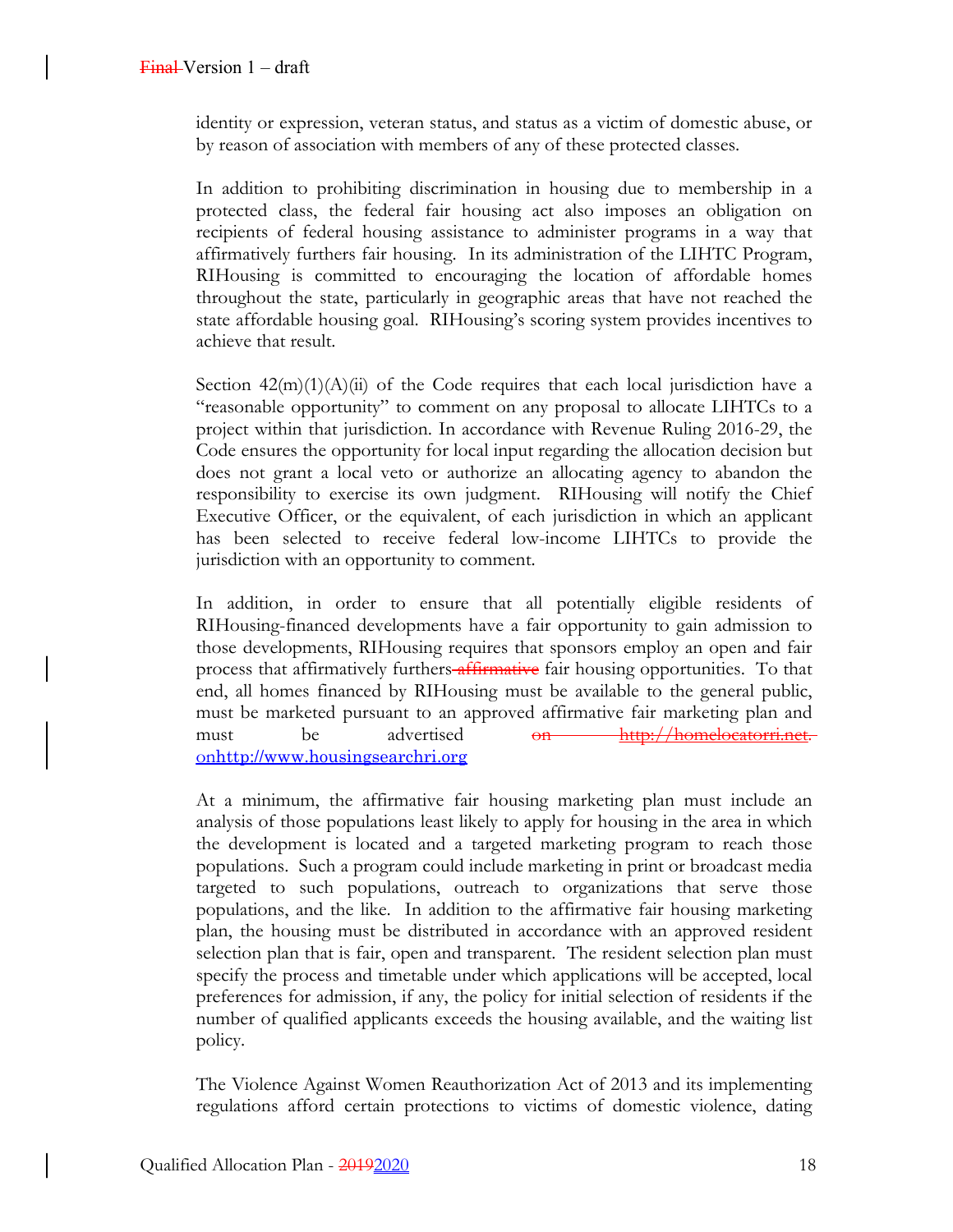violence, sexual assault, and stalking, who apply for or reside in federally assisted housing, including housing financed with LIHTCs. RIHousing requires that sponsors incorporate these protections into lease forms, tenant selection plans, and resident policies relating to unit transfers and changes to family composition. On an annual basis, owners will be required to certify compliance with all applicable requirements of the Violence Against Women Reauthorization Act of 2013.

#### 2. Limited English Proficiency ("LEP")

Title VI of the Civil Rights Act of 1964 is the federal law that protects individuals from discrimination on the basis of their race, color, or national origin in programs that receive federal financial assistance. In certain situations, failure to ensure that persons who are LEP can effectively participate in, or benefit from, federally assisted programs may violate Title VI's prohibition against national origin discrimination. Executive Order 13166, signed on August 11, 2000, directs all federal agencies, including HUD, to work to ensure that programs receiving federal financial assistance provide meaningful access to LEP persons. All programs and operations of entities that receive financial assistance from the federal government, including but not limited to state agencies, local agencies and for-profit and non-profit entities, must comply with the Title VI requirements.

A LEP person is one who, as a result of national origin, does not speak English as their primary language and who has limited ability to speak, read, write, or understand English.

Federally assisted recipients are required to make reasonable efforts to provide language assistance to ensure meaningful access for LEP persons to the recipient's programs and activities. To do this, the recipient should:

(1) Conduct the four-factor analysis, (2) Develop a Language Access Plan (LAP) and (3) Provide appropriate language assistance.

The actions that the recipient may be expected to take to meet its LEP obligations depend upon the results of the four-factor analysis including the services the recipient offers, the community the recipient serves, the resources the recipient possesses, and the costs of various language service options. All organizations would ensure nondiscrimination by taking reasonable steps to ensure meaningful access for persons who are LEP. HUD recognizes that some projects' budgets and resources are constrained by contracts and agreements with HUD. These constraints may impose a material burden upon the projects. Where a HUD recipient can demonstrate such a material burden, HUD views this as a critical item in the consideration of costs in the four-factor analysis. However, refusing to serve LEP persons or not adequately serving or delaying services to LEP persons would violate Title VI. The agency may, for example, have a contract with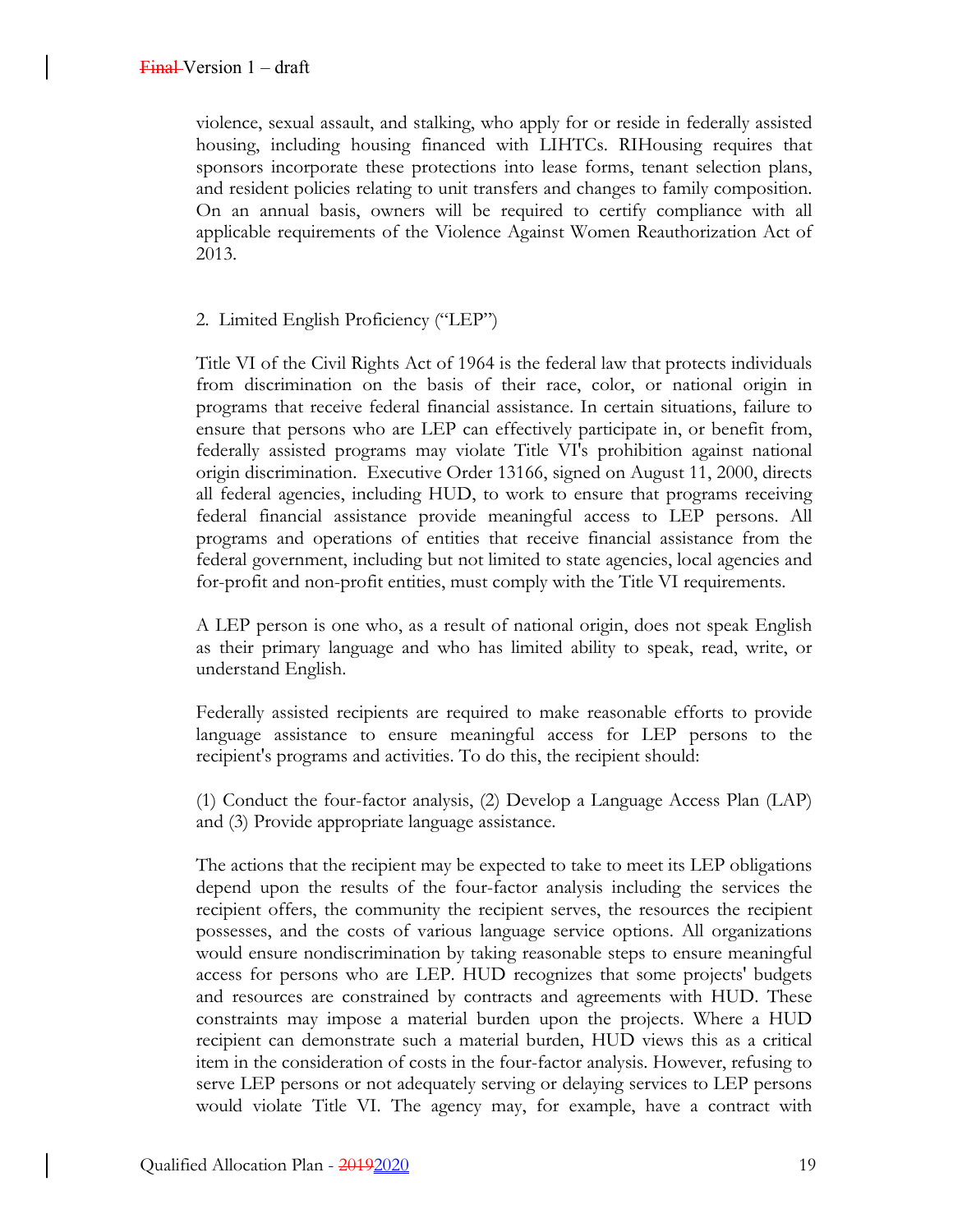another organization to supply an interpreter when needed; use a telephone service line interpreter; or, if it would not impose an undue burden, or delay or deny meaningful access to the client, the agency may seek the assistance of another agency in the same community with bilingual staff to help provide oral interpretation service.

Plans for assisting LEP persons should be included in the Tenant Selection Plan. For more information on LEP visit: http://www.lep.gov.

All developments receiving LIHTC will have to complete HUD form 935.2A to detail its affirmative fair housing marketing plan.

### **M. One for One Replacement**

Any proposal that contemplates the loss of existing deed restricted affordable homes must be accompanied with a plan outlining one-for-one replacement of the lost affordable rental homes. Proposed replacement units must be of comparable type and affordability.

#### **N. Industry Recommended Standards**

In evaluating and underwriting housing development proposals, RIHousing is guided by or generally follows industry recommended standards developed by the National Council of State Housing Agencies (NCSHA). Provisions of the "NCSHA Recommended Practices in Housing Credit Administration", updated in December 2017, have been incorporated into the QAP and/or the RIHousing Developer's Handbook.

#### **O. Uniform Relocation Act**

Developments financed under the Rental Production Program are required to provide for uniform and equitable treatment of persons displaced from their homes and businesses and to establish and provide for uniform and equitable relocation of any residents or businesses.

### **II. APPLICATION PROCESS AND RANKING METHOD FOR 9% CREDITS**

#### **A. Funding Rounds**

RIHousing may hold up to three competitive funding rounds each year for the 9% allocated credits. Funding rounds will be announced by RIHousing via Program Bulletin and/or issuance of a Request for Proposals ("RFPs"), and by advertisement in local print media. RIHousing may adjust the number or timing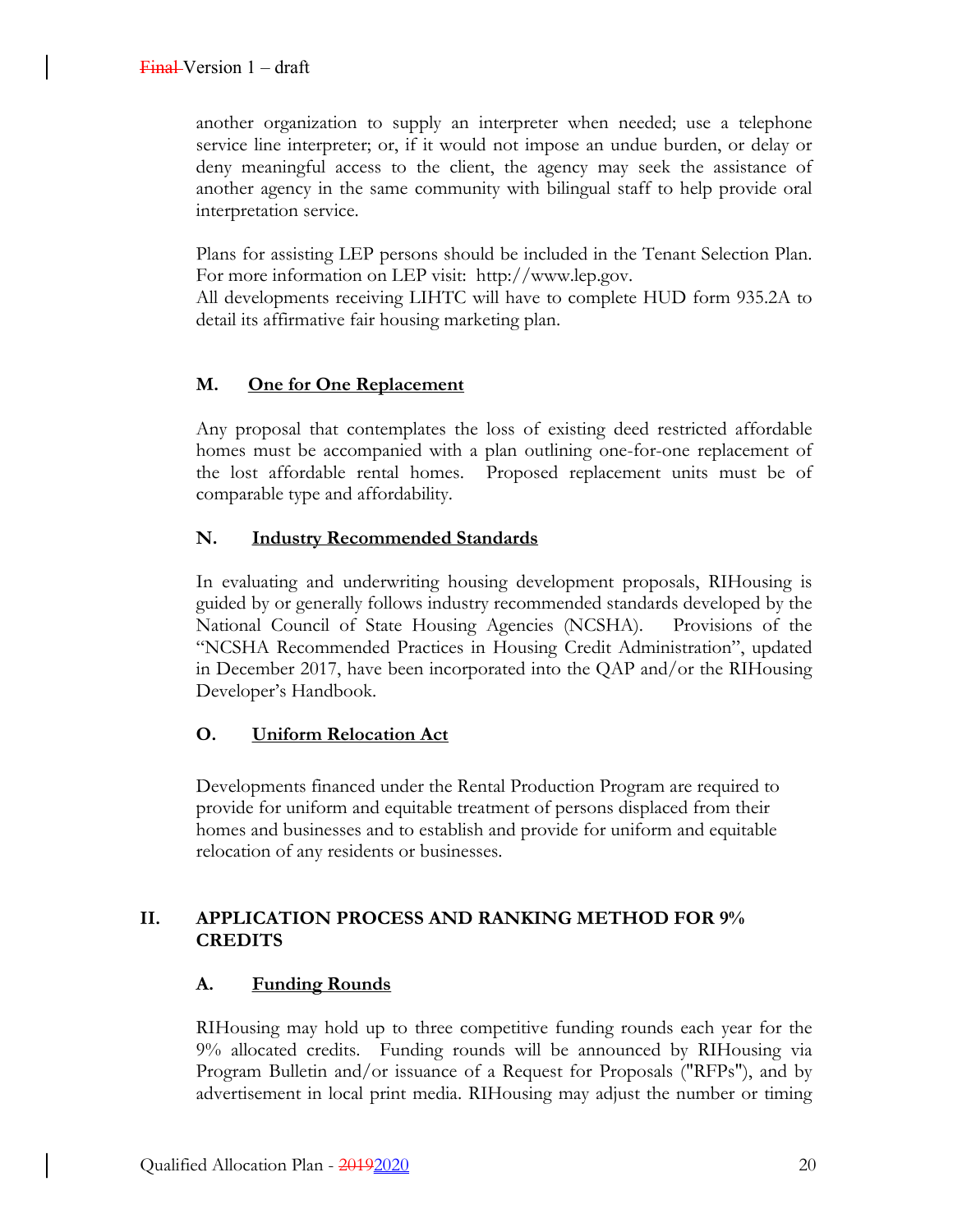of funding rounds if required by the passage of federal legislation or adoption of IRS rules and regulations, to accommodate variations in demand for the supply of the credit, or for other compelling circumstances. Depending on the strength and number of proposals received in any funding round, RIHousing may in its sole discretion create an official waiting list, for the LIHTC Program Year for proposals that demonstrate considerable merit but for which allocable credit is not immediately available. RIHousing will make the waiting list available for public inspection.

During the review period, staff will determine the need for the credit and the financial feasibility of the proposals; however, this determination is not a guarantee by RIHousing of the feasibility or viability of any proposal. RIHousing reserves the right to rescind reservations of LIHTCs for projects in the event that RIHousing determines that the project is not feasible as proposed or that a change in circumstances has materially altered the proposal as submitted and approved. Any such rescissions shall be in writing and provided to the applicant.

The anticipated schedule for LIHTC reservations is as follows:

#### **First Funding Round**

| RFP issuance                                                            | On or about November 26,<br>2018September 30, 2019                    |
|-------------------------------------------------------------------------|-----------------------------------------------------------------------|
| Proposals submission deadline                                           | On or about the fourththird Friday in<br><b>January</b> December 2019 |
| Reservation decisions rendered by<br>RIHousing's Board of Commissioners | At the May 2019 April 2020 Board<br>Meeting                           |

Additional funding rounds will be conducted if necessary to allocate remaining credits or returned credits. RIHousing reserves the right to limit competition in subsequent competitive funding rounds to proposals that were submitted in the first and/or second competitive funding rounds.

RIHousing retains the right to award LIHTCs outside of competitive funding rounds to projects which were previously awarded LIHTCs and which either have (a) returned their previously awarded LIHTCs to RIHousing for use by other developments pursuant to an agreement with RIHousing or (b) qualify for and can demonstrate a need for additional LIHTCs to meet project feasibility requirements. The projects must meet one or more of the following criteria:

- The Project incurred or faces substantial, unforeseen cost increases beyond its control;
- The Project is subject to a substantial unanticipated reduction in equity yield on the sale of the LIHTCs, or a substantial unanticipated reduction in leveraged debt;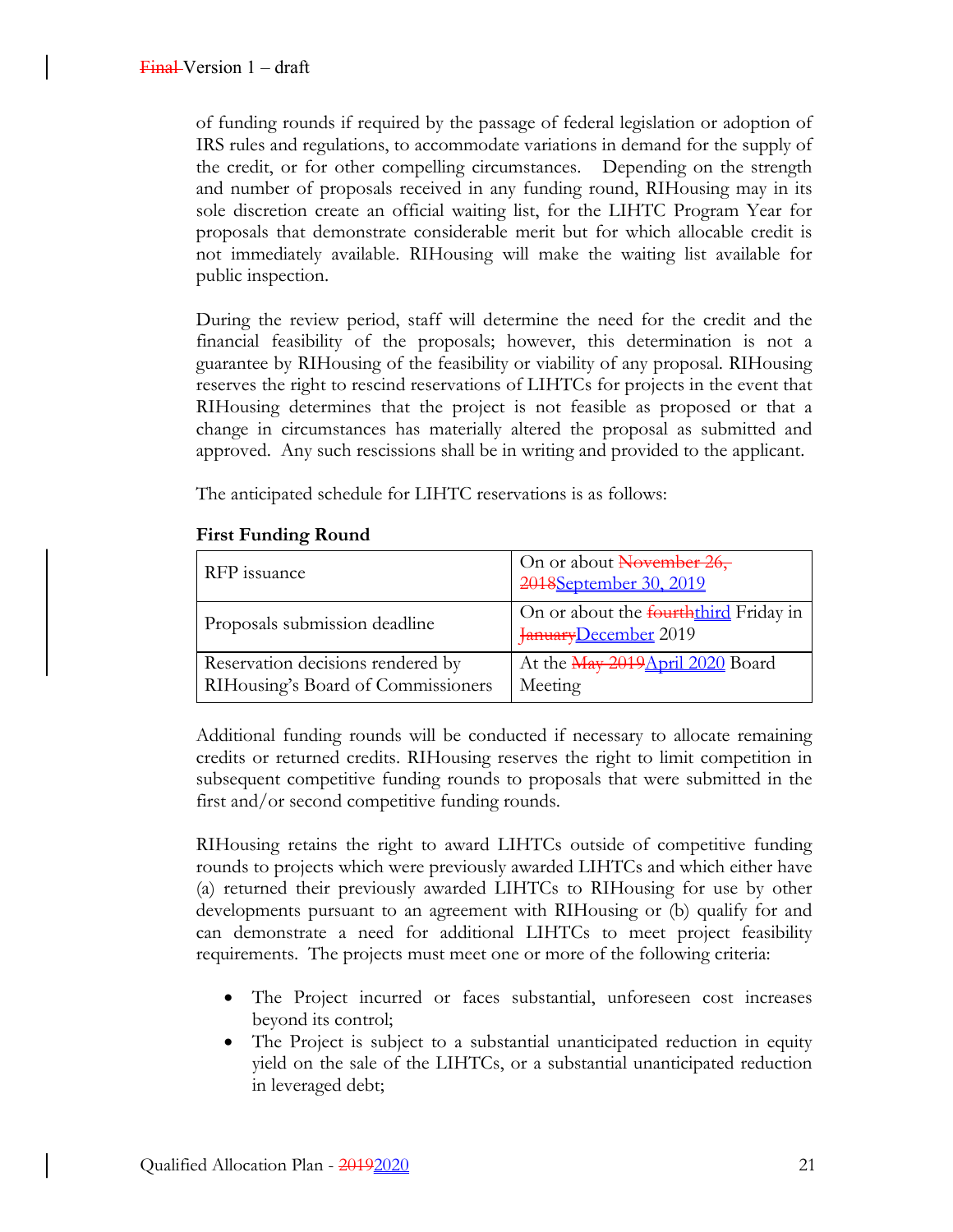Supplemental LIHTCs would improve the project's financial feasibility and maintain its consistency with RIHousing's Underwriting Standards and Development Policies for Multi-Family Finance.

RIHousing reserves the right to award any additional credits received during any year to qualified projects that were previously placed on a waiting list in prior rounds. RIHousing may consider making a reservation of LIHTCs for qualified application(s) received outside the context of the first or subsequent funding rounds if LIHTCs are available from the previous year. In such event, a general priority will be given to projects which best demonstrate readiness to proceed, and/or projects which have previously received credit awards from RIHousing.

#### **B. Project Selection Process**

RIHousing's selection process for allocating LIHTCs is designed to select proposals which address the priorities identified in the Rhode Island Consolidated Plan: 2015-2019, the federal criteria included in the Tax Code and the housing needs of the State. A Funding Committee including but not limited to: senior staff; and one or more representatives of the Board of Commissioners will evaluate and score applications based on the review criteria stated below.

Upon review of the application, RIHousing staff may advise the applicant of discrepancies or incomplete items and will allow the applicant to clarify or supplement the original application. Such requests will be made in writing to the applicant who will have 10 business days to respond in writing only. Only clarifications or missing information will be accepted, no substantive changes may be made by the applicant after the application is submitted. A substantive change may include, but is not limited to, modifying the LIHTC request, changing unit count, and/or adding or removing specific locations from the application. Applicants will be provided an opportunity to make a formal presentation of their proposal to RIHousing staff. To assist applicant in preparation for the formal**presentation,** RIHousing staff will provide some written questions to the developer prior to the presentation date. Within 2 business days of presentation, RIHousing may, in its sole discretion, issue questions or a request for clarification related to the application. Applicant will have 48 hours to provide a written response. After that date, there will be no further dialogue with the applicant until all Threshold determinations and scoring has been completed as outlined below.

RIHousing staff will conduct a review to determine whether a proposal meets the Threshold Criteria. If staff determines that a proposal does not meet the Threshold Criteria, notice will be provided to the applicant prior to the Funding Committee meeting at which staff present their recommendations. Threshold determinations are not appealable.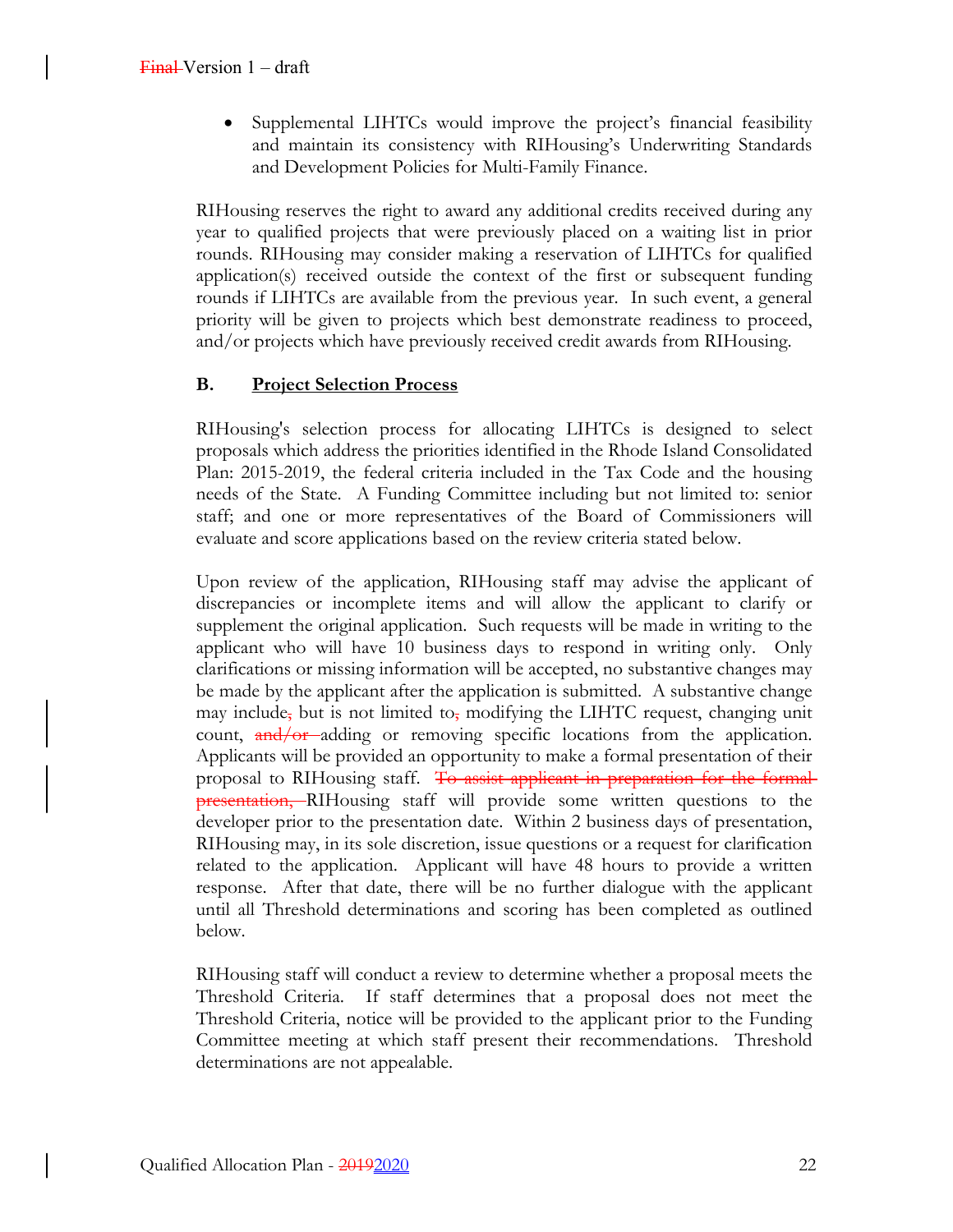Only those projects that meet the Threshold Criteria will be officially scored. Applications passing Threshold will be reviewed and scored against the LIHTC priorities set forth in the QAP. After applications have been scored by RIHousing staff, but prior to presentation to the Funding Committee, applicants shall be notified of their overall score. Applicants shall have the opportunity to meet with staff to discuss their project scoring and may also appeal the score prior to presentation to the Funding Committee.

Aggregate assessment and score in no way guarantees an award of LIHTCs to a particular development. During proposal review and throughout the LIHTC allocation process, RIHousing will utilize its sound and reasonable judgment and will exercise its discretion consistent with sensible and fair business practices. RIHousing reserves the right not to reserve LIHTCs to any applicant or project, regardless of the proposal's aggregate assessment and score, if it determines, in its sole and absolute discretion, that 1) a reservation for any applicant or project does not further the purposes and goals set forth in this plan; 2) available resources are not sufficient to fulfill a LIHTC request; 3) there exists an over-concentration of projects in a specific geographic location; or 4) there exists an over-concentration of specific production types (e.g. new production, assisted living, preservation or rehabilitation).

In addition, RIHousing reserves the right to adjust aggregate assessments and scores or to rescind a reservation of LIHTCs if there is a material change in the project including, but not limited to, the construction start date which adversely affects the achievement of stated goals and/or diminishes the proposal's ability to address documented housing needs or significant changes to the budget.

RIHousing may not allocate all available credits. Credits not allocated under the first round may be allocated at a future date within the credit year to projects submitted under the initial RFP. RIHousing will request updated models, will review and re-score all proposals submitted, even those proposals that did not originally meet the Threshold Criteria set forth herein.

RIHousing may elect to award a forward allocation of credits to a project provided it is determined that the project meets the objectives of the State's QAP and that such forward allocation is in the best interests of the project and RIHousing's mission and affordable housing objectives.

If RIHousing allocates LIHTCs from the LIHTC Program outside of the priorities and selection criteria set forth in this Allocation Plan, we will document and provide a written explanation of our decision to the general public.

## **III. LIHTC REVIEW CRITERIA**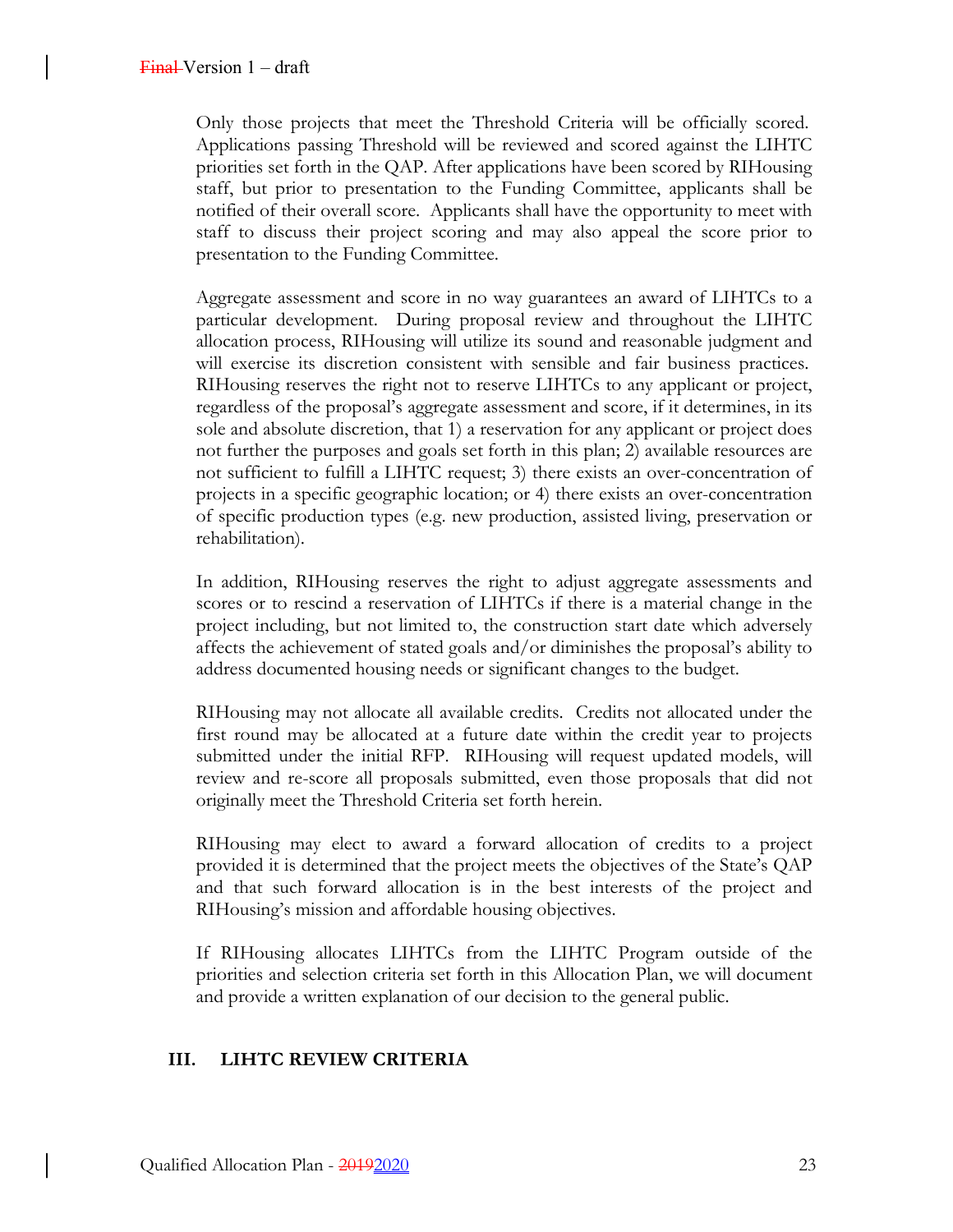In its mission to meet the statewide need for affordable homes, RIHousing believes it to be in the public's interest to avoid concentration of affordable housing in any one neighborhood, community or corner of the state. As a small state, Rhode Island receives a relatively small statewide allocation of LIHTC. Therefore, within the goals of achieving financially feasible developments, RIHousing will generally seek to fund a greater number of mid-sized developments in urban, suburban and rural communities (i.e. less than 50 subsidized apartments) rather than fewer larger scale developments.

The LIHTC is the primary funding source for the development of new affordable rental homes in Rhode Island. Therefore, developers applying under the Rental Production Program must meet the following requirements:

- (i) For new production proposals, create a minimum of 30 new units.
- (ii) For proposals contemplating preservation, 30% of the overall units in an application or 20 units, **whichever is greater**, must be newly created affordable homes.
- (iii) As the LIHTC is a highly competitive and scarce resource, no single development may be awarded more than 40% of Rhode Island's annual small-state minimum allocation. Any application that requests more than 40% of the annual allocation will be disqualified.

In awarding development resources, including LIHTCs, RIHousing has identified the following priorities:

- 1. Increase the supply of affordable housing. While the existing stock of affordable housing faces threats from expiring subsidies and use restrictions, deferred maintenance and obsolescence, the extreme need for additional affordable housing makes new production RIHousing's primary housing priority.
- 2. RIHousing will approve no more than one preservation transaction per funding round for 9% allocated LIHTCs.
- 3. Dual and equal goals of (a) increasing the supply of affordable housing in communities that have traditionally had a lack of such housing; and (b) reinvesting in urban neighborhoods where housing may be substandard and blight is common and the housing is part of an overall neighborhood revitalization strategy.
- 4. Recognizing that good homes are essential for healthy families, the ability of older adults to remain safely in the community, and vibrant communities, the affordable homes must be well designed and attractive. RIHousing identifies these goals with its Comprehensive Community Development initiative and prioritizes developments that most effectively achieve these.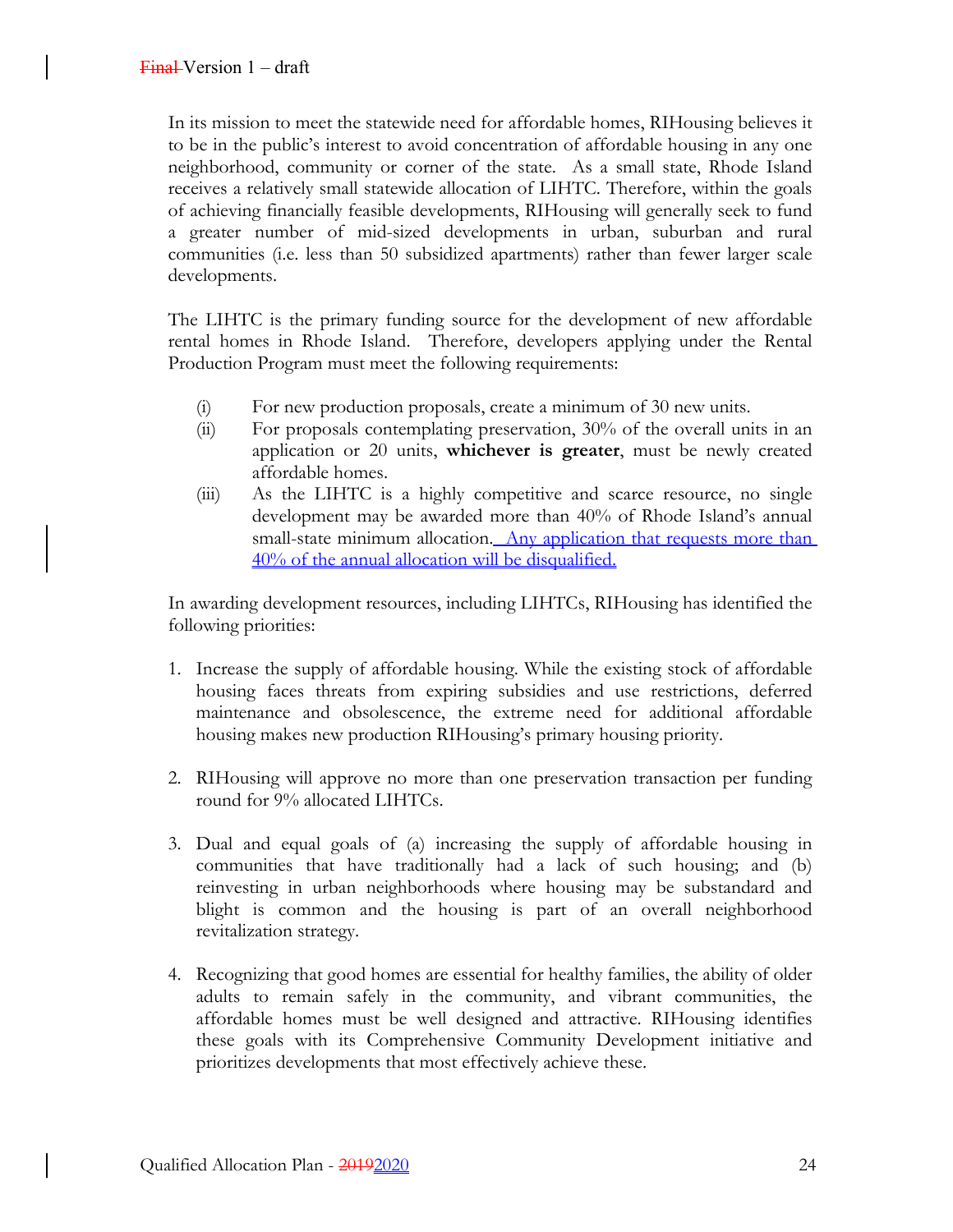- 5. Because of the limited amount of available subsidies, including the capital subsidy from the LIHTC, priority will be given to developments which can viably and effectively serve:
	- a. Very low-income households
	- b. Individuals and families who have experienced chronic homelessness
	- c. Individuals with special needs
	- d. Households with children.
- 6. Developments that best serve the needs of Rhode Island workers and businesses.
- 7. Developments that achieve these goals at the lowest cost.

In order to best achieve these goals, RIHousing has established five threshold criteria that must be met before a development can be considered for a reservation of LIHTC (the "Threshold Criteria"). The five Threshold Criteria are set forth here and described in more detail below. They are:

- 1. The developer and their development team must have experience in the successful development and operation of affordable housing of similar scope and complexity;
- 2. The development must demonstrate financially feasibility for at least 15 years and have a reasonable likelihood of feasibility for the entire term of financing;
- 3. The development must have a reasonable likelihood of achieving sustainable occupancy of 95% within 6 months of construction completion; and
- 4. Construction must be reasonably likely to commence within 12 months of preliminary commitment and be complete within 30 months of firm commitment.
- 5. The per unit total development cost ("TDC") of the project does not exceed an absolute cap of \$375,000 per unit.

Only proposals that satisfy the Threshold Criteria review will be further considered under the Scoring Criteria.

## **A. Threshold Criteria**

1) Development Team Capacity: The developer must have experience in the successful development and operation of affordable housing of similar scope and complexity within the past 5 years. The developer and their development team will be evaluated on its professional capacity to plan,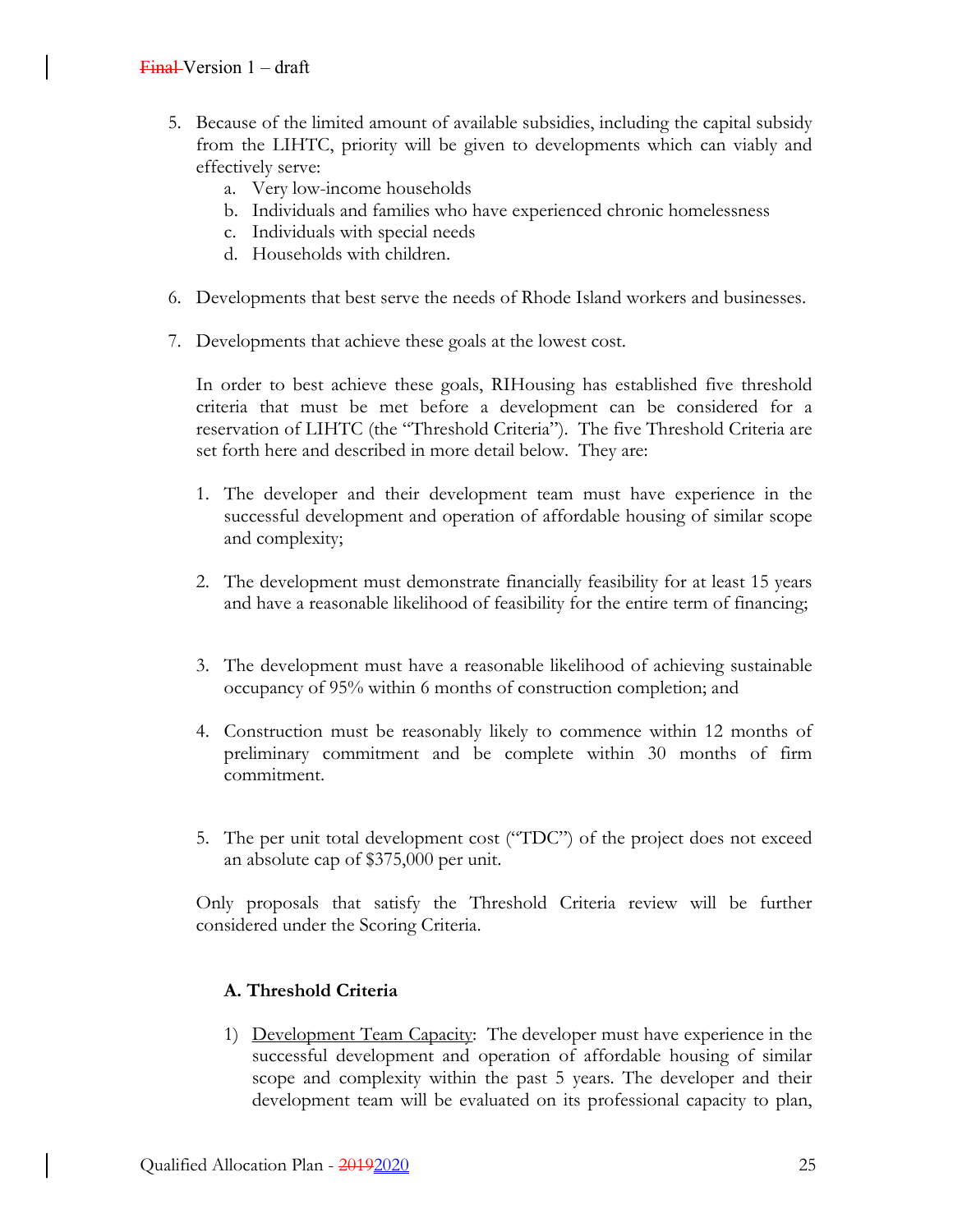build, market, and operate the proposed development. The performance record of the developer, consultant, architect, management agent and contractor will be measured individually and collectively by the quality and quantity of previous development, design, construction and property management efforts, as well as affirmative action records. Each team member is expected to demonstrate satisfactory prior experience on projects of similar scale and complexity; to have satisfactory professional references; and to devote sufficient experienced staffing and resources to complete the proposed development. If the developer does not have satisfactory prior experience, they must enter into a joint venture with an entity experienced with the development of LIHTC projects. The mortgagor and contractor will also be evaluated for creditworthiness and financial capacity.

RIHousing reserves the right to deny LIHTCs to any proposal where (i) any materially participating entity (owner or management agent) is not in good standing regarding compliance monitoring of other LIHTC projects; (ii) any partner, developer or other key development team member has been determined by RIHousing to be not creditworthy; or (iii) any partner, developer or other key development team member is on the HUD or RIHousing debarment list. Creditworthiness takes into consideration the financial condition of an organization, management capabilities, character and capacity.

RIHousing will review each developer's most recent audit to ensure financial capacity to develop the project and manage the development for the long term. In addition, developers will be evaluated based upon the prior performance of existing developments both in RIHousing's portfolio and those financed by others. This review will include: 1) condition and security of existing developments; 2) maintenance and operating of existing developments; 3) leasing and occupancy history; 4) general management practices; and 5) financial management. A credit report will be required for all principals of for-profit developers participating in the LIHTC program.

For service-enriched housing proposals, development team members will also be evaluated on the basis of demonstrated success in (i) the development, design and construction of housing with supportive services; and (ii) the planning and delivery of services including adequacy of staffing and/or oversight of third party contracts for services.

2) Financial Feasibility: The development must demonstrate financial feasibility for (i) the overall development costs of the project and (ii) the long-term operation of the proposal. In regard to development costs, applicant must demonstrate that the proposed budget is adequate and realistic for the proposed project. In regard to operations, the proposal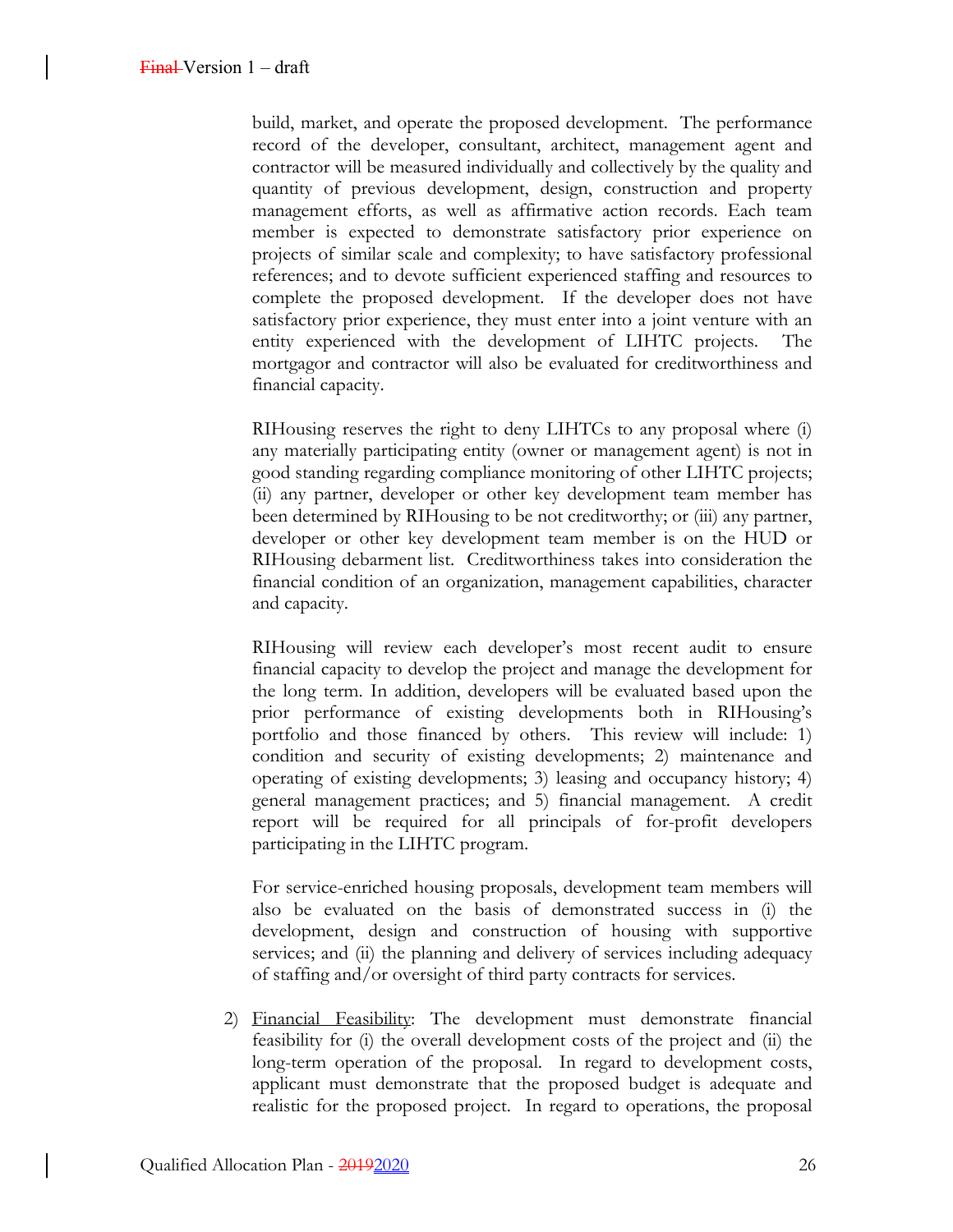must demonstrate financial feasibility for at least 15 years and have a reasonable likelihood of feasibility for the entire term of financing. RIHousing reserves the right to deny LIHTCs to proposals for which adequate funding sources have not been identified for all development costs or development costs do not appear to be consistent with the scope of the proposal. This includes a commitment of syndication. While commitments from these sources do not have to be secured before applying for LIHTCs, the applicant must be able to demonstrate to RIHousing's satisfaction that the sources identified will be available to the Developer within 9 months of the reservation of credit. For mixed income developments, an agreement with the municipality on the real estate tax assessment associated with the market rate units should include, at a minimum, an analysis of how the units will be assessed, the methodology for valuing the market rate units, the cap rate if applicable and the time frame associated with the tax assessment agreement.

3) Marketability: The development must have a reasonable likelihood that it will achieve sustainable occupancy of 95% within 6 months of construction completion. For mixed income proposals that meet the 20% at 50% or 40% at 60% set asides, the applicant must submit a third-party market study that includes an absorption schedule, lease-up reserve and identifies the timeline for achieving 95% occupancy. Marketability of all projects will be evaluated relative to the proposed locality of the development, target market population, rent levels and affordability, project design and amenities. Developers will be required to demonstrate marketability through such documentation as: information on market comparables; information on the supply and quality of the existing housing stock and rent burdens; information on other planned development/revitalization activity in the area; assessment of potential impact on the financial and operating viability of existing subsidized housing developments; local demographics (including income, age and any special needs characteristics); marketing and outreach strategies; and information demonstrating that the proposed location is appropriate for the target population in terms of environment, quality, proximity to services, and attractiveness of the site and its surroundings. Mixed use developments must provide the marketability information for both the residential and commercial components.

Developers are encouraged to set rents so that the proposed rents are affordable to residents in a given location and not simply set at the program's maximum rents. One aspect of a development's marketability is to have rents that are affordable and attractive to prospective tenants. Therefore, additional consideration will be given to projects that demonstrate that the proposed LIHTC rents are below those of comparable, unassisted units in the market.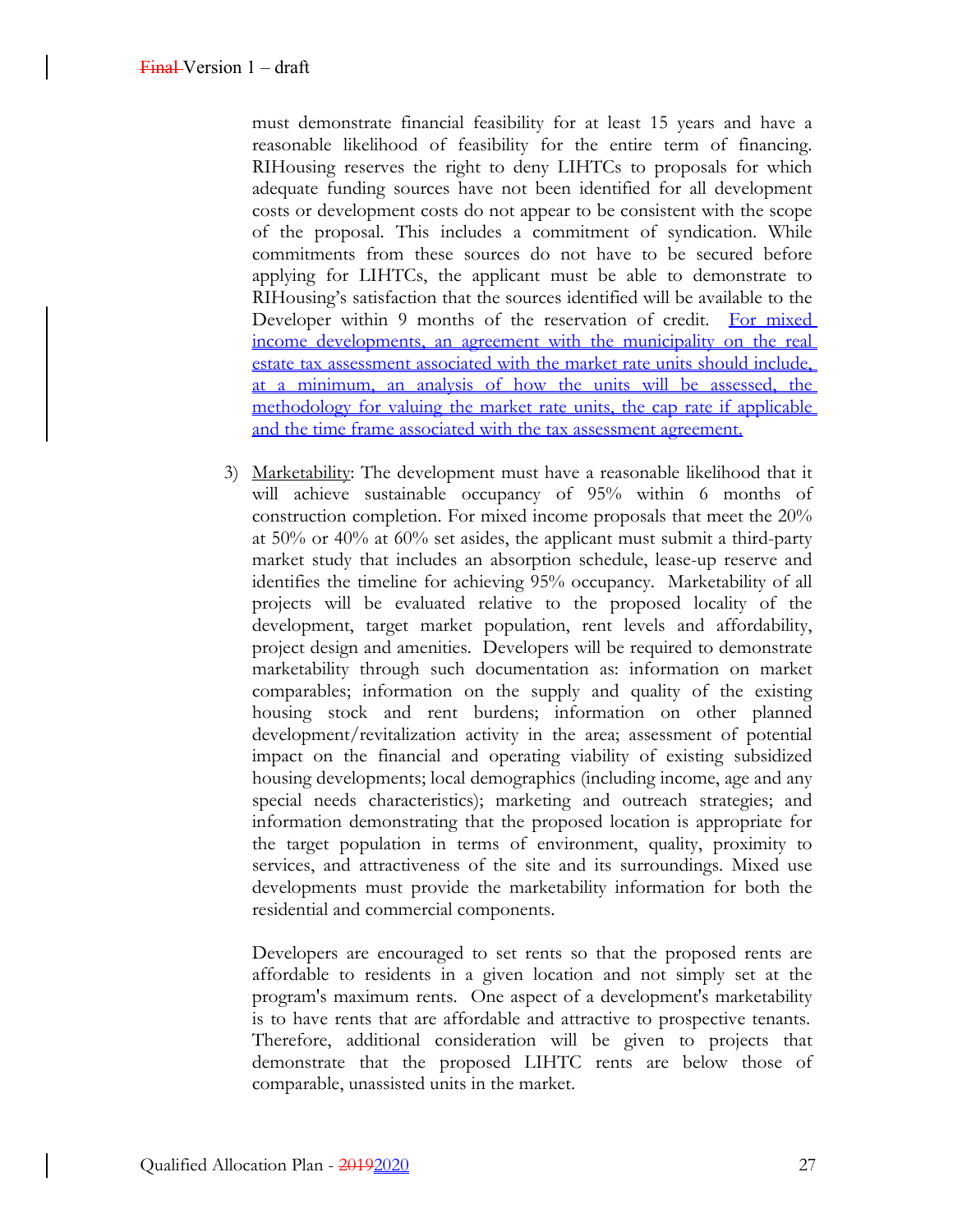4) Readiness to Proceed: Applicants must demonstrate that construction is reasonably likely to commence within 12 months of reservation of credits and be complete within 30 months of reservation. To receive and maintain a reservation of LIHTCs, all developers must demonstrate readiness to proceed throughout the pre-development process. An assessment of a proposal's initial readiness to proceed will be made based on the developer's ability to achieve the following within nine months of an executed Reservation Letter for LIHTCs: receive all written land use and zoning approvals, and building permits; complete all regulatory, environmental, and historical reviews; maintenance of site control; secure all funding commitments; and demonstrated financial feasibility.

Continued readiness to proceed will be determined by RIHousing, in its reasonable judgment, based on factors such as a developer's ability to: meet the requirements to receive a Carryover Allocation Agreement; finalize and complete design development and contract drawings; secure an executed commitment letter with a LIHTC investor; demonstrate continued financial feasibility including but not limited to a signed Schedule of Values from a General Contractor based on an approved set of plans and specifications; and close on all financing and commence construction within 12 months of Reservation for LIHTCs.

RIHousing will use its best professional judgment in evaluating an application for readiness to proceed. Staff will consider the developer's past performance in meeting permitting, funding and closing deadlines in projects of similar scope and size, and present their recommendations to the Funding Committee for a final award decision.

5) Total Development Cost Cap: The per unit TDC of any project, regardless of which building type it is proposing, cannot exceed \$375,000 per unit. Any proposal exceeding the TDC cap, will be ineligible for an award of LIHTCs.

#### **B. Scoring**

#### **Point Allocation Summary**

20 points Total Development Cost

20 points LIHTC Efficiency

10 points State Housing Grant Funds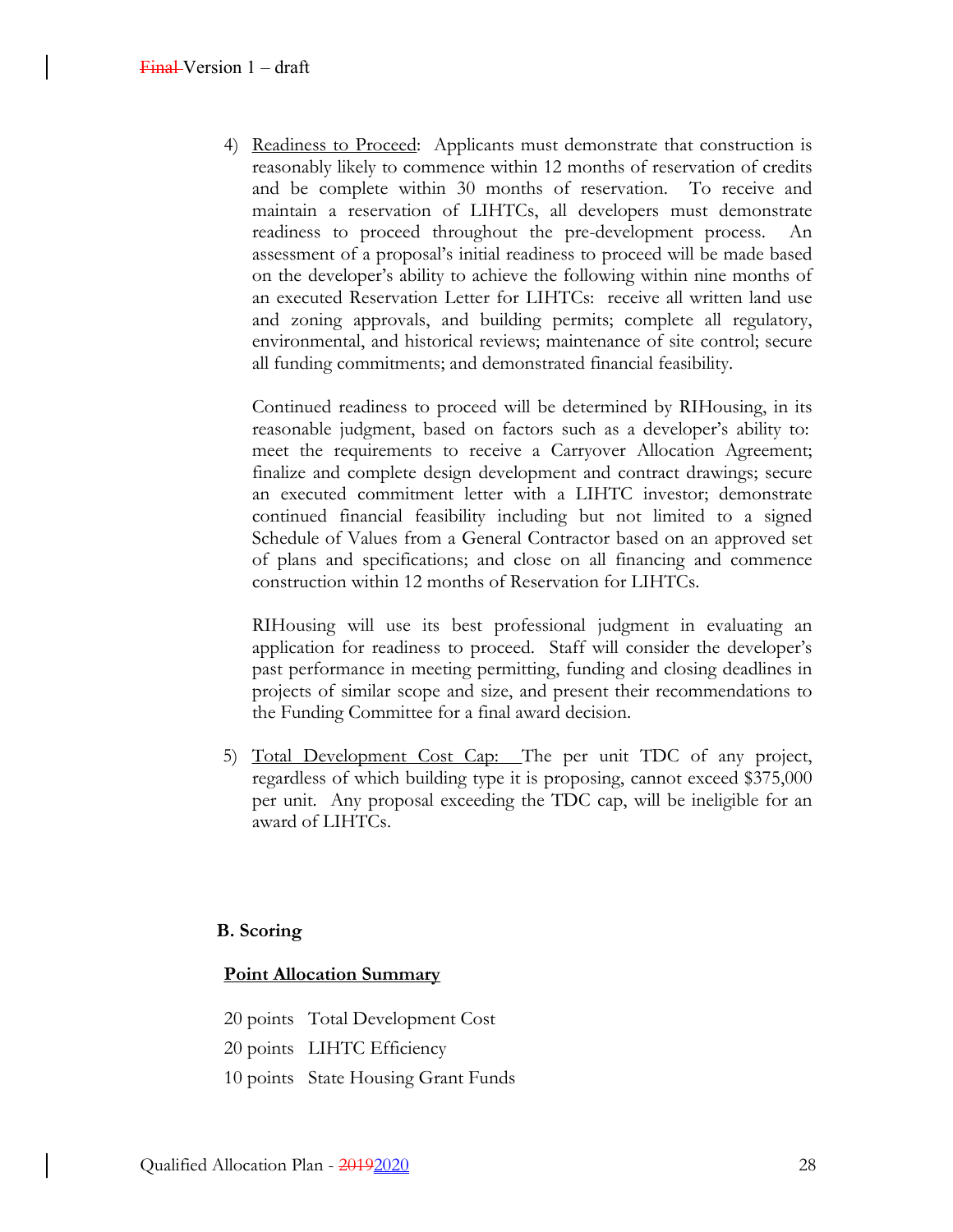- 5 points Leverages rental and operating subsidy such as: HUD's Rental Assistance Demonstration program, Section 811 program, Federal or State Rental Assistance program.
- 10 Points Leverages Non-RI Housing or non-State Competitive Housing Resources such as Choice Neighborhoods Initiative, USDA or Federal and State Historic credits
- 6 points Serves very low-income, homeless and/or special needs persons
- 3 points Rhode Island Construction Firms
- 8 points Fully permitted development
- 22 points Alignment with Comprehensive Community Development goals
- 10 points Located in a community with less than 10% affordable homes
- 5 points Addresses vacant, foreclosed and blighted properties
- 5 points Energy Star
- 2 points Renewable Energy
- 3 points Utility Benchmarking
- 5 points Preservation of Greenfields

#### **Total 134 points**

(20) Negative points if applicable

#### **FINANCING POINTS (Up to 65 points)**

A. Up to 20 points - Total Development Cost ("TDC") per residential unit based on construction type as defined below. If submitting a proposal with two types of housing, provide a breakout of TDC by type.

Projects with extraordinary conditions that increase costs beyond the TDC caps should provide detailed back-up outlining the reasons for the higher costs. Acceptable extraordinary conditions are generally limited to the following:

- 1. Excessive environmental remediation defined in a remedial action work plan required by the either the Environmental Protection Agency, the RI Department of Environmental Management, or the Coastal Resources Management Council.
- 2. The demolition of non-contributing structures to facilitate the leveraging of historic LIHTCs.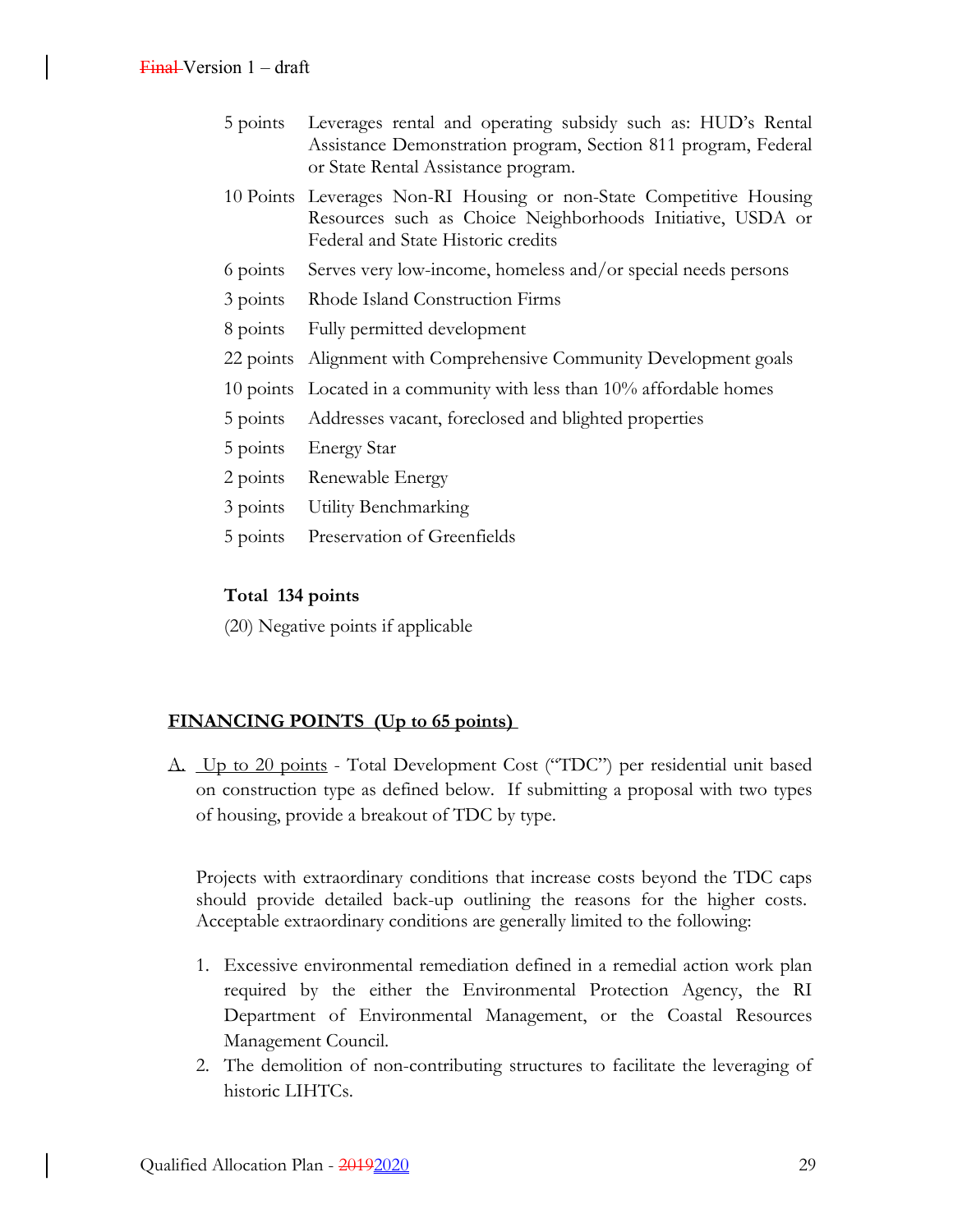- 3. Prevailing Wages
- 4. The installation of on-site water treatment systems in rural locations.

Projects will fall within **four five** categories of building type and RIHousing has determined a maximum total development cost (the "Overall TDC") within each building type. **The Maximum per unit Overall TDC can be found in the Program Bulletin included in the 20192020 Developer's Handbook.** The building types and Overall TDC are as follows:

| <b>Building Type</b>                                 | Maximum per        |
|------------------------------------------------------|--------------------|
|                                                      | unit Overall TDC   |
|                                                      |                    |
| Urban (includes scattered site and urban in-fill)    | Refer to Section 9 |
|                                                      | of the 2019        |
|                                                      | Developer's        |
|                                                      | Handbook           |
|                                                      |                    |
| Historic Mill Conversion                             |                    |
|                                                      |                    |
| Cluster Subdivision<br>Suburban/Rural<br>(buildings) |                    |
| contain less than 8 units per building)              |                    |
|                                                      |                    |
| Garden style apartment up to 4 stories               |                    |
|                                                      |                    |
| Four Story Stick built on Podium Parking             |                    |

While the Overall TDC costs above are limits based on comparisons of previous RIHousing funded projects and RS Means, the scoring will be calculated on a weighted average (the "Weighted Average TDC"), based on bedroom size to ensure parity between projects that cater to different populations. Project applications will be evaluated for cost reasonableness using an index, which is the weighted average of the TDC per unit and the TDC per bedroom. For mixed-use projects, the Weighted Average TDC for only the residential portion of the project, including common areas, will be used for this calculation. The Weighted Average TDC will be calculated as follows:

 $([2 * TDC/unit] + [TDC/# of bedrooms])$  divided by 3.

The Weighted Average TDC will be the basis for scoring the TDC per unit. TDC Points will be based on \$5,000 increments. The calculations will be built into the proforma.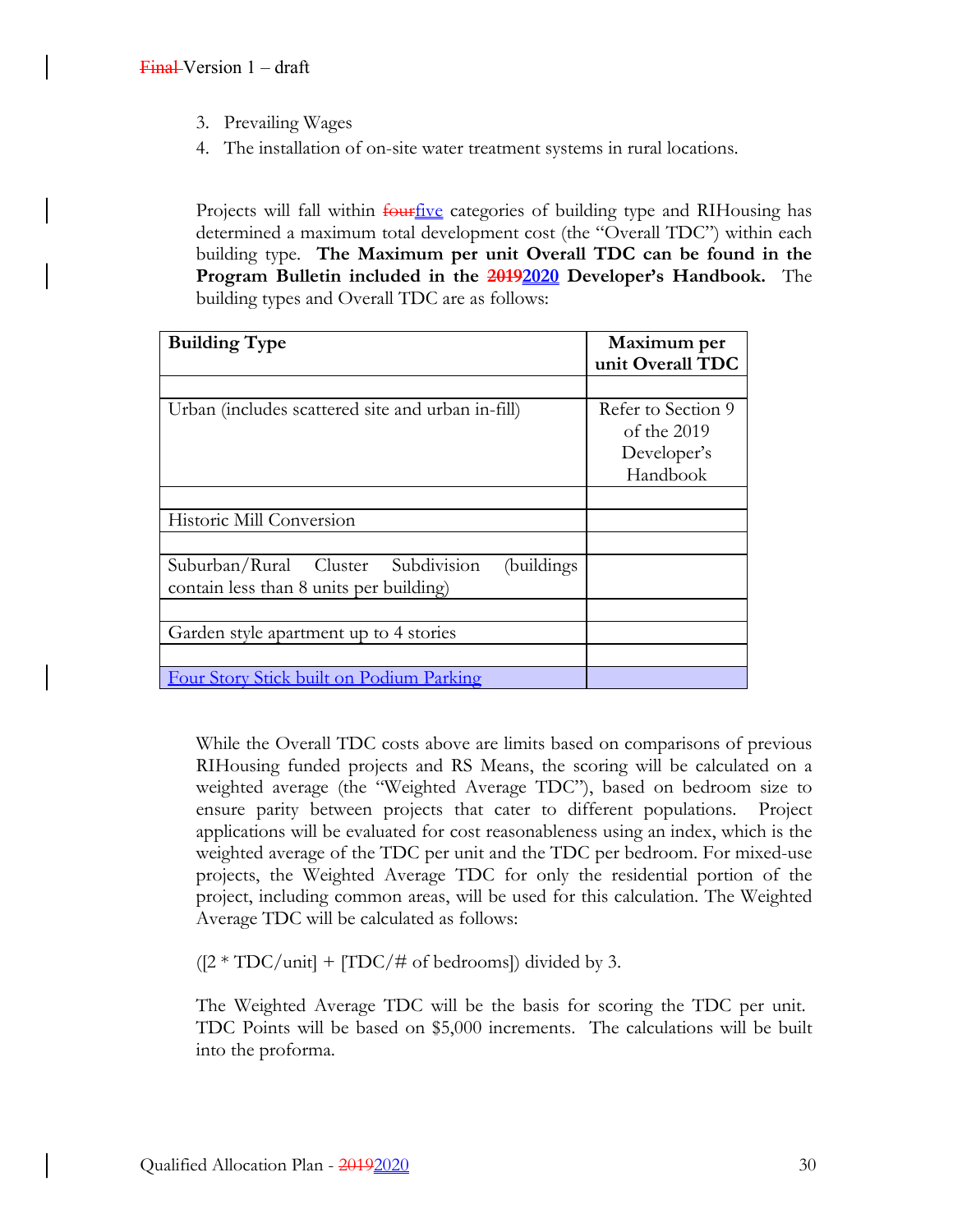Proposals that include both New Construction and Preservation will require a Weighted Average TDC for both New Construction and Preservation. The two amounts will then be averaged for a final Weighted Average TDC.

Note: Efficiency apartments will count as one-half bedroom in the Weighted Average calculation.

**In order to ensure that applicants are submitting realistic pricing for their proposals, if allocated LIHTC, the first 10% of cost overruns above the preliminary budget, will be absorbed by a like reduction in paid developer fee before any additional LIHTC or soft funds will be allocated to the project.**

B. Up to 20 points - LIHTCs per residential unit. Applications with more than \$30,000 per credit per unit will receive 0 points. The points will increase by 1 for every \$1,000 below the maximum.

Weighted Avg units:  $([2 * # of *bedrooms*] + [1 * # of *units*]) divided by 3$ 

The product, the Weighted Average Credit per Unit, will be the basis for scoring the LIHTC per unit. LIHTC per unit points will be based on \$1,000 increments. The calculations will be built into the proforma.

Note: Efficiency apartments will count as one-half bedroom in the Weighted Average calculation.

C. Up to 10 points – RIHousing or State Housing Grant Funds (e.g., BHRI, CDBG, or State HOME) per residential unit. More than \$25,000 per unit will receive 0 points. The points will increase by 1 for every \$1,000 below \$25,000.

| $\leq$ \$15,000       | $10$ points |
|-----------------------|-------------|
| Greater than \$25,000 | $0$ points  |

D. Up to 5 points for leveraging committed state and federal funds from rental and operating subsidy programs such as HUD's Rental Assistance Demonstration Program, HUD Section 811 Program, Project Based Section 8 rental or other similar federal and state program.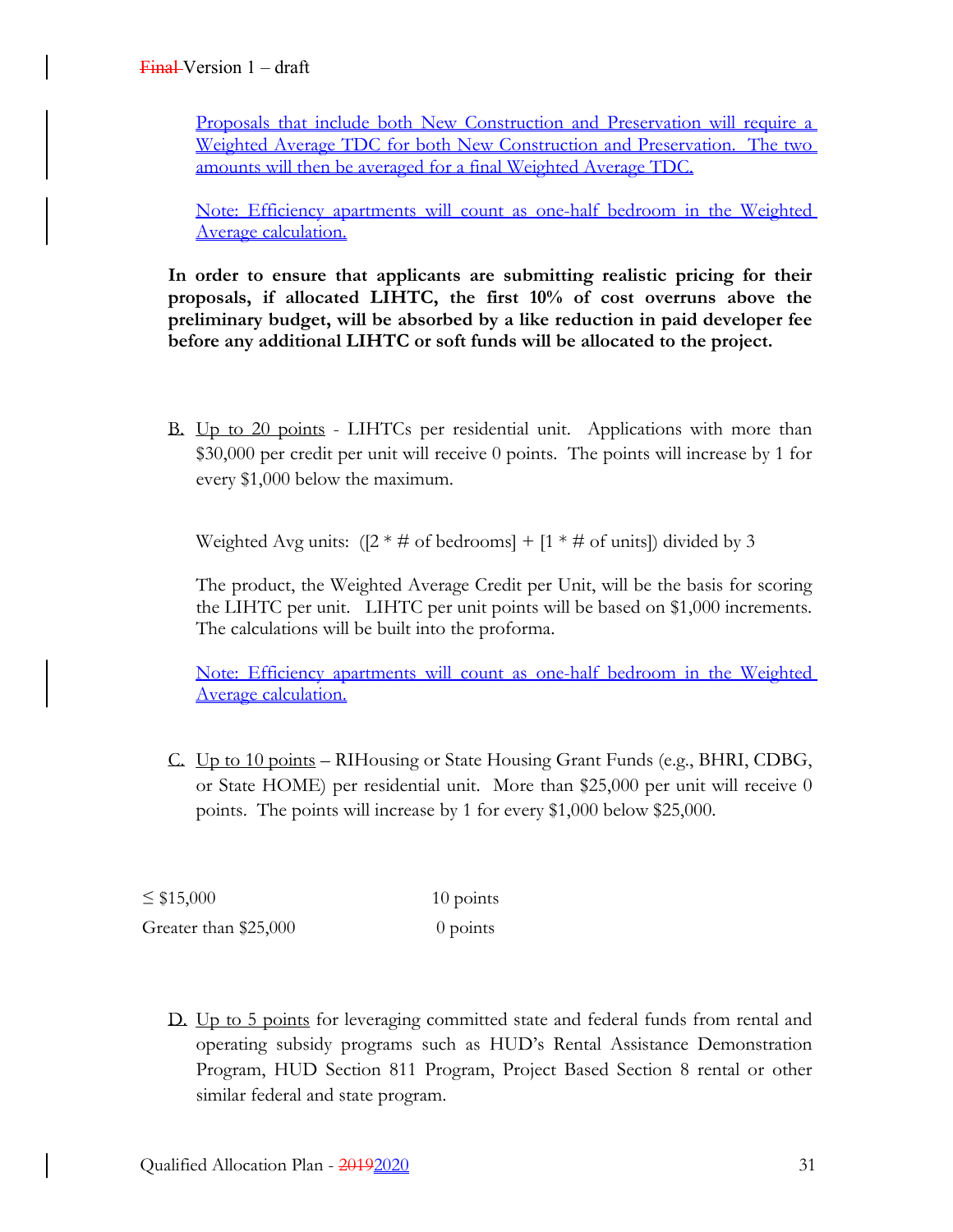| $20\%$ or more units in the development | 5 points   |
|-----------------------------------------|------------|
| $10-19\%$ of units in the development   | 3 points   |
| up to $9\%$ of units in the development | $0$ points |

E. Up to 10 points – Leveraging of non-RIHousing or non-State competitive housing resources (e.g. USDA funding, Federal and/or State Historic Credits, Rebuild Tax Credits, FHLB, private grants, etc.). Less than \$15,000 per unit will receive 0 points. The points will increase for every \$1,000 above the minimum.

| $\ge$ \$25,000  | 10 points  |
|-----------------|------------|
| $\leq$ \$15,000 | $0$ points |

## **GENERAL POINTS (up to 19 points)**

**A.** Up to 6 points for effectively serving people (i) who have income at or below 30% of median income, (ii) are homeless or (iii) have special needs.

For developments in which the owner **will** be partnering with a Service Provider to provide supportive services:

- $\bullet$  6 points  $-21\%$  or greater of the total number of units in the development
- $\bullet$  4 points 11-20% of the total number of units in the development
- 2 points up to 10% of the total number of units in the development

A service plan and memorandum of understanding with a service provider is required for homes that are intended for persons with special needs.

For developments in which no supportive services will be provided:

- $\bullet$  3 points  $-21\%$  or greater of the total number of units in the development
- 2 points  $-11-20\%$  of the total number of units in the development
- 1 point up to 10% of the total number of units in the development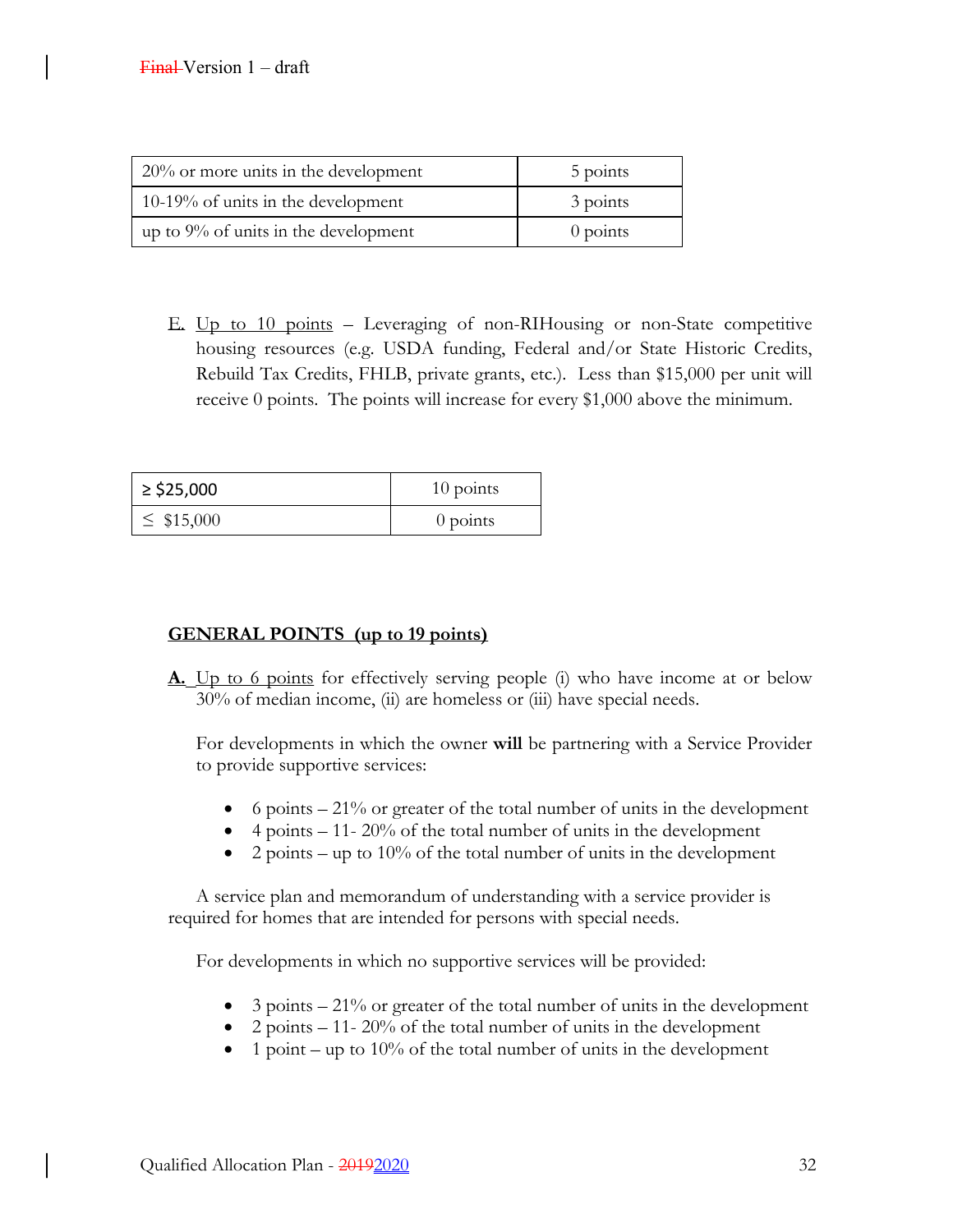B. Up to 3 points for utilizing Rhode Island based firms.

- 3 points for owner/applicant that certifies in the application to require that up to 50% of the sub-contractor contracts be awarded to Rhode Island based construction firms.
- C. Up to 8 points for a development that at the time of application is permitted by all applicable regulatory agencies including: municipal permitting bodies (local planning, zoning and building permit approvals) and state regulatory agencies (Department of Environmental Management and Coastal Resources Management Council).
	- 8 points for a fully permitted development that has building permits secured AND specifications are at least 75% complete AND architect confirms in writing that the plans and specifications can be 100% complete within 30 days AND the application includes a signed schedule of values from the general contractor, determined by RIHousing to be consistent with current pricing, that is the basis for the funding application.
	- 6 points for master, preliminary and final plan approval for development. Points will be prorated based on approvals in place at time of application.
	- 1 point for CRMC and/or DEM approval for development in place at time of application or if CRMC and/or DEM approval is not required.

## **COMPREHENSIVE COMMUNITY DEVELOPMENT (Up to 22 points)**

A community is more than homes; it includes different elements critical for high quality of life. Many elements are integral to creating vibrant communities, including:

|                                                          | Points |
|----------------------------------------------------------|--------|
| Proposal is in a Qualified Census Tract and there is a   |        |
| Concerted Community Revitalization Plan that meets       |        |
| the criteria outlined in the Federal Criteria section of |        |
| the OAP                                                  |        |
|                                                          |        |
| Developer has participated in a public engagement        |        |
| process that includes community meetings and             |        |
| community input beyond those held for the locally        |        |
| mandated approval process (must be documented).          |        |
|                                                          |        |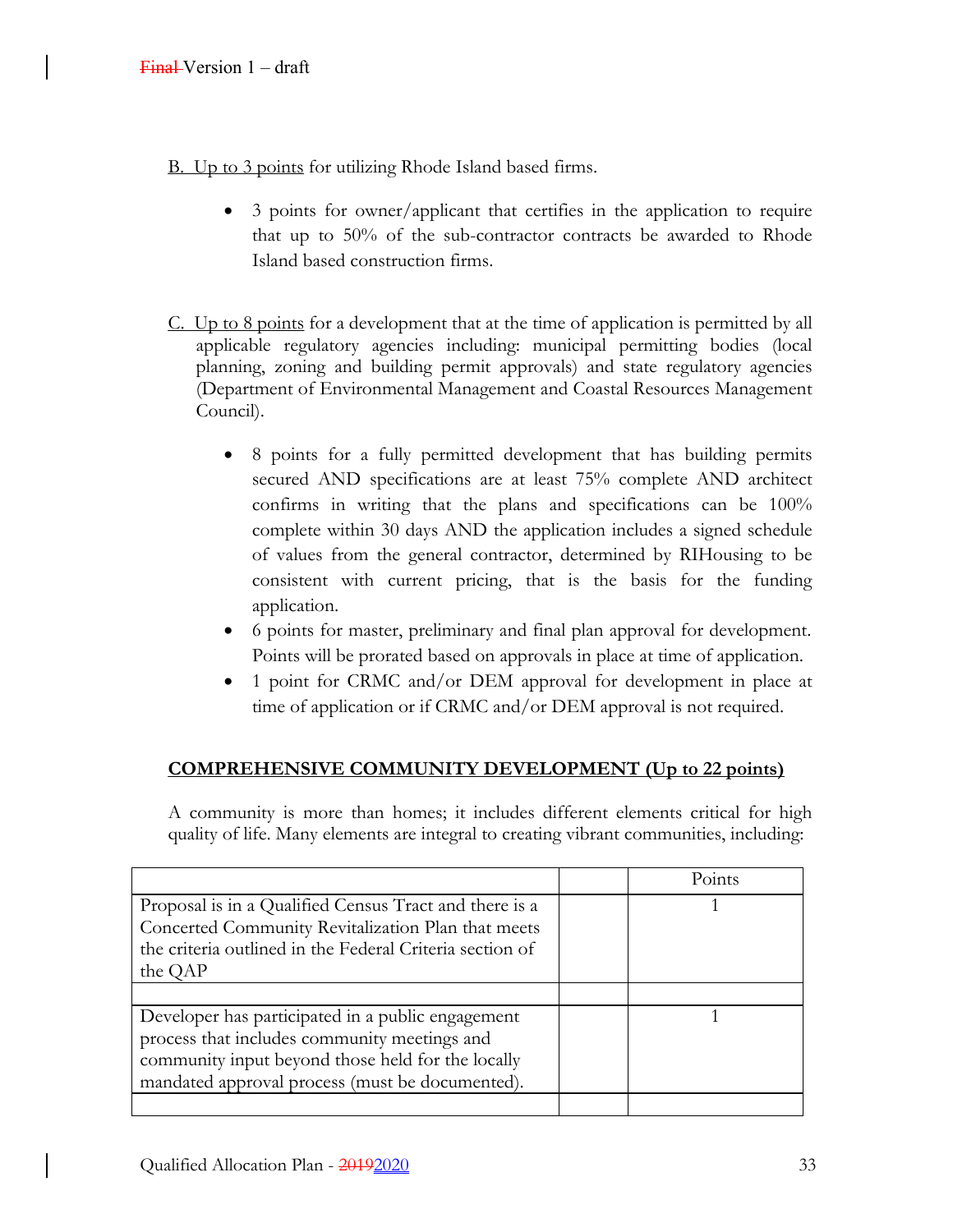$\bigg\}$ 

 $\bigg|$ 

| Development is within $\frac{1}{2}$ mile of recreation, culture                               |   | 1         |
|-----------------------------------------------------------------------------------------------|---|-----------|
| and/or entertainment opportunities                                                            |   |           |
|                                                                                               |   |           |
| Developer is a community-based nonprofit that has a                                           |   | 1         |
| demonstrable track record of community engagement                                             |   |           |
| and has operated housing in the neighborhood.                                                 |   |           |
|                                                                                               |   |           |
| Development will have a range of income levels and at                                         |   | Up to $4$ |
| least 20% of the units are considered unrestricted                                            |   |           |
| units.                                                                                        |   |           |
|                                                                                               |   |           |
| $20\%$ of the units are market rate                                                           | 2 |           |
| Up to 40% of the units are market rate                                                        | 3 |           |
| More than 40% of the units are market rate                                                    | 4 |           |
|                                                                                               |   |           |
| Development is designed using Crime Prevention                                                |   | 1         |
| Through Environmental Design (CPTED). Please see                                              |   |           |
|                                                                                               |   |           |
| www.planning.org/pas/quicknotes                                                               |   |           |
| /open/pdf/Qn42.pdf for the key principles of<br>CPTED. Please note which principles have been |   |           |
| incorporated                                                                                  |   |           |
|                                                                                               |   |           |
|                                                                                               |   |           |
| Development is within 1/2 mile of RIPTA or MBTA                                               |   | 1         |
| public transit service. Alternatively, development has                                        |   |           |
| access to no or low-cost transportation services                                              |   |           |
| available to all residents which can be documented                                            |   |           |
| with a letter or agreement with the provider                                                  |   |           |
|                                                                                               |   |           |
| Development is or will be served by public water and                                          |   | 1         |
| utilities. On Site Water Treatment is acceptable                                              |   |           |
|                                                                                               |   |           |
| Development is situated in an existing or proposed                                            |   | 3         |
| Growth Center, or, Development is within 1 mile of                                            |   |           |
| existing public infrastructure such as hospitals,                                             |   |           |
| schools, libraries, community centers, etc. within the                                        |   |           |
| Urban Services Boundary (USB) as defined by                                                   |   |           |
| GrowSmartRI and 2.5 miles for <b>non-USB</b> areas. For<br>definition                         |   |           |
| of<br><b>USB</b><br>the<br>please<br>see                                                      |   |           |
| http://www.growsmartri.org/wp-content/uploads/20                                              |   |           |
| 12/01/smart-growth-terms-and-concepts.pdf                                                     |   |           |
|                                                                                               |   |           |
| Development has documented resident programs                                                  |   | 1         |
| and/or partnerships with entities such as the YMCA,                                           |   |           |
| Boys and Girls Club or After School Programs.                                                 |   |           |
|                                                                                               |   |           |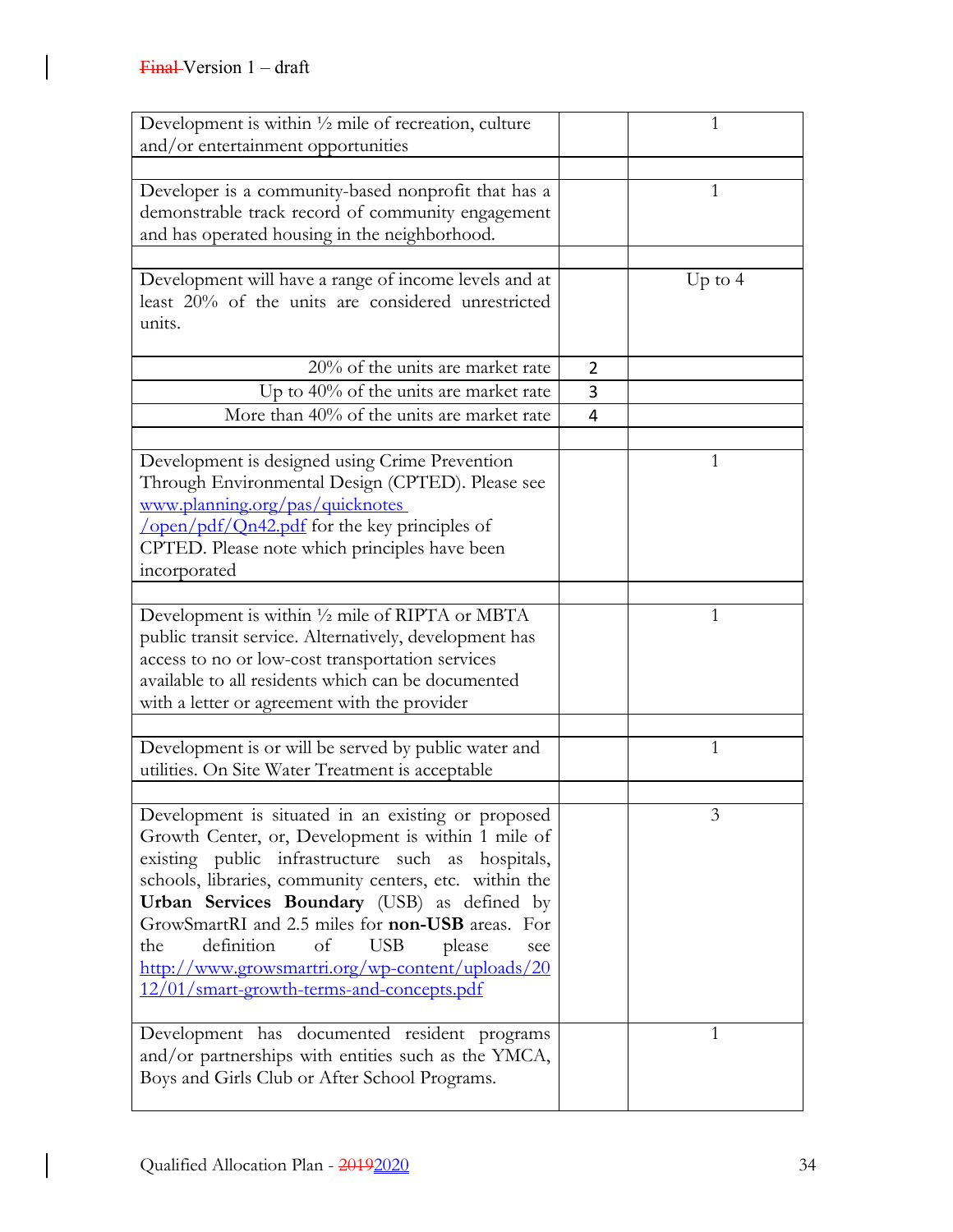| Development incorporates at least three types of        |                |           |
|---------------------------------------------------------|----------------|-----------|
| green infrastructure such as storm water runoff         |                |           |
| management, rain gardens, bioswales, green roofs or     |                |           |
| green streets                                           |                |           |
|                                                         |                |           |
| Development incorporates space for the co-location      |                |           |
| of supportive services to residents                     |                |           |
|                                                         |                |           |
| Development has a mixed-use component that              |                | Up to $4$ |
| includes rental space for a commercial business(s)      |                |           |
| (which can be in a separate ownership structure such    |                |           |
| as a condominium). "Community/Commercial" as            |                |           |
| defined in the Code is NOT eligible under this category |                |           |
| 10% of the square footage is commercial                 | $\overline{2}$ |           |
| Up to $20\%$ of the square footage is commercial        | 3              |           |
| More than 20% of the square footage is commercial       | 4              |           |
|                                                         |                |           |
| Development is within 1/2 mile of a business that       |                |           |
| sells fresh produce and food items year-round within    |                |           |
| the Urban Core and Urban Ring as defined by             |                |           |
| GrowSmartRI and 2.5 miles for non-Urban Ring            |                |           |
| areas. For the definitions please see                   |                |           |
| http://www.growsmartri.org/wp-content/uploads/20        |                |           |
| 12/01/smart-growth-terms-and-concepts.pdf               |                |           |

# **COMMUNITY (up to 15 points)**

- A. 10 points A development which is located within a community with less than 10% affordable housing as defined by state law; **OR**
- B. 5 points A development in an exempt community with less than 10% affordable housing as defined by state law.
- C.  $Up$  to 5 points A development that includes rehabilitation of vacant, foreclosed and/or blighted properties or infill development on vacant neighborhood lots. An infill lot is defined as a lot in an established and developed neighborhood that previously had a structure, and replacement of that structure serves to integrate the streetscape and fabric of the neighborhood. A unit must be non-habitable or have failed a HQS inspection to be considered blighted.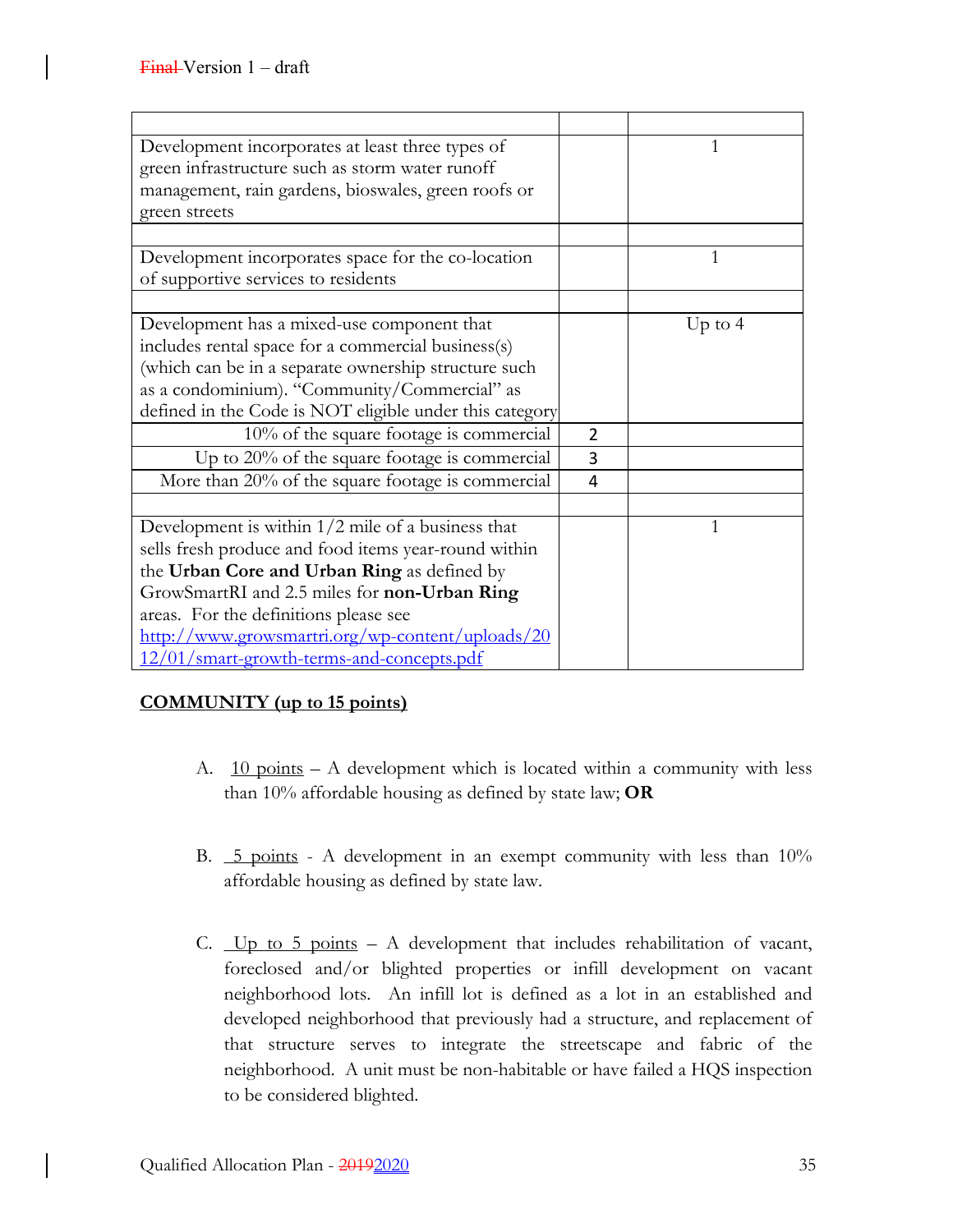- 5 points: 100% of the total number of units in the development
- 4 points: 80-99% of the total number of units in the development
- 3 points: 60-79% of the total number of units in the development
- 2 points: 40-59% of the total number of units in the development
- 1 point : 25 -39% of the total number of units in the development

# **EFFICIENCY (Up to 15 points)**

Rhode Island Residential New Construction ("RNC") Tier I standards under National Grid's program guidelines are the baseline requirement of RIHousing's current design and construction guidelines. These standards are slightly more stringent than the current R.I. State Energy Code Standards. Additional points may be awarded for exceeding the Tier 1 standards as set forth below:

A. Up to 3 points may be awarded to new construction developments that achieve NGRID's RNC Tier II and Energy Star 3.1 revision 8 standards to obtain a higher level of documented energy efficiency. The additional standards should be itemized for review.

Projects undertaking substantial rehabilitation rather than new construction will be awarded up to 3 points if they demonstrate an ability to achieve NGRID's RNC Tier II standards.

- B. Up to 2 additional points may be awarded to projects that achieve RNC Tier II **AND** meet the State's most current Net Zero or Passive House standards.
- C. Up to 2 points may be awarded to those developments that incorporate Photo Voltaic solar panels (PV) or other renewables including net metering (as defined in R.I.G.L. Chapter 39-26-5).
- D. 3 points for certifying that upon completion the Development will sign up with a Utility Benchmarking Service (UBS) for all utilities including tenant paid utilities. The cost for the UBS should be reflected in the applicant's operating expenses. Tenant leases must be modified to allow owner's access to tenant utility information. The UBS must be made available to RIHousing.
- E. 5 points for development that does not involve destruction of fields, forests, agricultural lands or environmentally sensitive land, and/or includes a cluster development in which more than 50% of the land is conserved.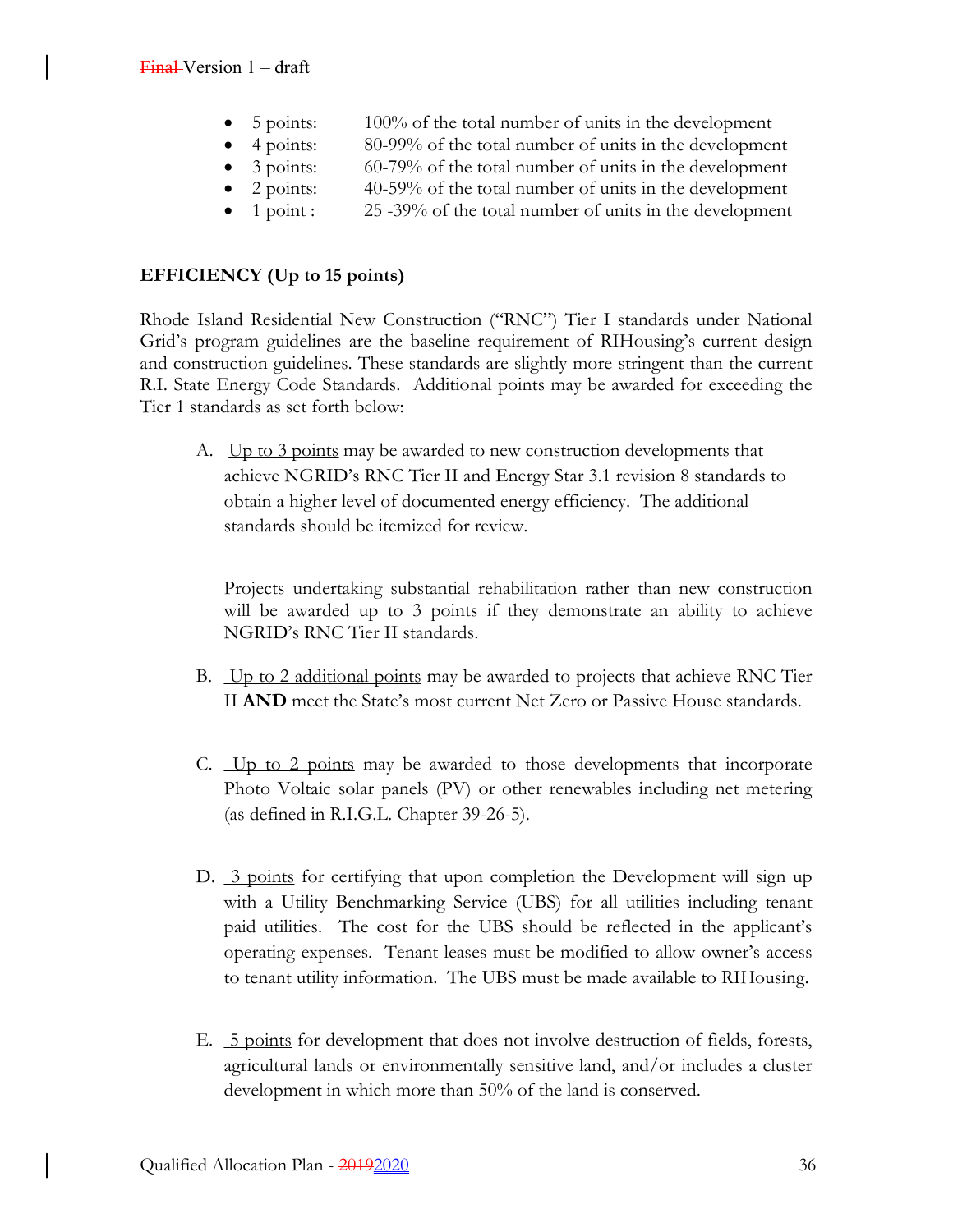### **NEGATIVE POINTS (assessed by RIHousing based on applicant's inability to perform under a previous allocation of LIHTCs).**

- Negative 5 points for having a higher total development cost per unit at the closing of the Developer's previous LIHTC transaction that would have resulted in lower points at the time the proposal was initially scored; provided however that if the developer has secured additional non RIHousing and non-State funding to offset the cost, no penalty will be assessed.
- Negative 5 points for higher LIHTCs per unit at the closing of the Developer's previous LIHTC transaction that would have resulted in lower points at the time the proposal was initially scored.
- Negative 5 points for higher State Housing Grant Resources per unit at the closing of the Developer's previous LIHTC transaction that would have resulted in lower points at the time the proposal was initially scored
- Negative 5 points for Developer not closing their previous LIHTC transaction within 12 months of preliminary approval. Exceptions may be made for circumstances that, in RIHousing's sole determination, were outside the developer's control.

Applicants who are assessed negative points will be required to wait 12 months after receipt of the notification of negative points to apply for a new allocation of LIHTC.

At a minimum an applicant subject to a negative point assessment, must submit an application that meets threshold and results in a score that is equal to or higher than the lowest scoring application in the funding round.

## **C) Scoring Assessment Criteria**

Applicants should note the assessment scoring criteria, requirements and guidance that are applicable to the selection of proposals.

#### 1. Financial Analysis (up to 65 points):

a) Total Development Costs: Development and construction costs will be reviewed for adequacy and reasonableness in accordance with the guidelines established in the RIHousing Developers Handbook. RIHousing will review and score the total development cost per residential home produced and the competitive resources necessary to construct or rehabilitate the homes. RIHousing will use its best professional judgment to determine reasonableness of cost estimates based upon similarly constructed developments and past practice of the development team in delivering projects within budget.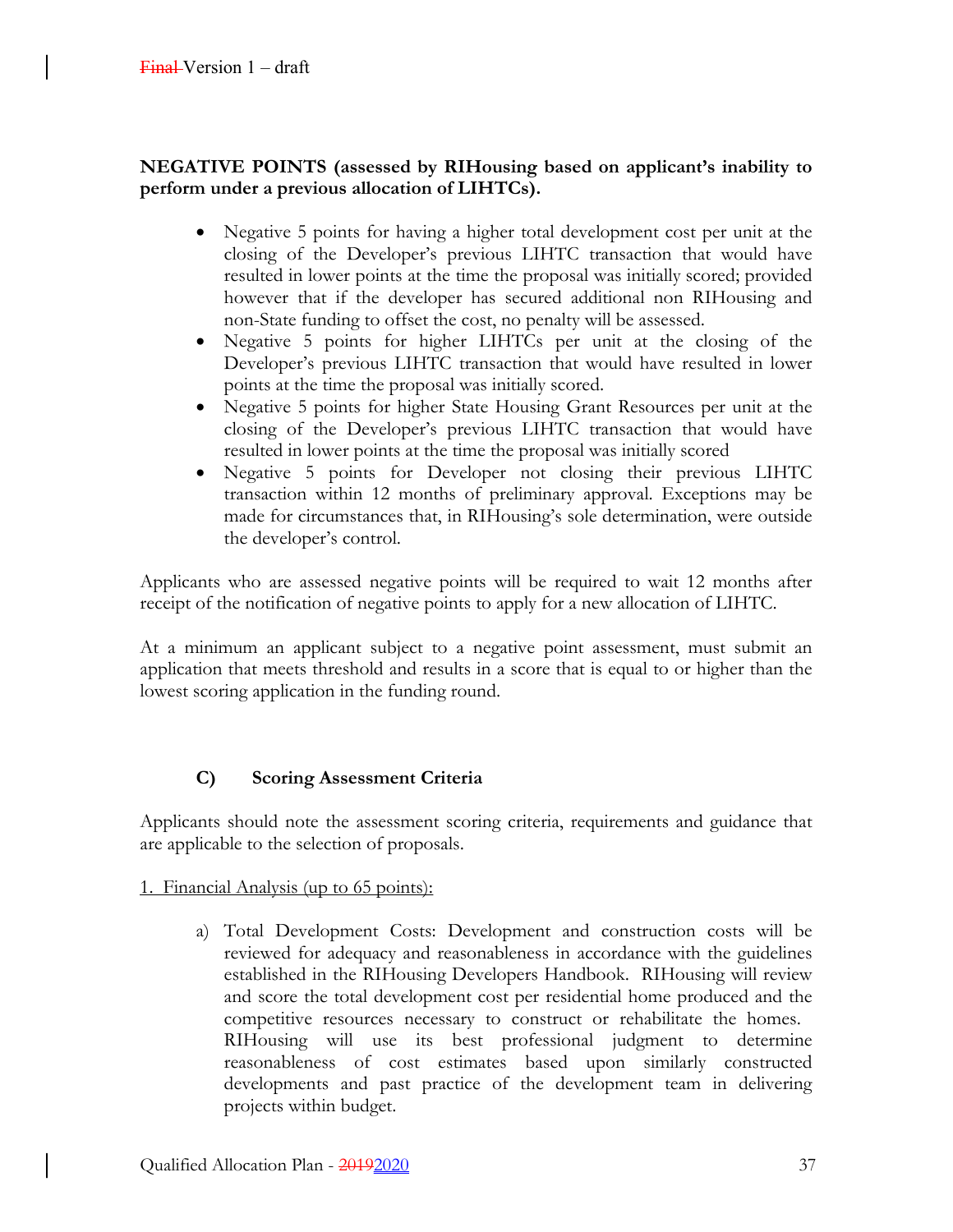Staff will consider the amount of documentation submitted in support of the proposed costs, sources and uses; the development team's past performance in achieving the costs set forth in prior applications for funding and prior projects and RIHousing's own expertise and experience with housing developments. and present their recommendations to the Funding Committee for a final award decision.

b) Management Plan/Operating Budget: Operating budgets will be reviewed to determine adequacy and reasonableness of each expense line item, including but not limited to management fees, maintenance and administrative costs, replacement reserves, taxes, insurance, and costs of any planned tenant services. Proposed operating budgets will be compared to the applicant's own portfolio as well as similar type developments in the RIHousing portfolio. Proposed management agents and management plans will be reviewed to determine the acceptability of planned procedures for managing the development's operations.

Existing portfolio performance is a key component of RIHousing's review. RIHousing staff will review the overall risk rating associated with each previously funded project in our portfolio to assess the strength of the owner and management agent, and their ability to address operating challenges over the life of the loan.

For service-enriched housing proposals, management plans will also be reviewed for demonstrated appropriateness and sufficiency of planned services for the target population, the inclusion of a cohesive, well-conceived and financially feasible service program, and the organizational capacity of the service provider(s) to deliver the proposed services.

c) Leveraging: Projects will be scored based upon cost effectiveness and ability to leverage other uniquely or broadly available funding sources and thereby reduce the need for LIHTCs and or other limited public resources.

#### 2. Serving the Needs of Very Low-income Individuals and Families:

Rhode Island has adopted Open Doors Rhode Island which is a strategic plan to prevent and end homelessness. The plan can be accessed at: http://ohcd.ri.gov/freq-requested/documents/openingdoorsri.pdf. The goals of the plan are to end chronic homelessness in 5 years, end veteran's homelessness in 5 years and to end homelessness for families and youth in 10 years.

Up to 6 points will be given to proposals that effectively serve people with income at or below 30% of area median income, are homeless or have special needs.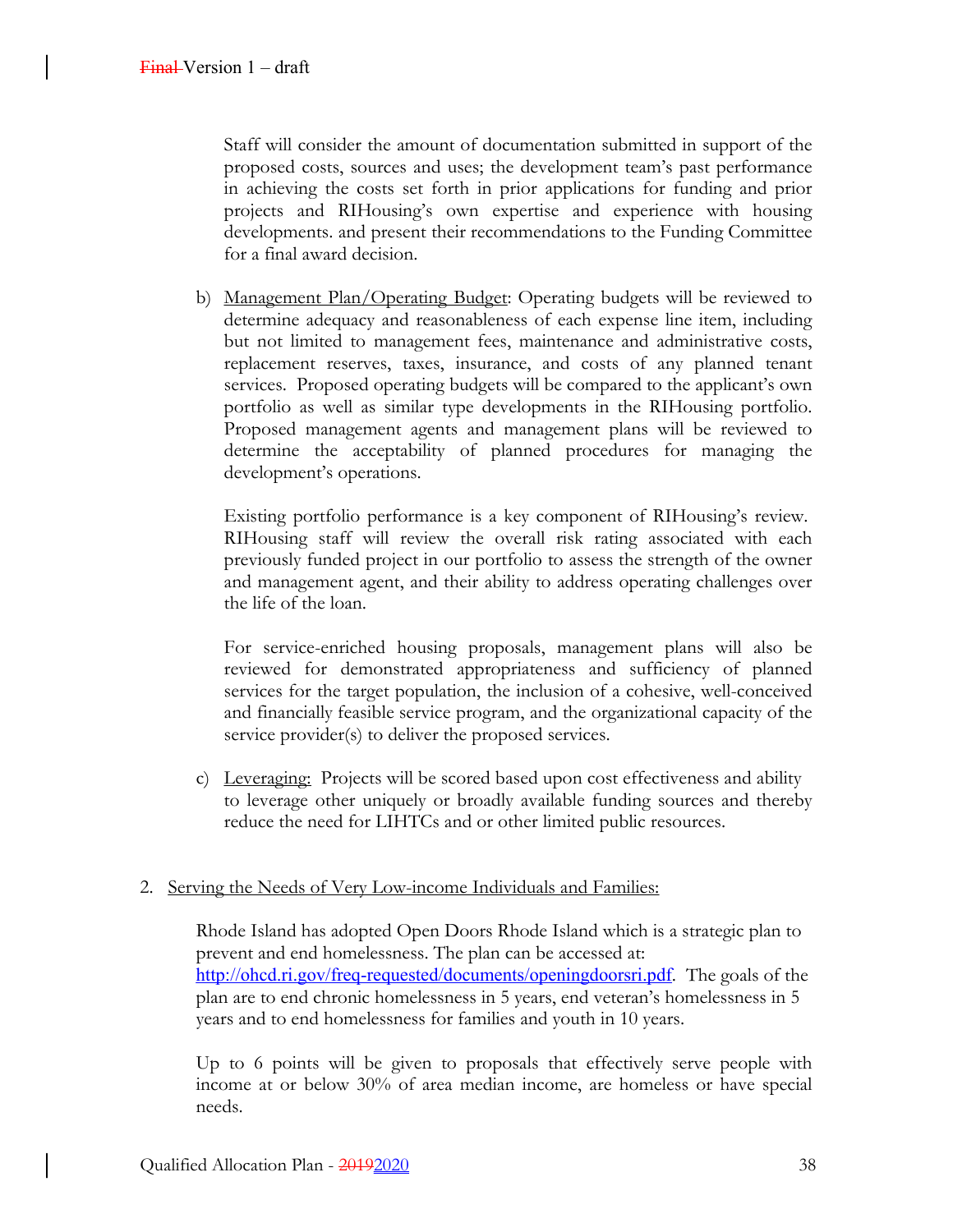In accordance with changes to the HUD Section 811 Program under the Frank Melville Supportive Housing Investment Act of 2010, RIHousing was approved to participate in the Section 811 Project Rental Assistance (PRA) program. This program encourages the integration of Section 811 units into larger developments. RIHousing encourages proposals which include integration of Section 811 service enriched apartments. A maximum of 25% of units in a development will be eligible for Project Rental Assistance through the Section 811 program.

#### 3. Rhode Island Based Firms:

To provide employment opportunities for the Rhode Island workforce, points will be given to applicants that certify their general contractors will utilize Rhode Island based subcontractors.

#### 4. Permitting:

There are substantial costs associated with permitting a development. However, significant delays in proceeding to construction can result from various local and state permitting processes. Recognizing the cost/benefit of fully permitting a development prior to the award of financing, RIHousing will provide a range of points for those developments that have received various permitting approvals.

Recognizing the benefit of having (nearly) completed plans and building permits in regard to readiness to proceed, RIHousing will provide up to 8 points for those developments that (1) have been issued building permits, (2) have plans that are at least 75% complete and (3) the application includes a signed schedule of values from the general contractor, determined by RIHousing to be consistent with current pricing, that is the basis for the funding application.

#### 5. Comprehensive Community Development:

Up to 22 points will be given to developments that effectively address the following:

Each application will be evaluated and scored on the extent to which it supports the principles of comprehensive community development ("CCD"). RIHousing has brought together advocates for jobs, the environment, safe homes and the many components that are essential to a good, safe, healthy community where neighbors meet, people work, children play. Partners are encouraged to work collaboratively to create neighborhoods where a healthy environment is as valued as safe homes and good jobs. By attempting to reuse existing developed land that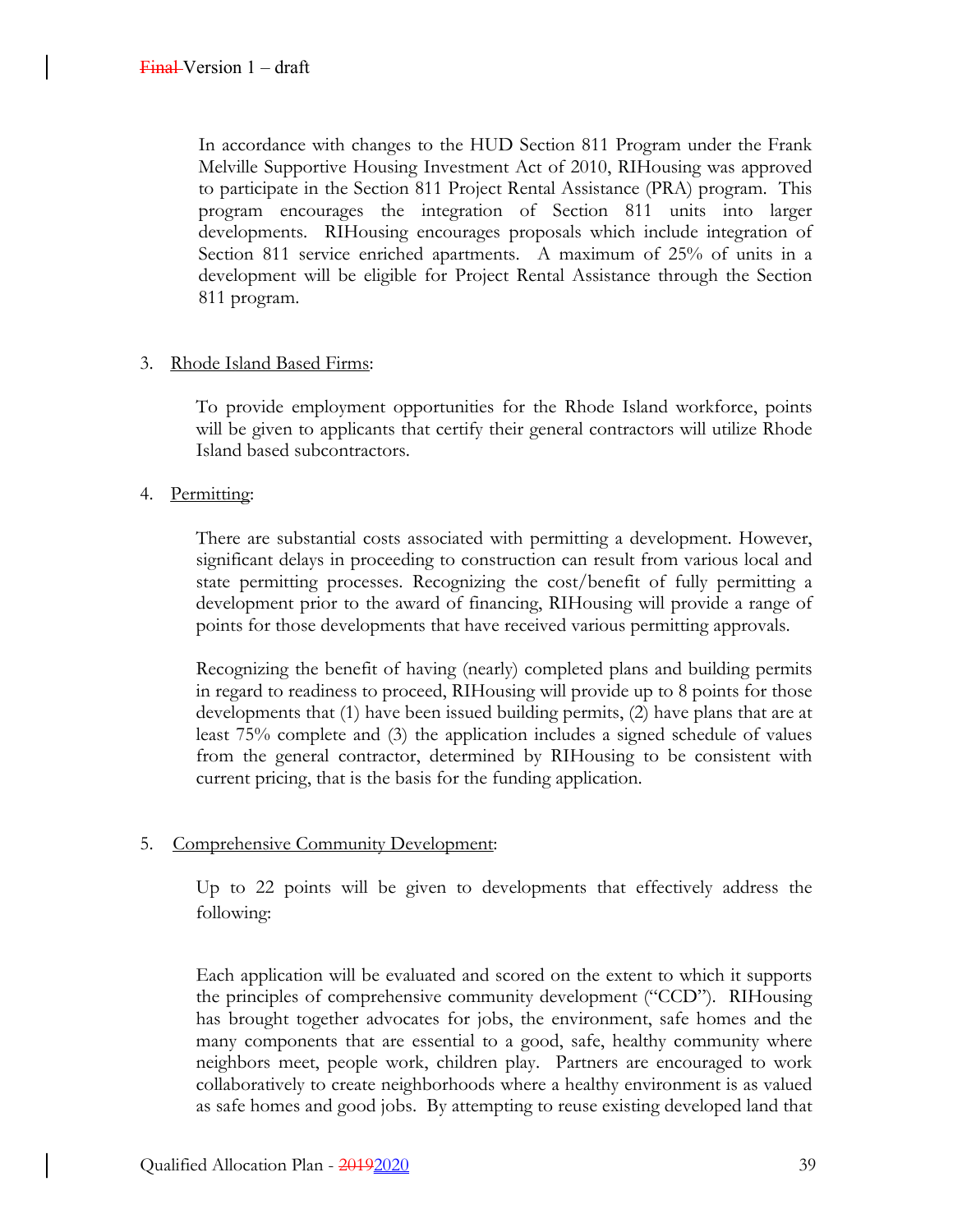has been underutilized or abandoned, CCD will help preserve open space. Recognizing that in the case of emerging growth centers, housing development may precede infrastructure improvement and the development of amenities and workplaces, creative partnerships will result in thriving neighborhoods with good-paying jobs, and homes that are attractive, convenient and affordable. Schools, services, and cultural centers would all be close-by.

CCD is a holistic strategy for efficient use of land and other resources that maximizes open space and discourages sprawl. This strategy includes directing development and reinvestment to existing communities as well as redevelopment and growth in and around planned or existing growth or town centers where higher densities can be supported by public and alternative-technology infrastructure. This development at higher densities includes: compact building designs, infill development, redevelopment and the adaptive re-use of existing buildings. It also includes conservation-minded development in rural communities that result in a more efficient use of land and other resources through the creation of more traditional, compact neighborhoods. These communities contribute to a strong economy and include good jobs for residents that are nearby and pay a living wage.

These communities have many of the following "Smart Growth" features: mixed land use; part of an overall municipal plan with community stakeholder collaboration; compact design; economically sustainable; aesthetically pleasing; includes a diversity of people, incomes and housing types; is distinctive in character; and is healthy and energy efficient.

CCD encourages collaboration to ensure more effective outcomes. As public and private resources become scarcer, collaboration among all federal, state and local agencies is a key component for successful development in Rhode Island. Collaborations with state and federal initiatives will be encouraged. Priority will be given to developments which can best demonstrate the ability to collaborate and secure resources through a number of federal, state, local and private partners in order to meet their development outcomes.

The proposed scope of work and building design features will be evaluated to ensure that it is comprehensive and will provide for the long-term viability of the housing development, its utility, and the systems of the structure(s). The proposal will also be evaluated based on its potential to meet RIHousing Design Standards including: conformance with applicable laws, regulations, and code requirements; appropriateness of the building and unit plans site design, and amenities to the target population; use of materials and energy conservation measures to enhance durability and operating cost efficiency; and adequacy of estimated construction costs to complete the proposed scope of work.

#### Site Design: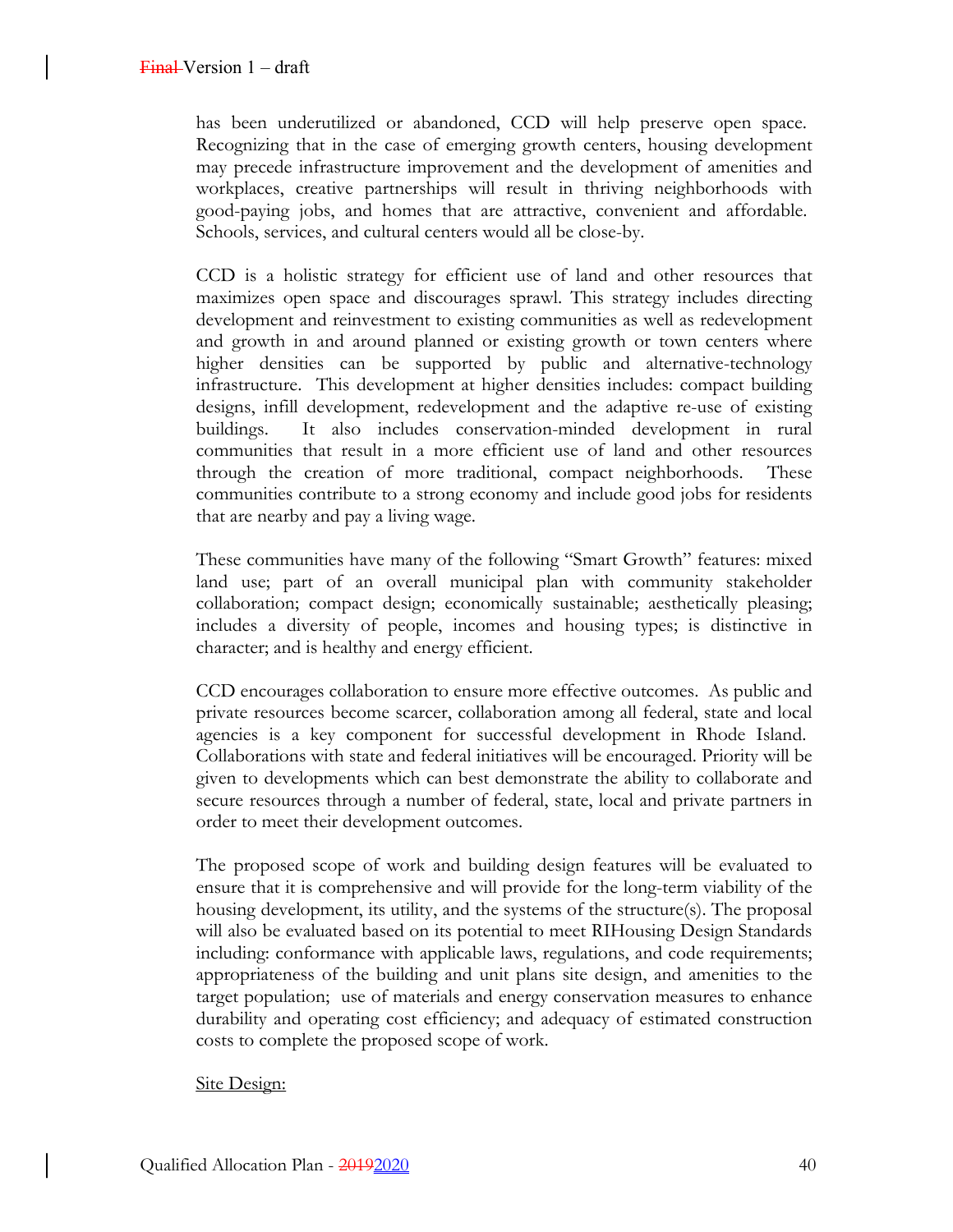The proposed site, including any existing improvements, must support the intended population in terms of desirability of location; environmental quality; adequacy of utilities and transportation; proximity and connections to jobs, civic, social, commercial, recreational, religious and cultural services and facilities; and appropriateness of the proposed development to the specific site (e.g., conformance with neighborhood character and land use patterns; impact on surrounding area; extent to which the proposal furthers local revitalization efforts or stimulates investment in new or existing town or growth centers and surrounding neighborhoods; and visual impact).

In addition, site conditions will be evaluated in terms of suitability for construction or rehabilitation. For new construction, ledge, wetlands, existence of subsurface contamination, grade, and soil suitability, and base flood elevation are typical considerations. For rehabilitation, existing structural conditions, ease or difficulty of adaptations, abatement of hazardous materials, appropriateness of existing buildings, layout and site plan for the proposed resident population will be considered.

As a general rule, developments will only be eligible for financing if the residential buildings are not constructed on land which is in a base flood elevation (100 year flood) ("Base Flood Elevation") as determined by RIHousing in accordance with the most current Flood Insurance Rate Maps issued by the Federal Emergency Management Agency ("FEMA"); and comply with other applicable requirements of law, as they may be amended from time to time, including, but not limited to, an Assisted Living Facility, obtaining a license from the Rhode Island Department of Health, if required. RIHousing may consider granting a waiver to the Base Flood Elevation Requirement, if the Developer seeking to construct or rehabilitate a building in a Base Flood Elevation, can demonstrate to RIHousing's satisfaction that upon the occurrence of an event of the magnitude of the 100 year flood (i) there will not be an unreasonable risk of bodily injury or harm to the residents; (ii) the ground floor units, building egress, site egress and parking areas are constructed above 100 year flood elevation; (iii) the structural integrity, systems and interior finishes of the building will not be materially and adversely affected; (iv) the building will remain functional; (v) the construction or renovation of the buildings will not result in increased flooding elsewhere and (vi) the property is covered by flood insurance in strict conformance with RIHousing's insurance requirements. In addition, all developments located in a 100-year flood plain will be required to provide a flood plain engineering report and evacuation plan (if necessary) prepared by a qualified civil engineer or land surveyor. Developments which receive Federal funding will also be required to meet HUD's 8-Step floodplain standards. The decision of RIHousing shall be binding and conclusive.

6. Geographic Diversity: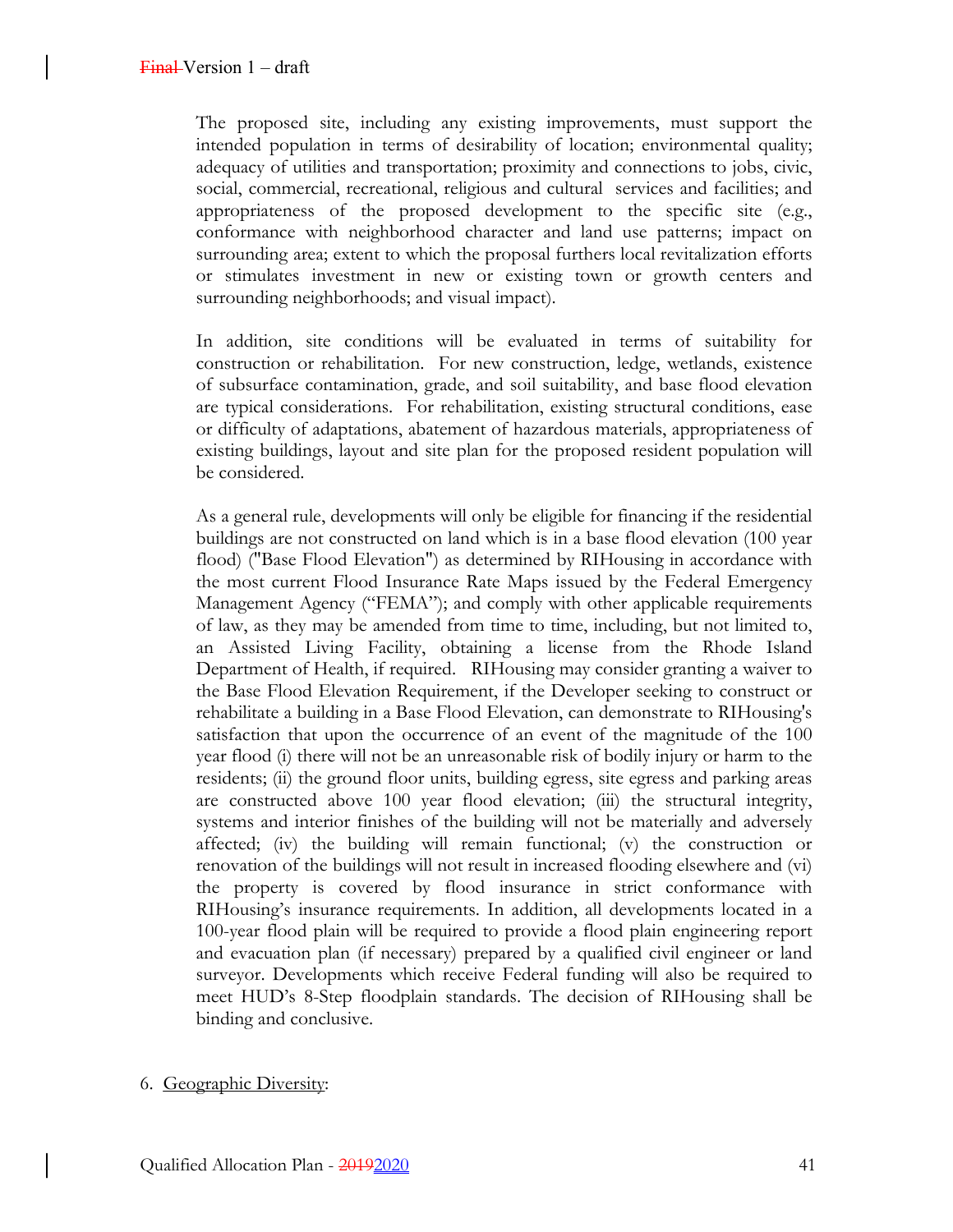In an effort to provide affordable homes in every community in Rhode Island and to assist communities that have been unable to reach a 10% affordable housing goal, 10 points will be given to developments creating new affordable units located in areas with less than 10% existing affordable housing. Exempt communities with less than 10% affordable housing will be given 5 points. Applicants must demonstrate the need and demand for the housing proposed in the application.

#### 7. Vacant, Foreclosed and Blighted Properties and Infill Lots:

Vacant, blighted and abandoned properties have a negative impact on our neighborhoods and communities. An infill lot is defined as a lot in an established and developed neighborhood that previously had a structure or had platted lotsthat were never developed, and replacement of that structure serves to integrate the streetscape and fabric of the neighborhood. A blighted property exhibits objectively determinable signs of deterioration sufficient to constitute a threat to human health, safety and public welfare as documented by a qualified code inspector or individual trained to conduct housing quality standards inspections. A unit must be non-habitable or have failed a HQS inspection to be considered blighted. These properties diminish property values and negatively affect prior investment. An infill lot is defined as a lot in an established and developed neighborhood that previously had a structure or had platted lots that were never developed, and replacement of that structure serves to integrate the streetscape and fabric of the neighborhood. Up to 5 points will be given for applications that address vacant, foreclosed and/or blighted properties or infill development on vacant or blighted neighborhood lots. Applicants must demonstrate how the proposed housing contributes to an overall plan to revitalize and/or stabilize the neighborhood or that builds upon previous investmentinvestments.

#### 8. Efficiency:

RIHousing strives to ensure that developments are as energy efficient as possible and to the extent financially feasible, incorporates many of the industry's current green building practices. Up to 3 points will be awarded to new construction developments that achieve NGRID's RNC Tier II and Energy Star 3.1 revision 8 standards to obtain a higher level of documented energy efficiency. The additional standards should be itemized for review.

Projects undertaking substantial rehabilitation rather than new construction will be eligible for partial points if they can achieve Tier II of standards under National Grid's program guidelines.

Up to 2 additional points may be awarded to projects that achieve RNC Tier II **AND** meet the State's most current Net Zero or Passive House standards.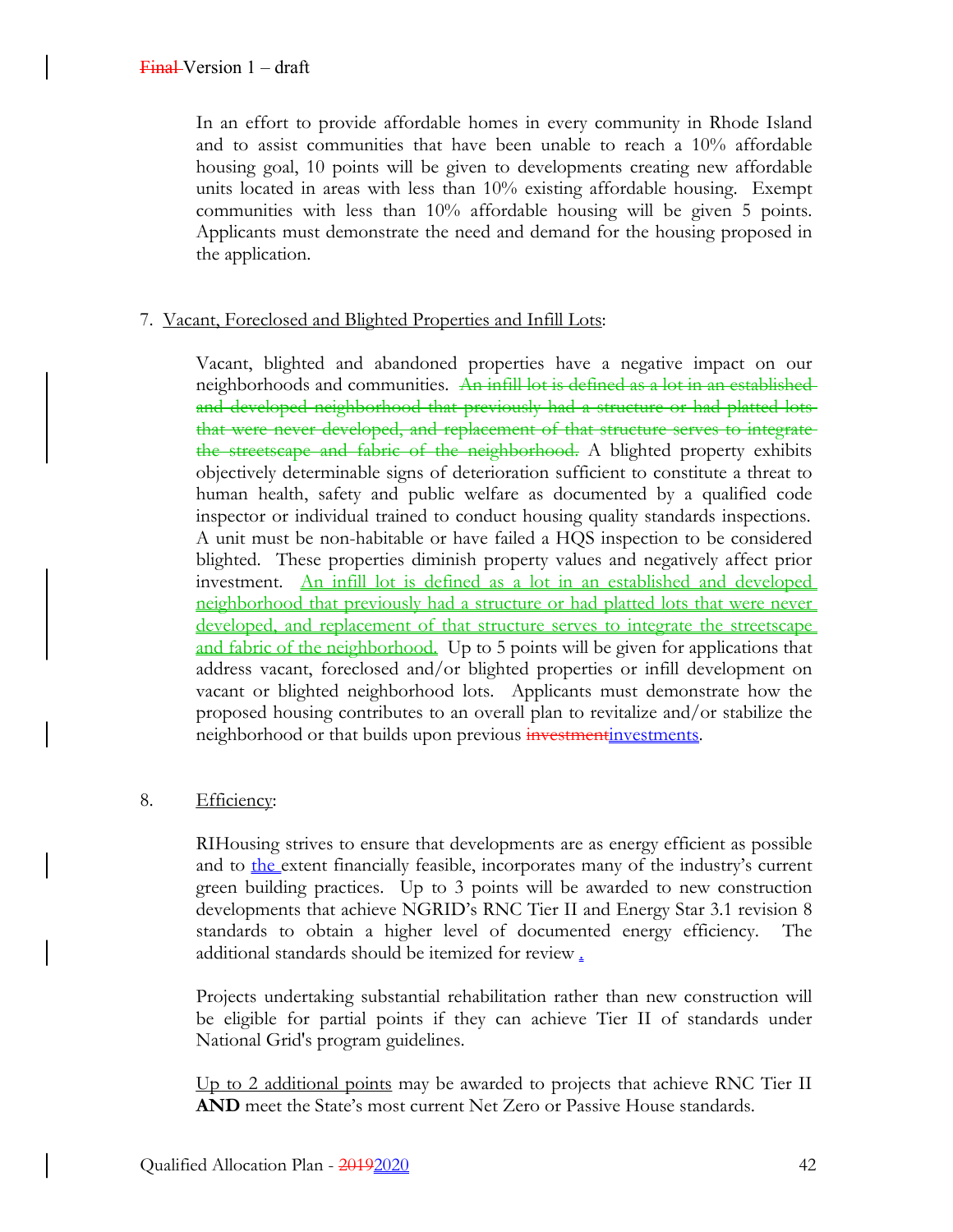RIHousing has been working with National Grid and the Office of Energy Resources to develop strategies for improving energy efficiency in existing and new affordable housing, and to incentivize the use of renewable resources. The recent change in legislation to allow Virtual Net Metering in affordable housing (Chapter 26.4 of Title 39 of the General Laws of Rhode Island (RIGL), entitled "Net Metering" and more specifically "Community Remote Net Metering" as defined at RIGL Sec.  $39-26.4-2(1)$  is an additional opportunity to leverage these resources. Up to 2 points will be awarded for developments that include photo voltaic or other renewable energy sources.

Utility Benchmarking is becoming an industry best practice to monitor the performance of properties and build a data base of information to inform future funding decisions. Up to 3 points will be awarded for certifying that upon completion, the Development will sign up with a Utility Benchmarking Service for all utilities including tenant paid utilities.

### 9. Preservation of Greenfields:

In recognition of the need to preserve Rhode Island's diverse natural resources, RIHousing has placed high priority on protection of our working farmlands and forested areas. Up to 5 points will be provided for a proposal that does not involve destruction of fields, forests, agricultural and other environmentally sensitive land and/or includes a cluster development in which more than 50% of the land is conserved.

## **NEGATIVE POINTS**

RIHousing has the right to assess negative points based on applicant's inability to perform under a previous allocation of LIHTCs in the following categories:

- Negative 5 points for having a higher total development cost per unit at the closing of the Developer's previous LIHTC transaction that would have resulted in lower points at the time the proposal was initially scored.
- Negative 5 points for higher LIHTCs per unit at the closing of the Developer's previous LIHTC transaction that would have resulted in lower points at the time the proposal was initially scored.
- Negative 5 points for higher State Housing Grant Resources per unit at the closing of the Developer's previous LIHTC transaction that would have resulted in lower points at the time the proposal was initially scored
- Negative 5 points for Developer not closing their previous LIHTC transaction within 12 months of preliminary approval. Exceptions may be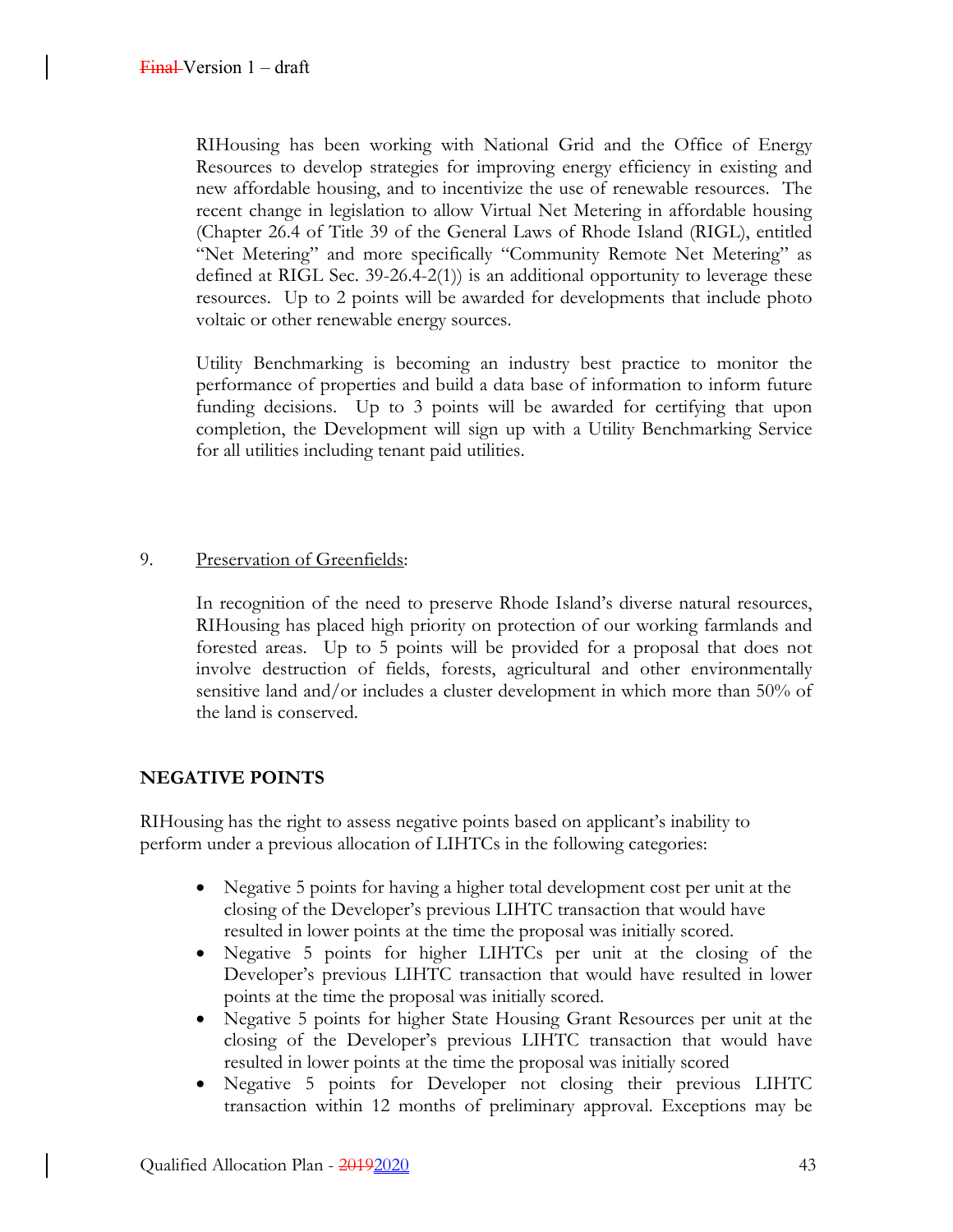made for circumstances that, in RIHousing's sole determination, were outside the developer's control.

Applicants who are assessed negative points will be required to wait 12 months after receipt of the notification of negative points to apply for a new allocation of LIHTC.

At a minimum an applicant subject to a negative point assessment, must submit an application that meets threshold and results in a score that is equal to or higher than the lowest scoring application in the funding round.

## **D. Non-Profit Set-Aside, 9% Credits**

In accordance with Section  $42(h)(5)(B)$  of the Code, RIHousing will set-aside a minimum of ten percent (10%) of the total LIHTC allocation available for qualified non-profit organizations that materially participate as determined by RIHousing in the development and management of the project throughout the compliance period under the meaning of the Code. These credits will be administered in the same manner as LIHTCs allocated to for-profit developers. While providing for a minimum set-aside, this provision will not impose a ceiling on the total percentage of credits which may be allocated to non-profit entities.

In order to qualify for credits from the non-profit set-aside, organizations must certify that they are a qualified non-profit organization; and any substitute owner during the compliance period must continue to qualify under that set-aside. The term "qualified non-profit organization" means any organization that is described in section  $501(c)(3)$  or (4), is exempt from tax under section  $501(a)$ , and includes as one of its exempt purposes the fostering of low-income housing.

RIHousing recognizes the important contributions and added value that non-profit developers can bring to development activities. Non-profit developers include community development corporations and housing service providers which often have important connections to the community where the housing is located and frequently provide extensive additional services to residents within the development and to other residents of the neighborhood and larger community. RIHousing has a strong and successful history of working with non-profits groups to build healthy and vibrant communities in Rhode Island and will continue to recognize that success in its allocation process.

## **E. Assisted Living Program**

LIHTCs from the state per capita allocation and those provided through tax-exempt bond financing are available to applicants proposing assisted living developments, provided that the proposal identifies long term funding for essential services.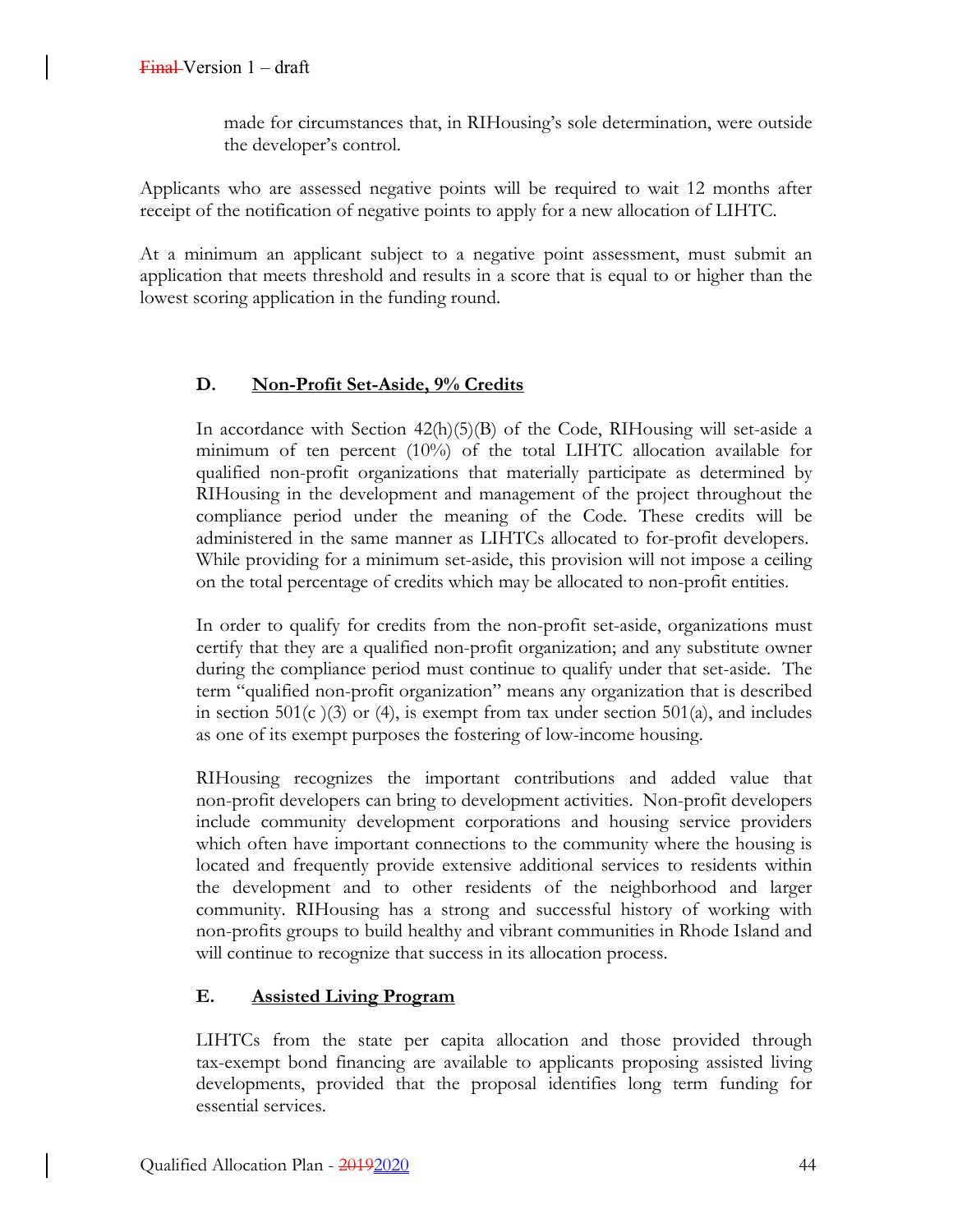## **F. Supportive Housing**

LIHTCs from the state per capita allocation and those provided through tax-exempt bond financing are also available to applicants proposing permanent housing developments with supportive service options for residents. Critical to the evaluation of these proposals will be the availability and commitment of sustainable funding for the proposed services and operating or rental assistance to assure long-term feasibility.

LIHTC regulations prohibit sub-leasing of units to agencies. Owners should not enter into a master lease agreement with service providers. Tenants must execute a lease for a unit. A contract between the owner and service provider should be executed to ensure the provision of services for a tenant.

### **IV. TAX EXEMPT FINANCING WITH 4% CREDIT**

Applications for tax exempt financing are currently received on a rolling basis. While proposals utilizing tax-exempt bond financing with 4% credits may not be required to participate in a competitive funding process, all development proposals must meet the requirements of the Qualified Allocation Plan and Developers Handbook. These requirements include, but are not limited to, satisfactory underwriting review by RIHousing; restrictions on general requirements, builder's overhead and profit, legal fees, and management fees; basic design and construction standards; and the payment of underwriting, compliance monitoring, and LIHTC allocation fees.

Priority for tax exempt financing and 4% credits will be given to projects that preserve existing affordable housing developments and that use RIHousing as the permanent lender.

#### **V. UNDERWRITING GUIDELINES**

RIHousing has replaced its construction costs per square foot guidelines with total development cost ("TDC") limits based on type of construction which will be adjusted annually. RIHousing guidelines for general contractor fees, reserve requirements, developer's fees, consulting and legal fees can be found in the RIHousing Developer's Handbook or at www.rihousing.com. The costs associated with these guidelines must be incorporated into the TDC for all proposals requesting LIHTCsLIHTC from RIHousing. The guidelines may be amended from time to time through Program Bulletin.

## **VI. FEE STRUCTURE FOR LIHTC PROPOSALS**

All LIHTC proposals, including those seeking credits from the State's allocated pool or in conjunction with tax-exempt bond financing, shall be assessed the following fees: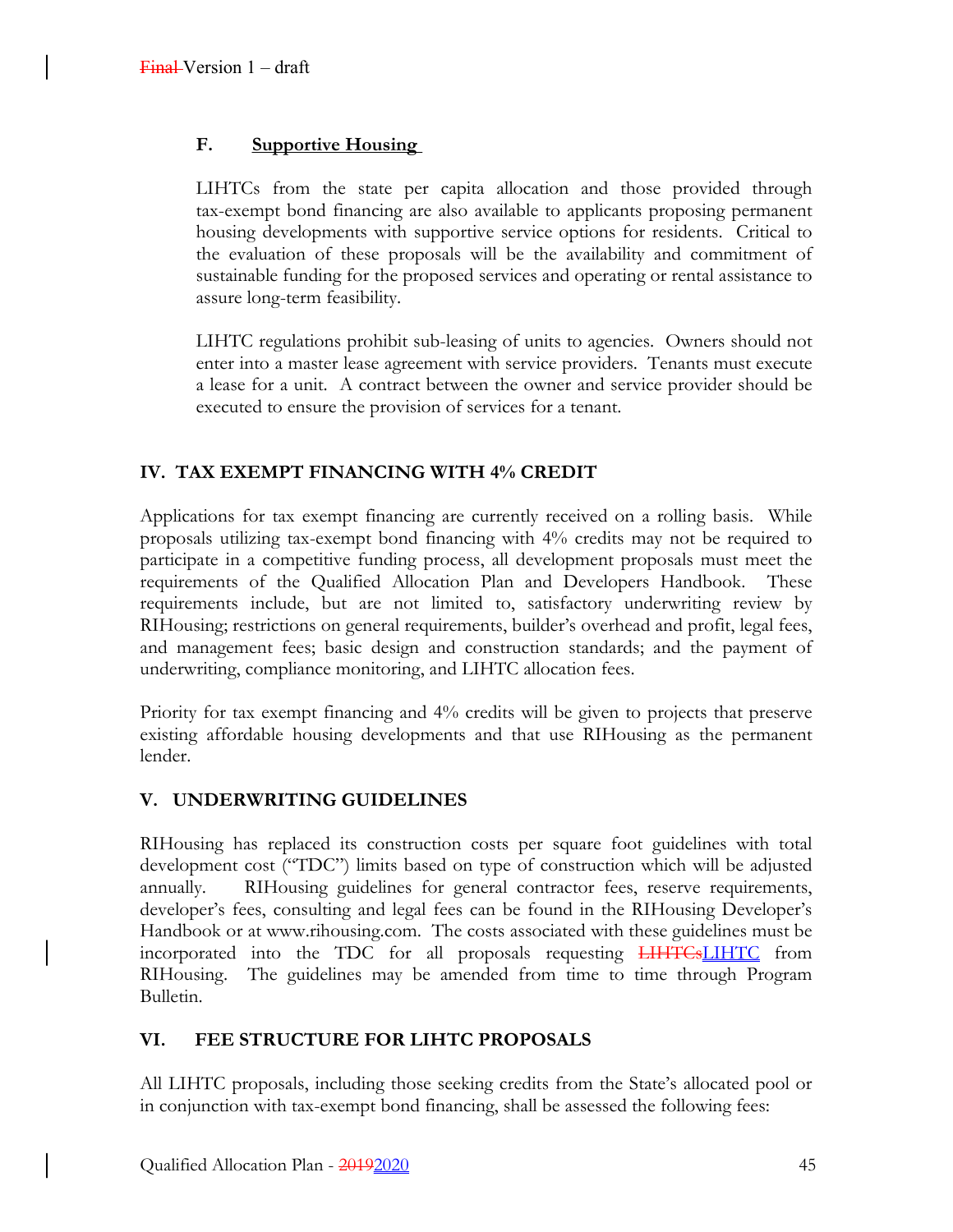#### **A. Application Fees:**

LIHTC proposals will be assessed a \$1,000 non-refundable application fee, payable upon application submission.

## **B. Underwriting Fee:**

RIHousing will charge an underwriting fee for the review of all 4% and 9% credit proposals

| <b>Combined Loan Amount</b>                   | <b>Fee</b>           |
|-----------------------------------------------|----------------------|
| Up To \$1,000,000                             | \$20,000             |
| Up To \$3,000,000<br>Greater than \$3,000,000 | \$25,000<br>\$35,000 |

If RIHousing provides the first mortgage financing, these underwriting fees will be applied toward RIHousing's origination fees. However, the underwriting fee will be charged if RIHousing is not the permanent senior lender. A **minimum** combined origination/underwriting fee of \$20,000 will be paid if the loan amount is less than \$1,000,000

## **C. Allocation Fees:**

Approved LIHTC proposals will be assessed the following LIHTC allocation fee, payable at closing:

For 9% LIHTC Developments: 0.5 % of the ten-year allocation amount For 4% LIHTC Developments: 1.0 % of the ten-year allocation amount

## **VII. COMPLIANCE MONITORING**

The IRS requires that the allocating agency monitor compliance with Section 42 of the Code and all applicable regulations on a project-by-project basis. This requirement became effective January 1, 1992 and applies to all buildings for which the LIHTC is, or has been, allowable at any time. RIHousing may perform compliance monitoring or may contract with an agent to perform this function. The monitoring procedure includes provisions for record keeping and record retention, annual certification and review, on-site records review, building inspection and notification to owners and the IRS of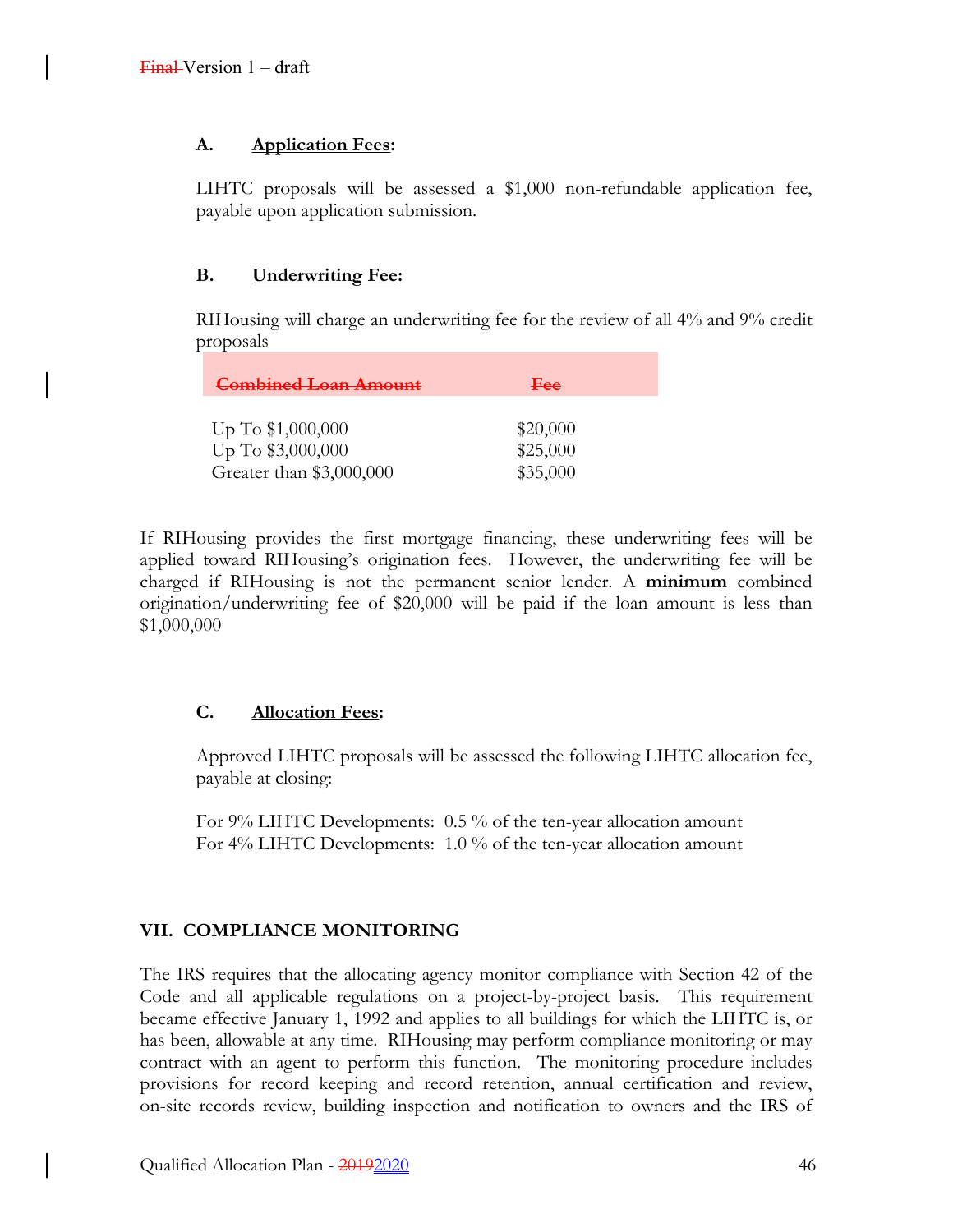$\overline{\text{Final}}$ -Version 1 – draft

non-compliance. Please refer to RIHousing's Compliance Monitoring Manual which was updated in 2019 (the "Compliance Manual") for detailed monitoring requirements. https://www.rihousing.com/filelibrary/RIHousing\_LIHTC\_Compliance\_Manual\_March\_ 2019.pdf

The compliance monitoring procedure is adopted pursuant to the Code. RIHousing or its agent reserves the right to amend this procedure as may be necessary or appropriate to conform to applicable changes in the Code or regulations. In addition, RIHousing or its agent may adopt further monitoring forms and procedures as part of its Compliance Manual or as otherwise deemed appropriate.

On February 13, 2019, the IRS approved final regulations to amend the compliance monitoring requirements for LIHTC projects. Owners and Property Managers are encouraged to read the final regulations here:

https://www.us-hc.com/images/fedreg\_022219-02.pdf?utm\_content=d6c385225ac822b53 dea06973d4c2b24&utm\_campaign=IRS%20Amends%20LIHTC%20Compliance%20Mo nitoring%20Requirements&utm\_source=Robly.com&utm\_medium=email.

The changes include, but are not limited to,

- **<u>Changes to Sample Size The required minimum sample size for low-income</u>** unit and certification inspections is now solely based on the sample size required by the Minimum Unit Sample Size Chart provided in Revenue Procedure 2016-15, referenced as "Table to Paragraph  $(c)(2)(iii)$ " in the final regulations.
- Changes to Notification of Inspection Requirements: The reasonable notice of inspection time period is being reduced from 30 days to 15 days, with extensions allowed for extraordinary circumstances. See  $1.42 - 5$  (iii)(c)(3)

Whether a new construction project or an acquisition and rehabilitation project, the owner/agent must initially certify all households to ensure eligibility. A full certification is required.

Upon project completion owners are required to obtain an independent third -party audit of 100% of the initial qualifying tenant files. This audit cannot be performed by the investor. Documentation of such audit must be submitted to RIHousing along with the Qualified Basis Tracking Report (QBT)Initial Qualifying Tenant ("IQT") report, the 8609(s) and the Cost Certification. The **QBTIQT** must list the Initially Qualifyinginitial qualifying households and must coincide with the initial Tenant Income Certifications on file. Owners and agents are also required to attend a Welcome Meetingwelcome meeting with RIHousing Loan Servicing and Asset Management /LIHTC Compliance and Financial staff.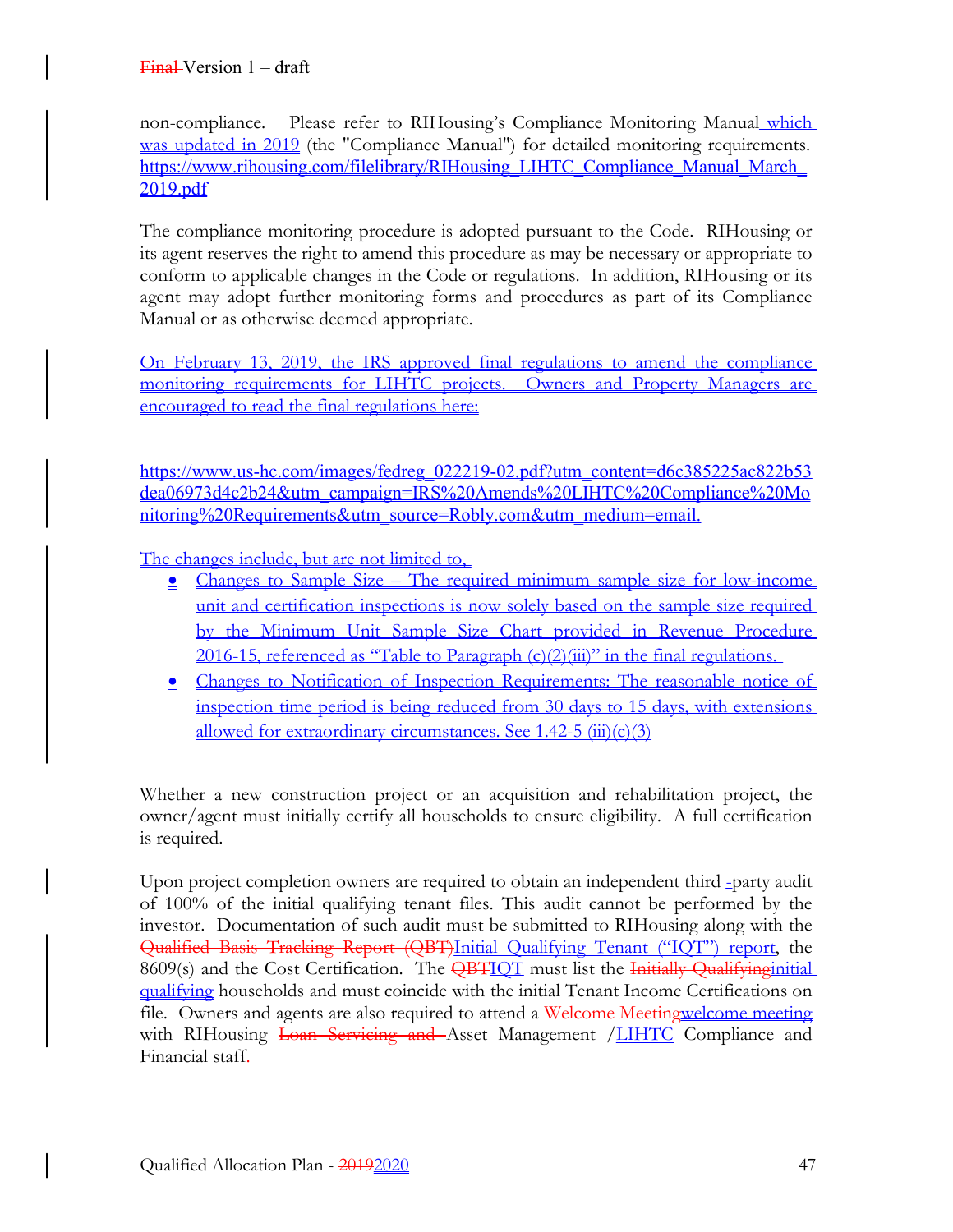Final-Version 1 – draft

 $\bigg\}$ 

 $\big\vert$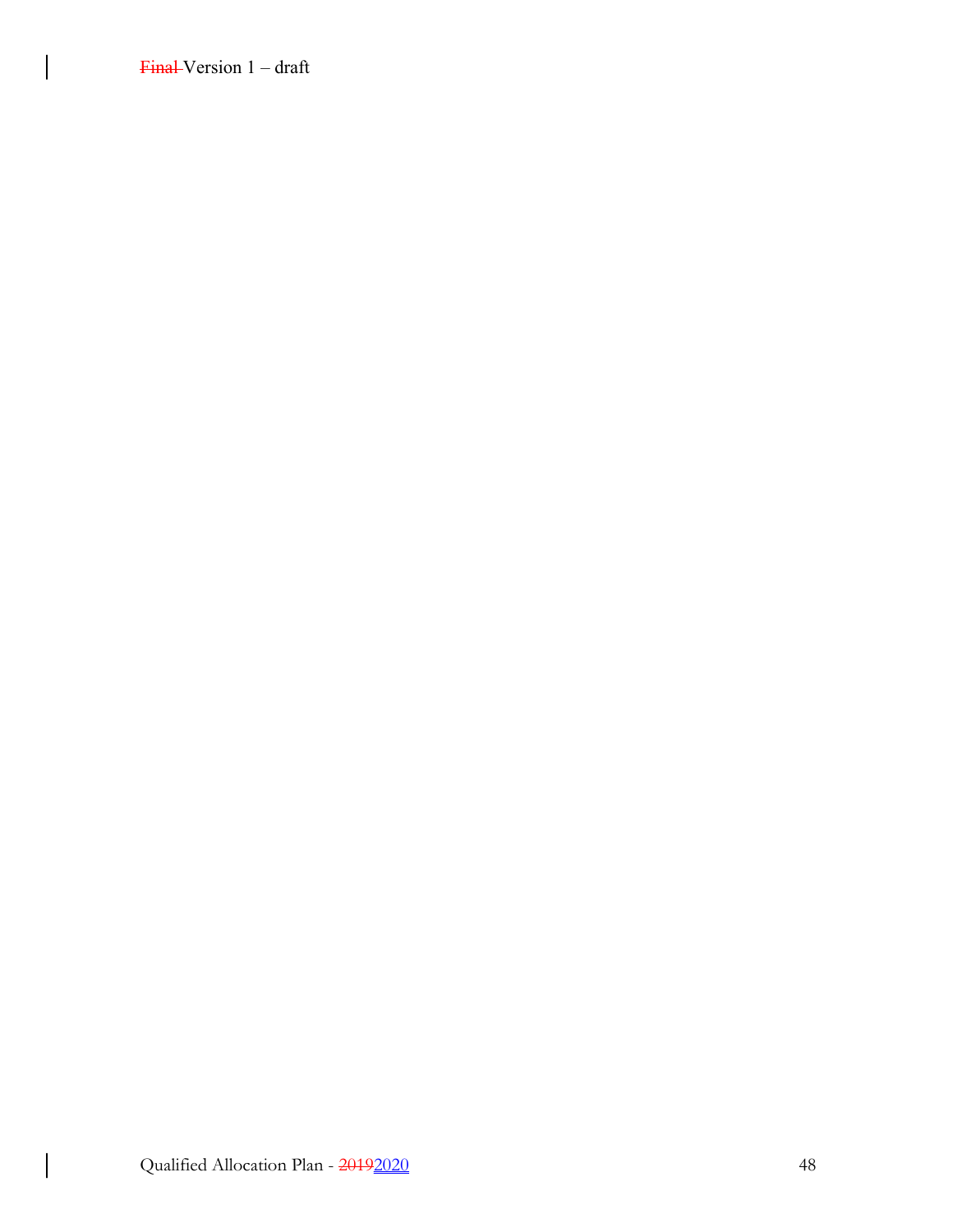**APPLICANTS AND OWNERS ARE ADVISED THAT COMPLIANCE WITH THE REQUIREMENTS OF SECTION 42 OF THE CODE IS THE RESPONSIBILITY OF THE OWNER OF THE DEVELOPMENT. MONITORING OF THE DEVELOPMENT BY RIHOUSING OR ITS AGENT DOES NOT IN ANY MANNER AFFECT, MODIFY, OR SUBSTITUTE FOR THIS RESPONSIBILITY. MONITORING BY RIHOUSING OR ITS AGENT DOES NOT CONSTITUTE A DETERMINATION OF ANY KIND REGARDING THE DEVELOPMENT'S ELIGIBILITY FOR THE LIHTC UNDER SECTION 42 OF THE CODE.**

#### **A. Recordkeeping and Record Retention**

Recordkeeping: For each year in the compliance period, which is equal to fifteen taxable years beginning in the first year the **LIHTCcredit** is taken, the owner shall maintain records for each building in the project showing the:

- 1) Total number of residential rental units in the building (including the number of bedrooms and the size in square feet of each residential rental unit).
- 2) Percentage of residential rental units in the building that are low-income units as defined by Section  $42(g)$ , and the size in square feet of eachlow-income unit.
- 3) Rent charged on each residential rental unit in the building including the supporting documentation, and the applicable utility allowance chart if applicable.
- 4) Number of occupants in each low-income unit  $\frac{1}{2}$  the rent is determined by the number of occupants per unit under Section  $42(g)(2)$  (as in effect priorto 1989 amendments).
- 5) Annual income certification for each low-income ligible tenant per unit.
- 6) Third party verification of income, assets and income from assets to support each low-income tenant's income certification (for example: acopy of a 3rd party employment verification, a 3rd party asset verification from the financial institution, 3rd party documentation from unemployment, pensions, veterans benefits, social security, public assistance, child support, alimony, documentation of self-employment, or federal income tax returns, or W-2 Form).Documentation to support each eligible tenant's income certification.
- 7) Student status of all household members.
- 8) Waiting Lists and marketing/advertising information.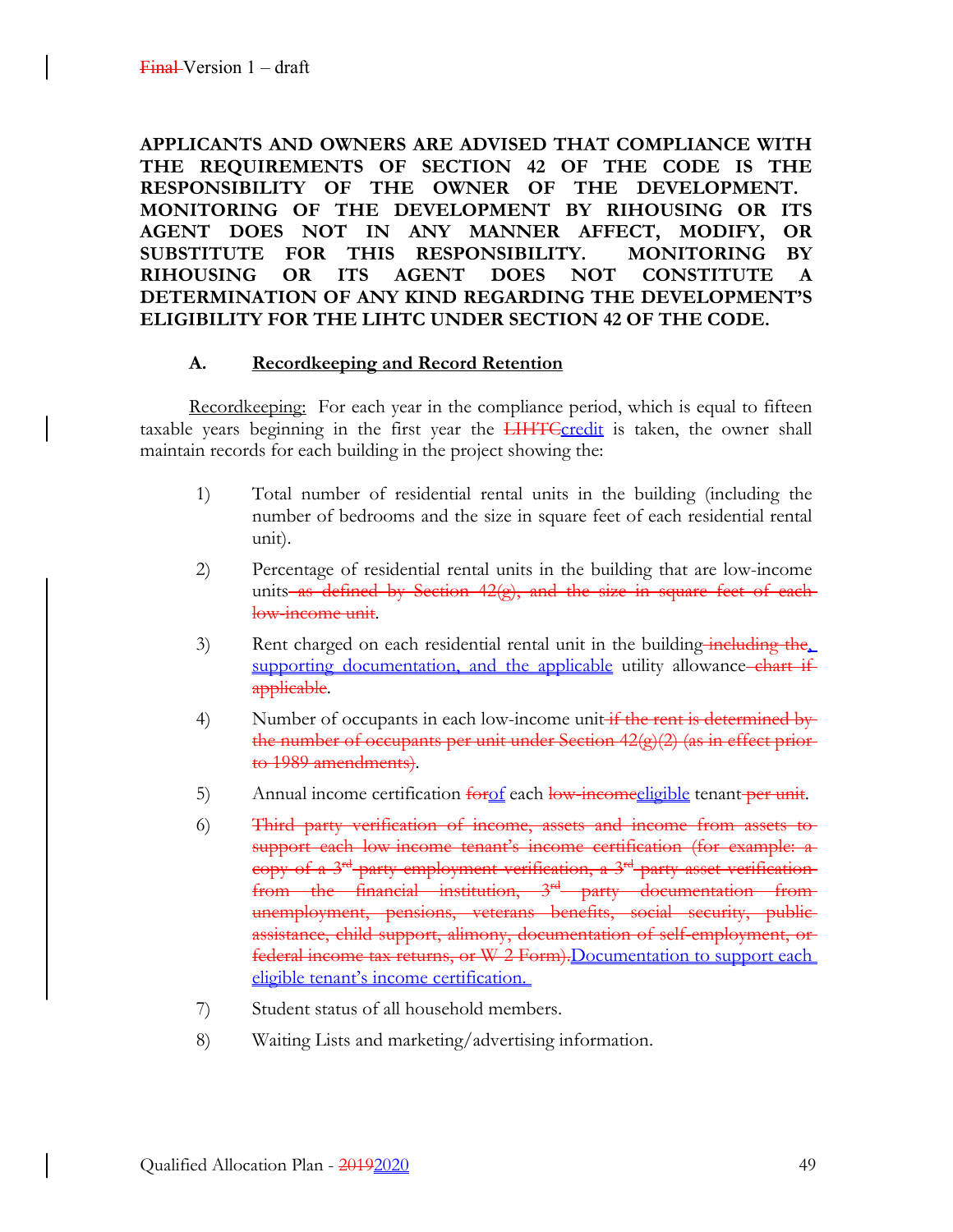- 9) Each low-income vacancyUnit vacancies in aeach building and information that shows when, and to whom, the next available units were rented.
- 10) Eligible basis and qualified basis of the building at the end of the first year of the credit period.
- 11) Character and use of the non-residential portion of the any building included in the building's eligible basis under Section 42(dthat are resident facilities available on a comparable basis to all residents and for which no separate fee is charged for use of the facilities (or facilities otherwise reasonably required by the development).

Record Retention: The owner shall retain records relative to the first year of the credit period for at least six years beyond the due date (with extensions) for filing the tax return for the last year of the compliance period of the building. The owner shall retain the records described above for all subsequent years in the compliance period for at least six years after the due date (with extensions) for filing the federal income tax return for that year.

Additionally, for each year that any Agreements remain in effect after the compliance period, the owner shall retain records adequate to demonstrate compliance with the terms and conditions of the Agreement, including, but not necessarily limited to, income of tenants and rents charged at the development. The owner shall retain the records pertaining to a particular year for at least six years following the close of that year.

## **B. Certifications and Reporting**

Annual Certification: The owner of every project that has received LIHTCs must submit to RIHousing by January 31<sup>st</sup> of each year during the compliance period and the extended use period an owner's Annual Certification of Continuing Program Compliance and evidence of Certification of LIHTC Training. As required under U. S. Treasury Revenue Regulation 1.42-5, the owner shall certify to RIHousing under the penalty of perjury, whether for the preceding 12-month period:

- 1) The project was continually in compliance with the terms and conditions of its Agreements with RIHousing.
- 2) The project met either (i) the 20-50 test under Section  $42(g)(1)(A)$ , (ii) the 40-60 test under Section  $42(g)(1)(B)$  or (iii) the Income Averaging test, whichever minimum set-aside test was applicable to the project. The 20-50 Test means that a minimum of 20% of the project's units were set-aside for tenants at 50% of the AMGI at LIHTC restricted rent levels. The 40-60 test means that a minimum of 40% of the project's units were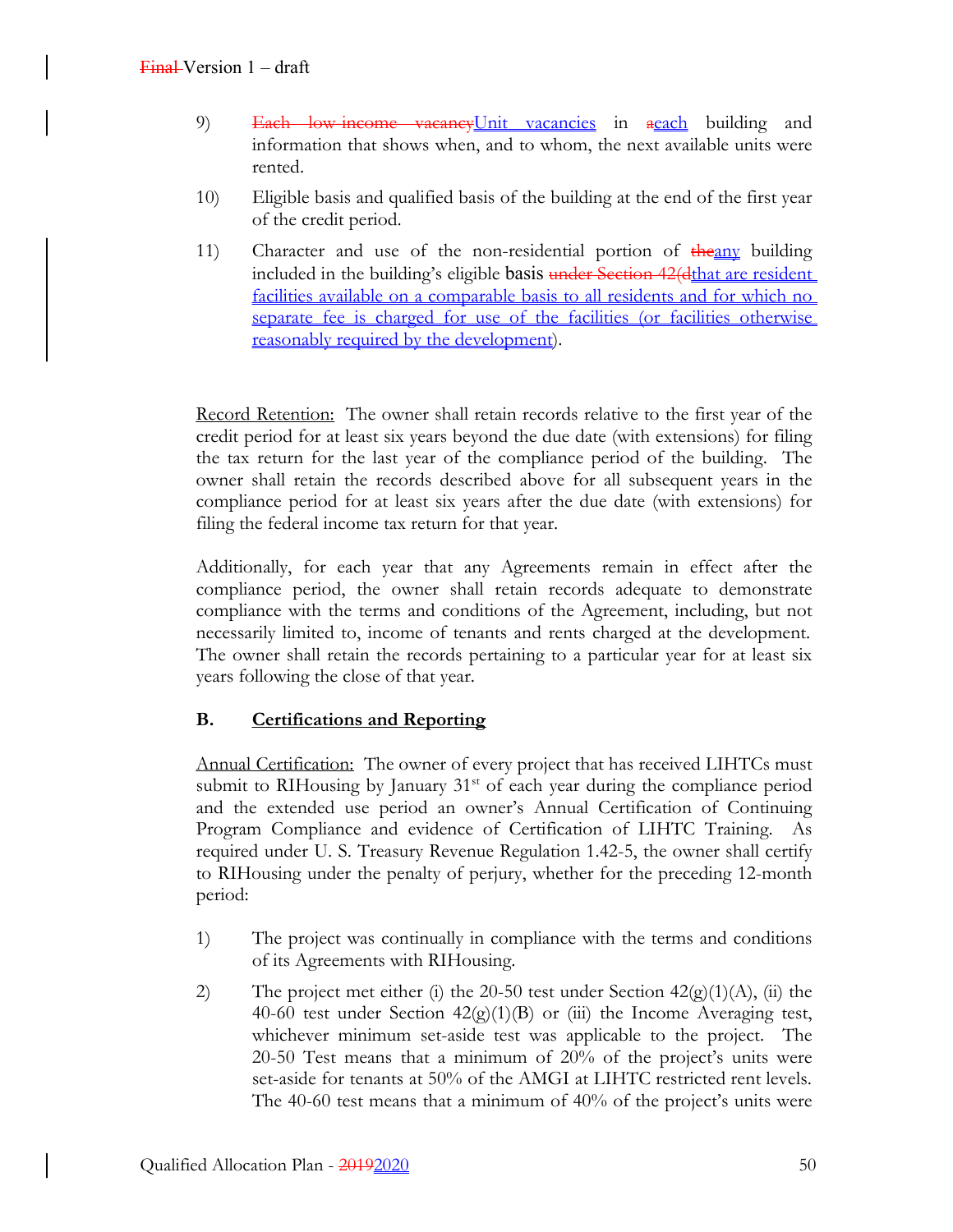set-aside for tenants at 60% of the AMGI at LIHTC restricted rent levels. The Income Averaging test means that Owners that elect Income Averaging must have an average income targeting that does not exceed 58% AMI

- 3) There was any change in the applicable fraction as defined by Section  $42c(1)(B)$  of any building in the project, and if there was a change, a description of that change.
- 4) The owner has received an annual income certification from each low-income tenant, and documentation to support that certification.
- 5) Each low-income unit in the project was rent-restricted under Section  $42(g)(2)$ .
- 6) All units in the project were for use by the general public (as defined in Treasury Regulation 1.42-9), including the requirement that no finding of discrimination under the Fair Housing Act, 42 U.S.C. 3601-3619, occurred in the project.
- 7) Each building in the project was suitable for occupancy, taking into account local health, safety and building codes.
- 8) There was any change in the eligible basis (as defined in Section 42(d)) of any building in the project, or there was a change, and information regarding the nature of that change.
- 9) All tenant facilities included in the eligible basis under Section 42(d) of any building in the project were provided on a comparable basis without charge to all tenants in the building.
- 10) If a low-income unit in a building becomes vacant during the year, reasonable attempts were made to rent that unit or the next available unit of comparable or smaller size to tenants having a qualifying income before any unit in the building was or will be rented to tenants not having a qualifying income.
- 11) If the income of the tenant of a low-income unit in a building increases above the limit allowed in Section  $42(g)(2)(D)(ii)$ , the next available unit of comparable or smaller size in the building was or will be rented to tenants having a qualifying income.
- 12) An extended low-income housing commitment as described in Section 42(h)(6) was in effect (for buildings subject to Section 7108(c) of the Revenue Reconciliation Act of 1989).
- 13) All low-income units in the project were used on a non-transient basis except for permanent supportive housing for the homeless provided under Section  $42(i)(3)(B(iii))$  or single room occupancy units rented on a month-to-month basis under Section  $42(i)(3)(B)(iv)$ .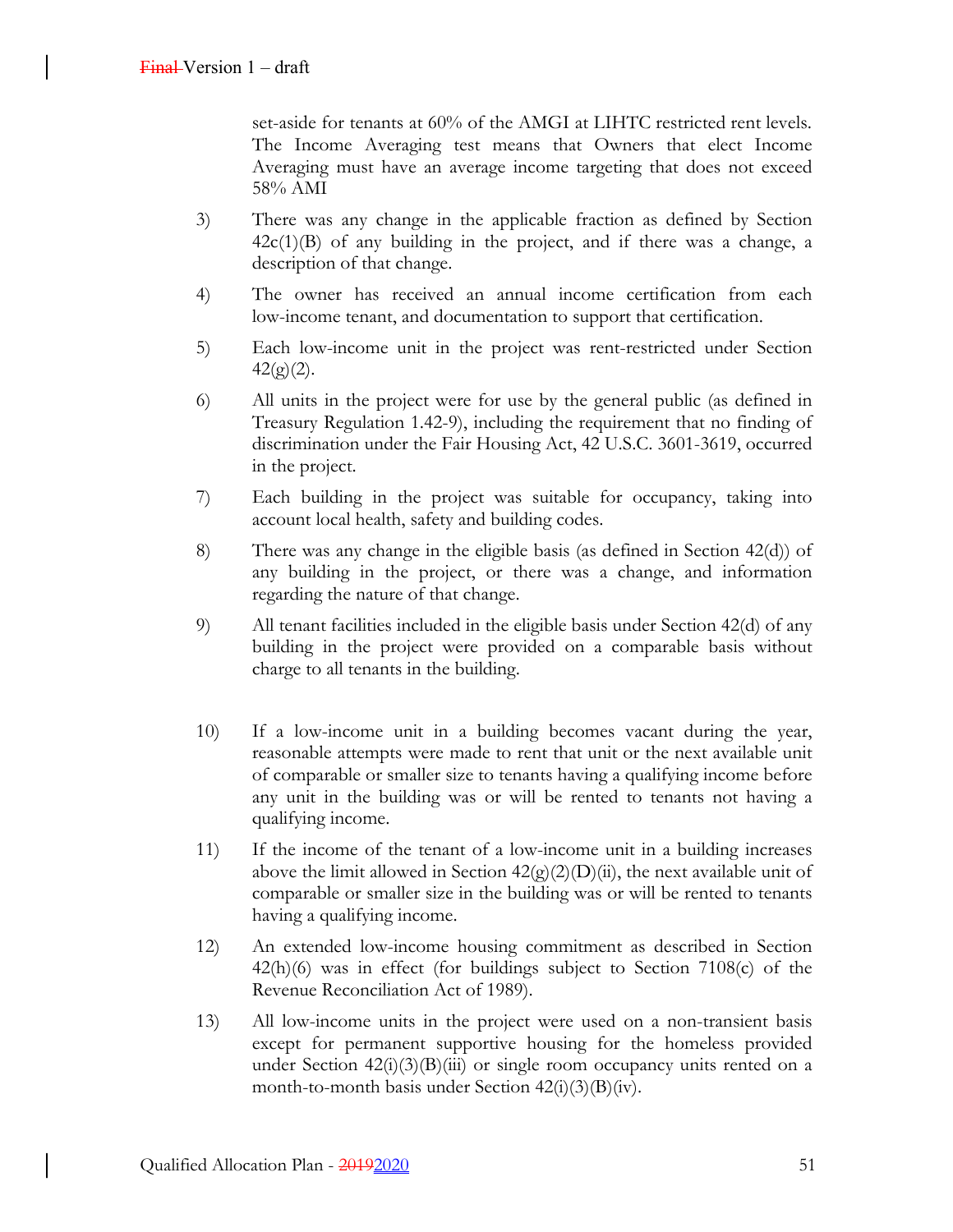14) The project was continually in compliance with the Violence Against Women Reauthorization Act of 2013 and all applicable implementing regulations.

Additional Information as Required: The owners of all LIHTC projects will also be required to submit to RIHousing information on tenant income, occupancy, and rent for each low-income unit, in the form and manner designated by RIHousing. RIHousing reserves the right to require owners of all low-income projects to submit additional information as it deems necessary.

The 2008 Housing and Economic Recovery Act (HERA) included a provision directing state HFAs to collect and submit to HUD demographic and economic information on tenants living in LIHTC properties, including LIHTC projects in the Extended Use period. RIHousing requires owners/agents to upload and report tenant data monthly utilizing the Web Tenant Compliance (WTC) online portal which allows property managers to enter tenant information directly into a web-based compliance reporting system. The information is immediately uploaded to RIHousing's HDS (Housing and Development Software) database and is then transmitted directly to HUD.

## **C. Records Review**

In accordance with Section 1.42-5(c)(2)(ii), all projects will be monitored for compliance by the end of the second calendar year following the year the last building in the project is placed in service. Subsequently, RIHousing will conduct a file review and inspection of all LIHTC projects at least once every three years to ensure consistency with regulations contained in IRC, Section 42. In each of the projects, the tenant files of at least 20% of the low-income units will be reviewed in conjunction with a physical property and unit inspection of the same tenant's unit. RIHousing may elect to audit any higher amount if it deems appropriate.The records review will include an examination of lease agreement and applicable addenda, the annual tenant income certification, the documentation the owner has obtained to support that certification, and the rentrecord for each low-income tenant in at least 20% of the low-income units for the current year, prior year and the initial certification.IRS regulations require that at least once every 3 years, state agencies conduct on-site inspections of all buildings in the project. These inspections will include a sample size in accordance with IRS guidance of the project's low-income units and review the certifications and supporting documentation along with the rent records for all the tenants living in the units. Properties directly financed by RIHousing and/or monitored under other federal or state programs administered by RIHousing (such as HOME or Section 8) will be reviewed annually. Additionally, LIHTC projects whose operations do not meet RIHousing's financial and operating management standards may be subject to more frequent examinations.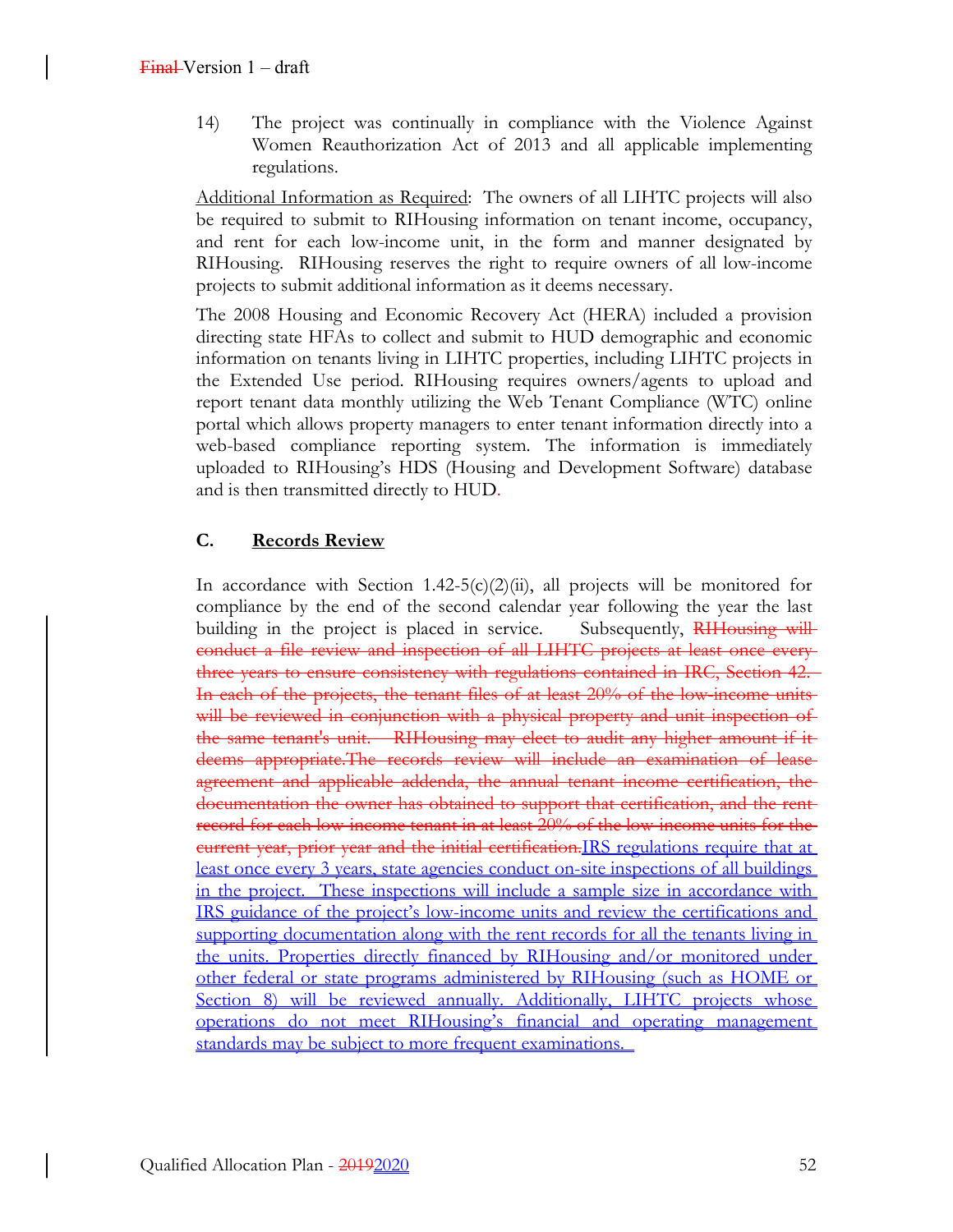RIHousing reserves the right to perform a records review of any low-income housing project at least through the end of the compliance period and for any additional term as defined in the RIHousing Extended Use Compliance Monitoring Policy.

## **D. Inspection**

RIHousing may conduct annual physical property and unit inspections, as well as tenant file reviews, on all of the LIHTC developments monitored by RIHousing. RIHousing will randomly select the low-income units to be inspected in each development. The minimum number of units to be inspected will be the greaterof 20% of the project's low-income units in each building (a minimum of 3 low-income units) or the minimum required as outlined in Revenue Procedure 2016-15 for the purpose of  $\frac{1.42-5T(c)(2)(iii)}{B}$  sample size in accordance with IRS guidance.

Inspections of buildings, grounds and LIHTC units will be made in accordance with regulations contained in IRC, Section 42.conducted using HUDs Uniform Physical Conditions Standards (UPCS) protocol.

RIHousing retains the right to perform an on-site inspection of any low-income housing project at least through the end of the compliance period and for an additional term as defined in the RIHousing Extended Use Compliance Monitoring Policy.

#### **E. Notification of Non-Compliance**

RIHousing defers to the Guide for Completing Form 8823 Low-Income Housing Credit Agencies Report of Noncompliance or Building Disposition (the "Guide") to evaluate non-compliance findings. The scope of the Guide is limited to guidelines for preparing Form 8823 for submission to the IRS. Taxpayers are responsible for evaluating the tax consequences of noncompliance with IRC Section 42. The Guide is available on the IRS website at: www.irs.gov.https://www.irs.gov/pub/irs-utl/lihc-form8823guide.pdf

RIHousing will look to the Guide in evaluating compliance with IRC Section 42 and in determining whether a notice of noncompliance should be issued. As outlined in Section  $42(m)(1)(B)(iii)$ , RIHousing or its agent has the responsibility to notify the IRS of non-compliance with the LIHTC provisions by completing Form 8823 "Low-Income Housing Credit Agency Report of Non-Compliance." In the event that RIHousing or its agent learns of an event of non-compliance, it will send a letter to the project's owner describing the condition and, where appropriate, recommending actions to correct the problem. The agency shall retain records of non-compliance or failure to certify in accordance with Treasury Regulations.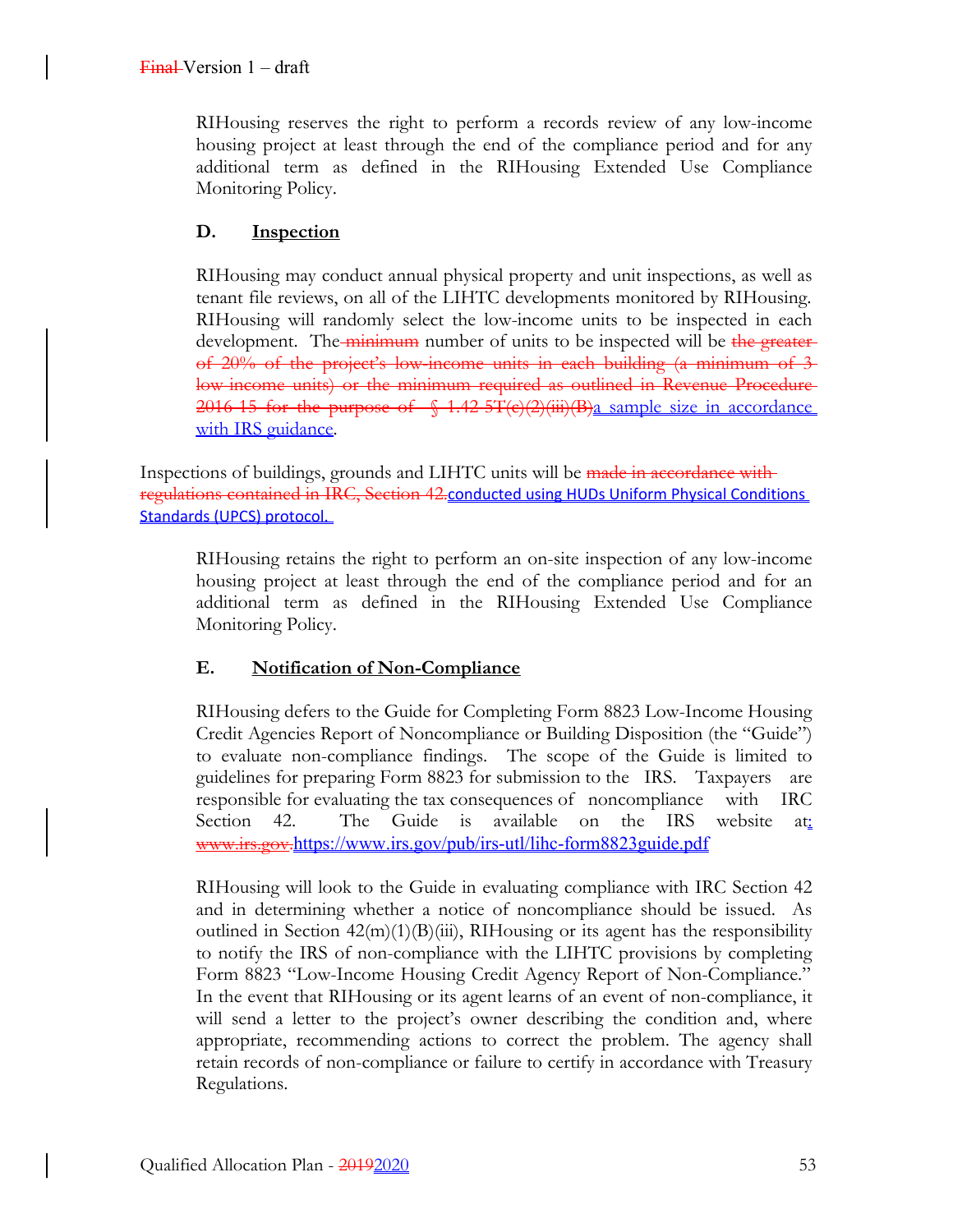The owner of the low-income housing project shall have 30 days from the date of the notice to correct and supply proof that the noncompliance has been corrected (e.g. copies of income certifications/lease/rent rebate, etc.).

If RIHousing determines that the clarification from the owner on the noncompliance issue establishes that the owner was always in compliance, then no Form 8823 is issued, and the owner is notified within five (5) business days.

If RIHousing determines that there was noncompliance and the issue is now remedied, then Form 8823 will be filed with the IRS and the owner will be notified no later than 45 days after the end of the time allowed to the owner to take remedial action.

The correction period may be extended in the sole discretion of RIHousing for up to an additional 60 days upon the written appeal of the owner (received on or before the expiration of the 30 day period) requesting such an extension, if the agency determines that the owner is making a good faith effort to provide the missing information and/or bring the project into compliance with the provisions of Section 42 of the Code.

RIHousing may thereafter extend the correction period for up to six months, but only if RIHousing determines in its discretion that there is a good cause for granting the extension. In the event of non-compliance during the extended use period, RIHousing will provide the owner a period of sixty (60) days to correct the violation. Failure to correct non-compliance during the extended use period may result in an owner designation of "not in good standing" with RIHousing. This designation may be used as a determining factor in providing future allocations of LIHTCs.

## **F. F. Liability of the Owner Casualty Loss**

Unfortunately, disasters or accidents sometimes damage or destroy LIHTC units or properties. Such loses that are sudden, unexpected and not gradual or the result of owner negligence, are called casualty losses. A hurricane or a kitchen fire can result in a casualty loss. When these occur, it is the responsibility of the owner/agent to report the loss to RIHousing as soon as possible after an incident that results in a unit or building going off-line. Furthermore, the owner must submit a plan to RIHousing that sets a timeframe for restoration of the lost buildings or units.

Casualty loss that is not part of a presidentially declared disaster invokes no recapture if the loss is returned to a good condition within a *reasonable period*. This period is no more than 24 months after the end of **the year** that loss occurred. However, credits cannot be claimed while the unit(s) or building(s) are offline. For presidentially declared disasters, both recaptured and disallowance of credits are avoided if the loss is restored in a *reasonable period*. In the case of a declared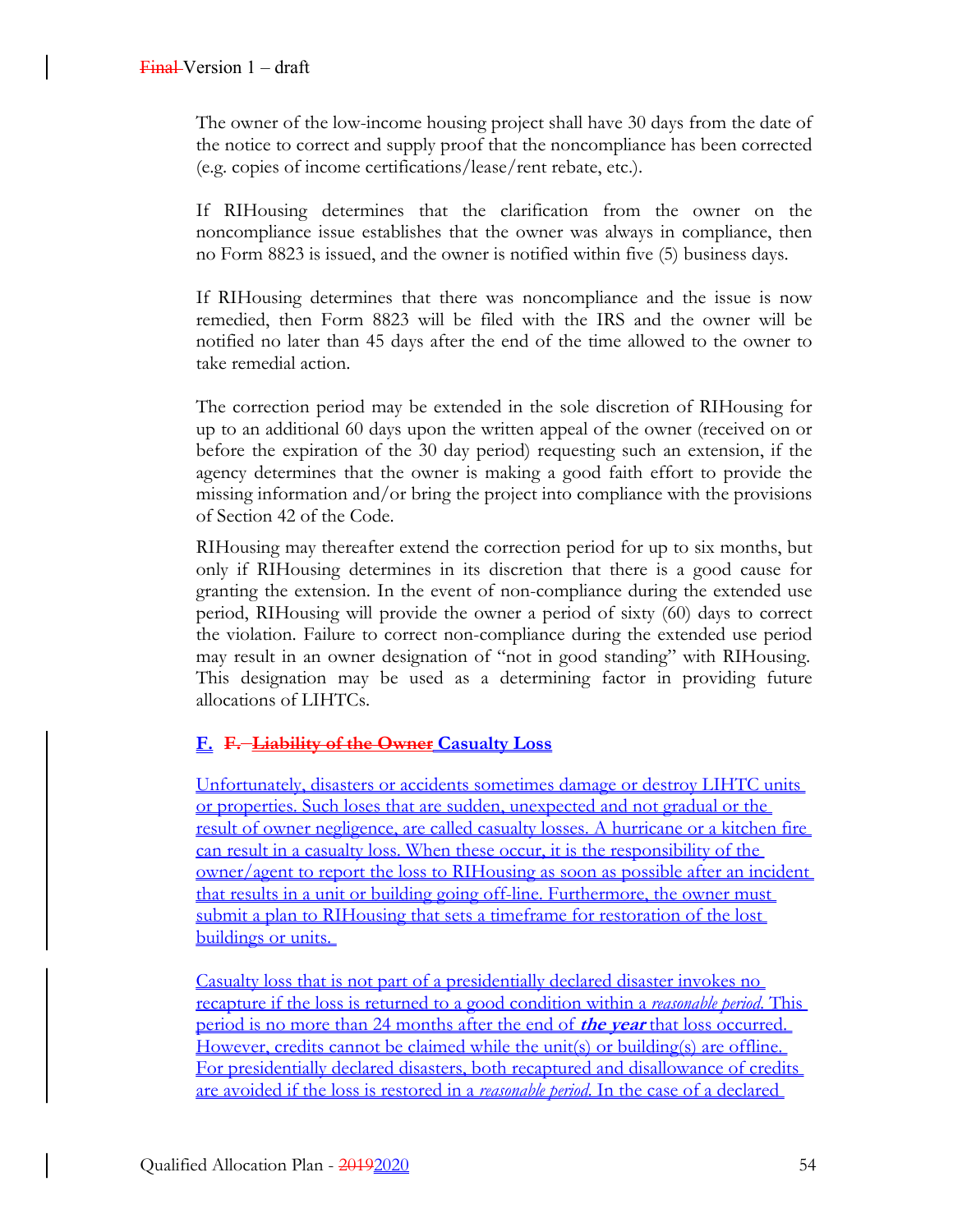disaster, the maximum reasonable period is 25 months **after the month** that a disaster is declared. For either type of casualty loss, RIHousing may impose a lesser reasonable period based on specific details as to the severity of loss.

For LIHTC projects, RIHousing must report the loss and restoration to the IRS. If the units have not been fully restored, RIHousing will submit a copy of the owner's plan and timeframe for replacement along with an uncorrected 8823 to the IRS. Once all units have been restored and are available for occupancy, RIHousing will issue a corrected Form 8823 to show the units are back in compliance.

If an owner fails to report a casualty loss to RIHousing promptly, RIHousing will report the incident as noncompliance to the IRS using Form 8823 as soon as compliance staff becomes aware that a loss event occurred.

**Displaced Persons.** For a period after a presidentially declared disaster, LIHTC properties across the nation may house persons displaced by the disaster *regardless of their income*. RIHousing will issue bulletins following specific disasters, along with directions and how long the temporary allowance to house disaster victims will last.

# **G. Liability of the Owner**

Compliance with the requirements of Section 42 is the responsibility of the owner of the building for which the credit is allowable. RIHousing's obligation to monitor for compliance with the requirements of Section 42 does not make it responsible for the owner's noncompliance.

# **H. G. Annual Compliance Training**

The owner must certify that at least one member of the on-site management staff attends training for compliance in managing a LIHTC project at least once annually. The training must be specifically related to the LIHTC program. Proof of training and/or Certifications of training must be submitted to RIHousing by January 31st of each year.

# **VIII. EVENTS OF RECAPTURE**

A full recapture of credits occurs if the building fails to meet the minimum set-aside requirement. A partial recapture of credits occurs if the building's low-income occupancy percentage decreases, but not below the minimum set-aside level, and/or if eligible basis decreases. The potential effect of non-compliance is to increase taxes in the year of non-compliance based on all previous years that the credit was earned. The excess of the credit actually earned each year over the credits that would be allowed if the credits were claimed ratably over the fifteen-year compliance period (the accelerated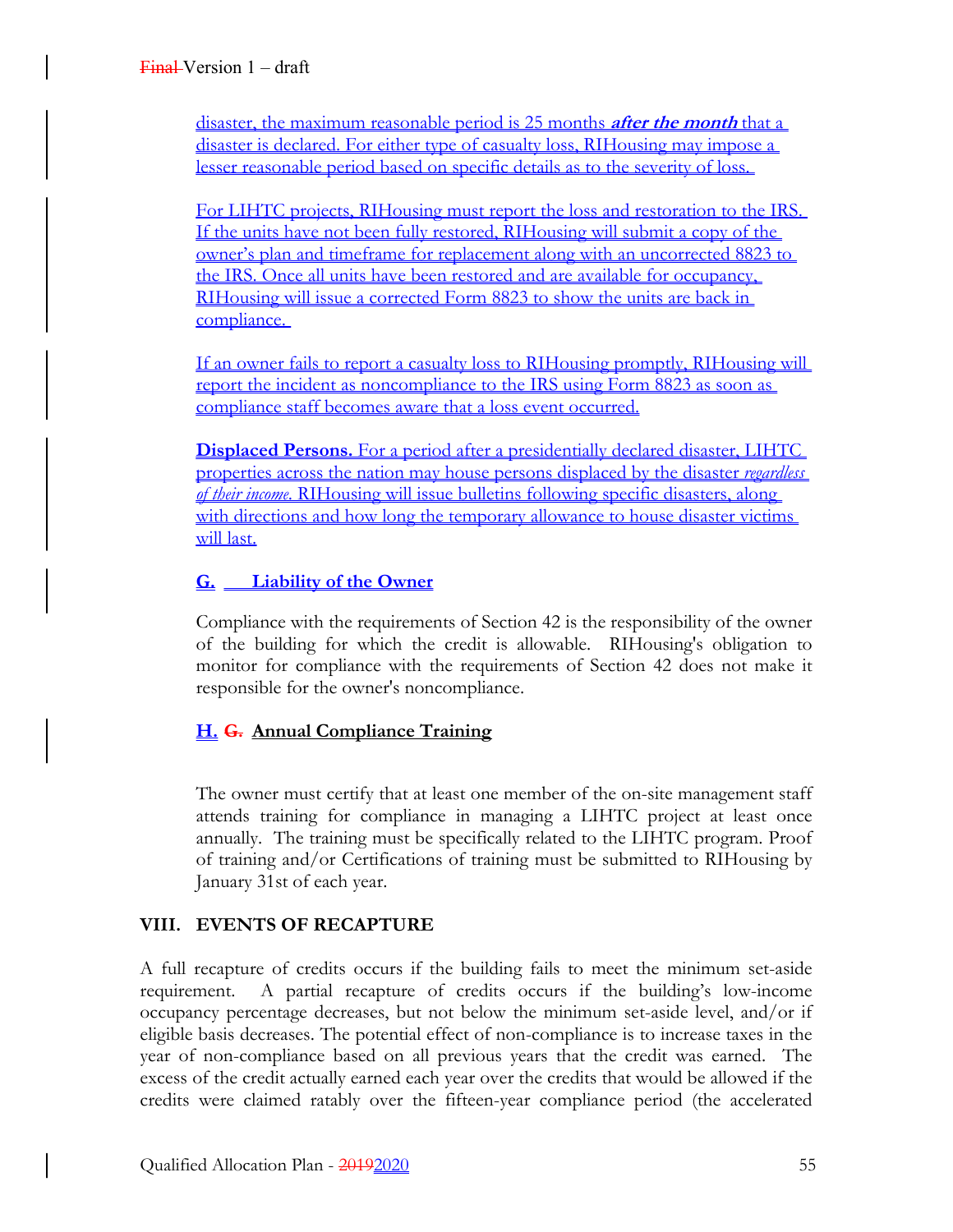portion of the credit) plus interest is recaptured. In this event, IRS Form 8611 "Recapture of Low-Income Housing Credit" must be filed by the project's owner and retained for three years following the Compliance Period.

It is important to note that there are additional items that trigger recapture. Please refer to Section 42 of the Code and the RIHousing website for important Program Bulletins and Notices regarding changes/revisions to policies.

## **IX. COMPLIANCE MONITORING FEES**

#### **A. Compliance Monitoring Fees:**

In order to offset the cost of compliance monitoring, a low-income housing unit fee will be assessed to all LIHTC developments per LIHTC unit. This fee will be due and payable no later than JanuaryMarch 31<sup>st</sup> of each year. This fee will be reviewed on an annual basis and may be increased to cover administrative costs at RIHousing's discretion. In accordance with the RIHousing Extended Use Compliance Monitoring Policy, fees will be assessed through the term of the Extended Use Period. RIHousing reserves the right to increase compliance monitoring fees that for Owners who elect Income Averaging.

### **X MISCELLANEOUS**

RIHousing recommends that owners/agents stay current with updated information by logging into our website at www.rihousing.com and viewing and downloading important information outlined in our Program Bulletins and Notices.

## **XI. APPROVAL OF THE GOVERNOR**

I, Gina M. Raimondo, Governor of the State of Rhode Island and Providence Plantations, do hereby signify my approval of this  $\frac{20192020}{20192020}$  LIHTC Qualified Allocation Plan for the distribution of federal LIHTCs in this State, in conformance with Section 42 of the Internal Revenue Code.

Signed: \_\_\_\_\_\_\_\_\_\_\_\_\_\_\_\_\_\_\_\_\_\_\_\_\_\_\_\_\_\_\_\_\_\_\_\_\_\_\_\_\_

Gina M. Raimondo, Governor

Date: 20182019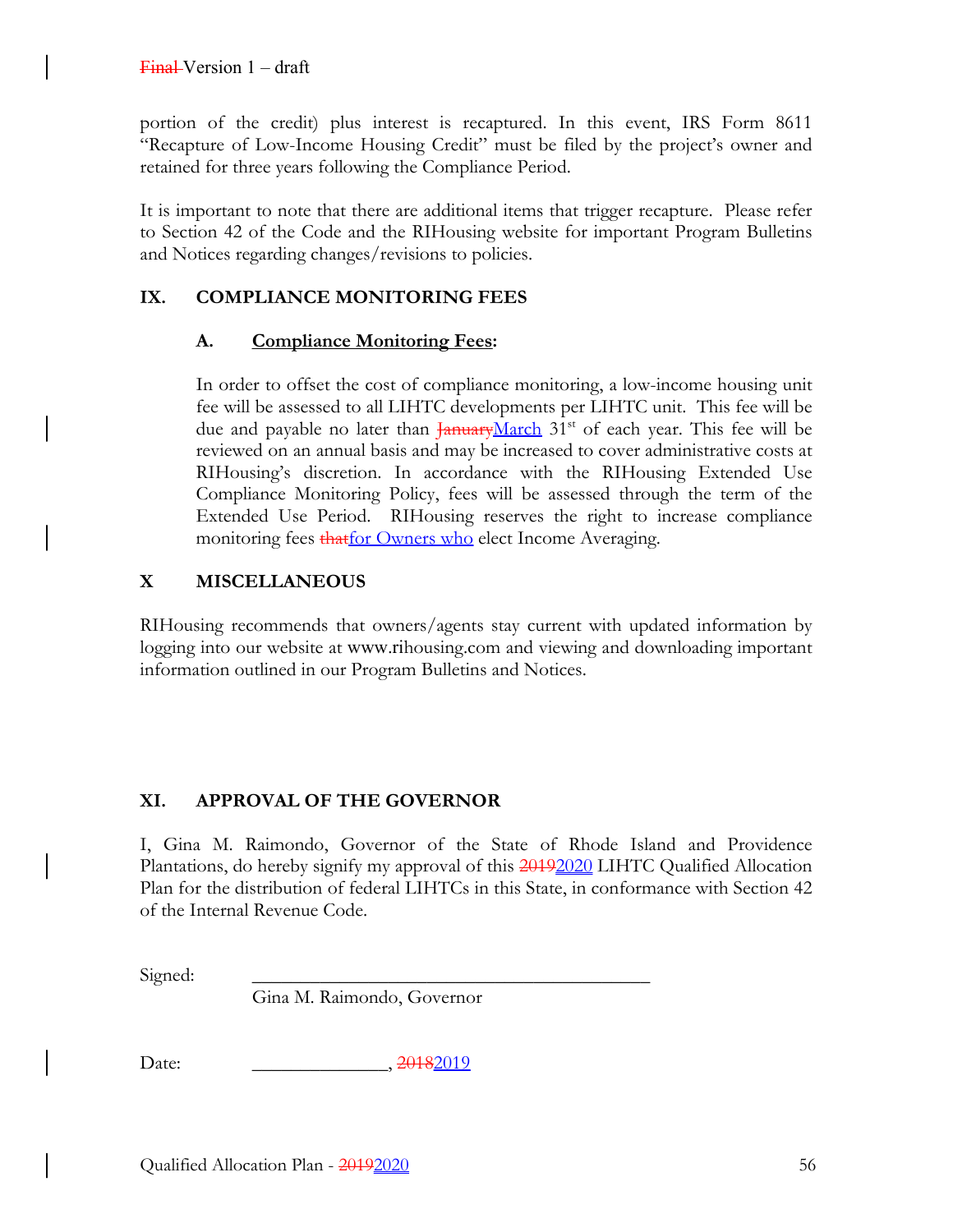Final-Version 1 – draft

 $\bigg\}$ 

 $\big\vert$